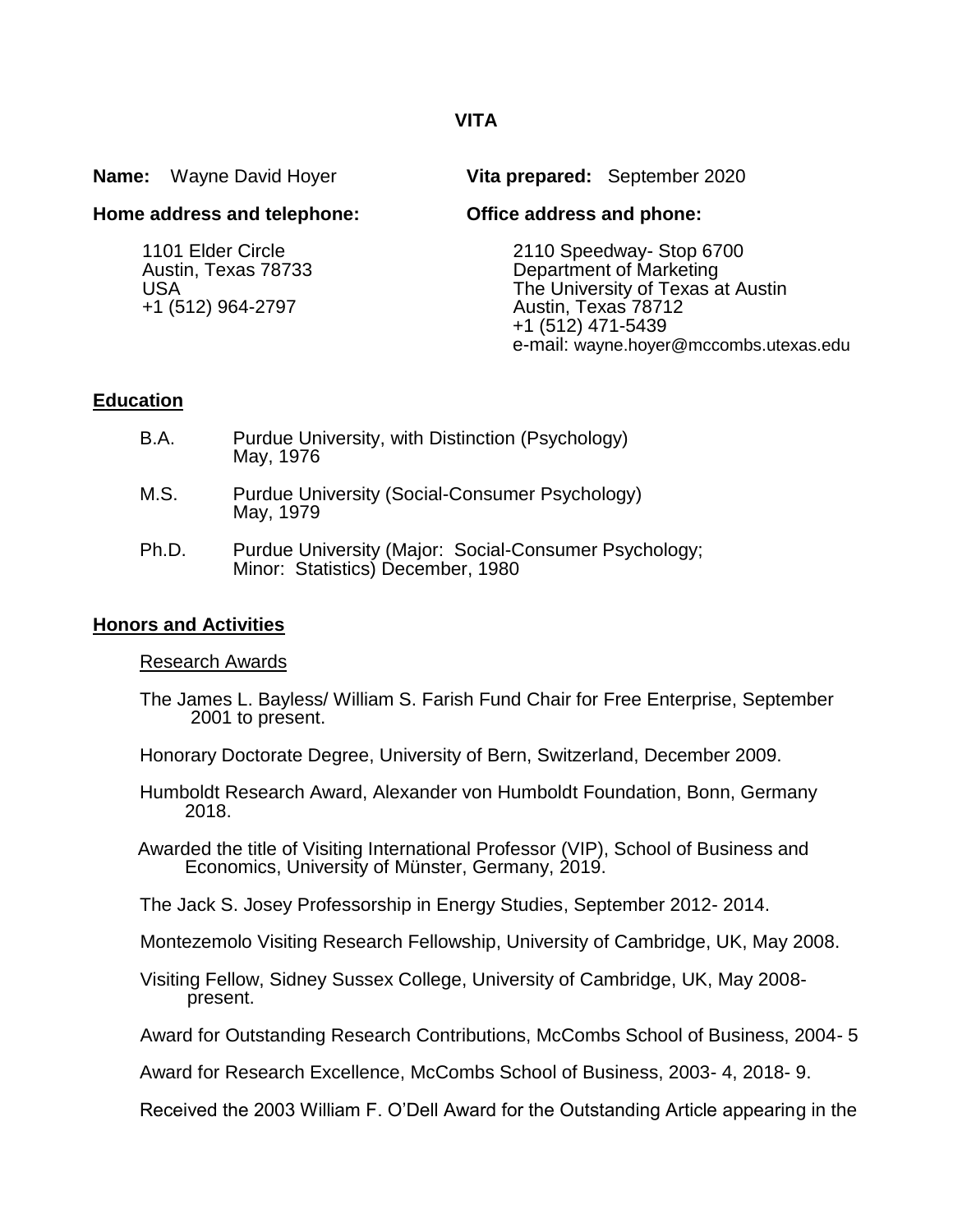*Journal of Marketing Research* in 1998; Awarded by the American Marketing Association.

#### Teaching Awards

- Teaching Excellence Award, McCombs School of Business Undergraduate Business Council, 2010.
- MBA Elective Faculty Honor Roll, Mc Combs School of Business, Fall 2002
- Dobes Best Teacher Award, Otto Beisheim School of Management, Vallendar, Germany, 2008.
- College of Business Administration Foundation Advisory Council Teaching Excellence Award for Assistant Professors, 1986.
- The Hank and Mary Harkins Foundation Teaching Excellence Award for Effective and Innovative Teaching of Large Undergraduate Classes, College of Business Administration, 1988.
- Texas Excellence Teaching Award for the College of Business Administration, Sponsored by the Ex-Students Association, 1990.

Outstanding Professor Award, Alpha Kappa Psi, Spring 1990.

- Outstanding Marketing Professor, voted by the student chapter of the American Marketing Association, 1986, 1989, 1997.
- Hugh G. Wales Faculty Advisor Award (Honorable Mention) by the National American Marketing Association, Collegiate Division, April 1989, 1990, 1998.
- Finalist, Texas Excellence Teaching Award sponsored by the Ex-Students Association of The University of Texas, 1988, 1989.

Nominated, Outstanding MBA Elective Professor, 1987, 1988, 1991.

### Journal Reviewing Awards

Outstanding Senior Editor, *International Journal of Research in Marketing*, 2018

Outstanding Area Editor, *Journal of Marketing*, 2017

Editorial Review Board, Outstanding Reviewer Award, *Journal of Marketing*, 2009- 2010.

Outstanding Reviewer, *Journal of Consumer Research*, 2003- 2004.

Editorial Review Board, Outstanding Reviewer Award, *Journal of Marketing*, 1996- 1999.

Best New Reviewer of the Year, *Journal of Consumer Research*, Fall 1992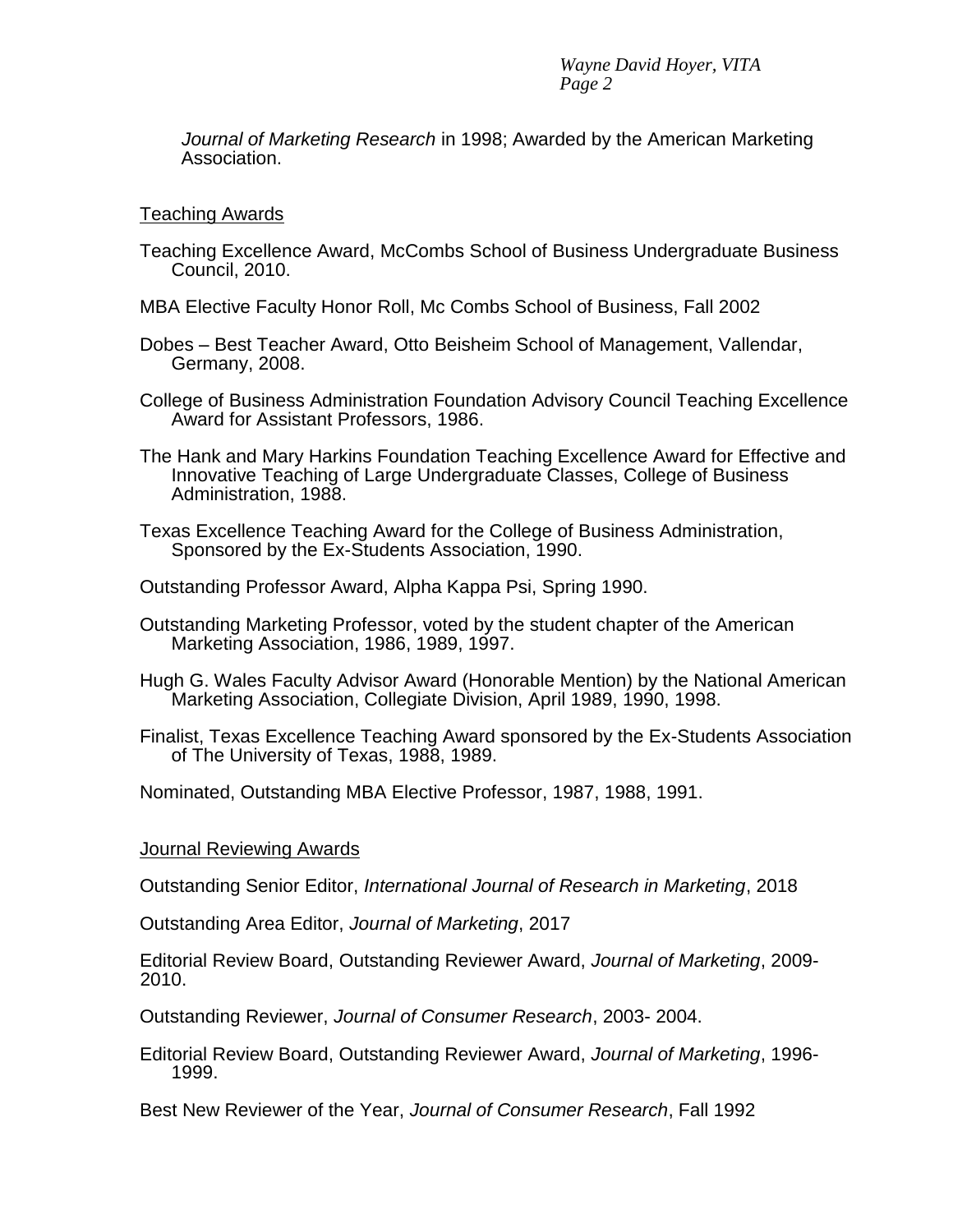Outstanding Reviewer, Honorable Mention, *Journal of Consumer Research*, Fall 1993.

Outstanding Reviewer, *Journal of Advertising*, 1998.

Outstanding Ad Hoc Reviewer, *Journal of the Academy of Marketing Science*, June 1994.

The Albert Steffey Best Reviewer Award, *Journal of Business Research*, June 1995.

# Other Endowed Positions Held

The Jack S. Josey Professorship in Energy Studies, September 2012- 2014

- The Tom E. Nelson, Jr. Regents Professor in Business, September 1998 to August 2001.
- Jesse H. Jones Professorship in the Graduate School of Business, September 1992 to August 1998.
- Zales Corporation Centennial Fellowship in Retail Merchandising, September 1985 to August 1992.

Foley's Centennial Fellowship in Retail Merchandising, September 1984 to May 1985.

# Honor Societies

Phi Beta Kappa, National Honor Society

Phi Kappa Phi, National Honor Society

Psi Chi, National Honor Society in Psychology

# **Teaching Experience**

- Teaching Assistant, Consumer Psychology, Purdue University, for Professor Jacob Jacoby, 9/76 - 5/80.
- Assistant Professor, Department of Marketing Administration, The University of Texas at Austin, 1/81 - 8/86.
- Associate Professor, Department of Marketing Administration, The University of Texas at Austin, 9/86 - 8/91.
- Professor, Department of Marketing Administration, The University of Texas at Austin, 9/91 - Present.

Visiting Professor, University of Mannheim, July 2006- June 2007.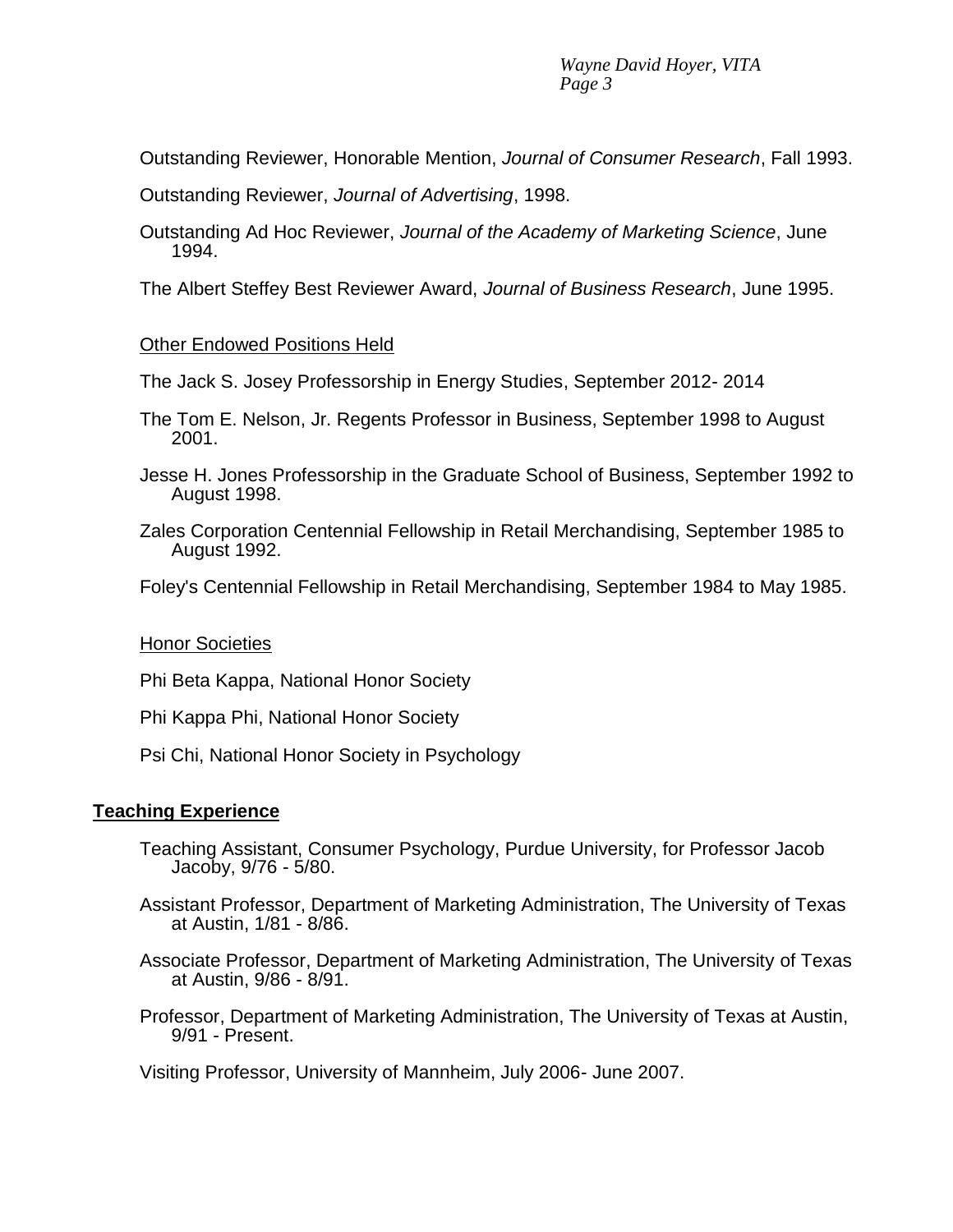- Schwartz Professor of Retailing, University of Mannheim, Mannheim, Germany, Spring 1999, Winter 2000-1, Spring 2001, 2002, 2003, 2004, 2005, Academic year 2006- 7, 2008- 2020.
- Visiting Professor, Friedrich-Alexander-Universität Erlangen-Nürnberg, Germany, Summer 2007- 2020.
- Visiting Professor, University of Münster, Germany, Summer 2003, Winter 2003, Summer 2005, 2006, 2008, Fall 2008- 2017, Academic year 2018- 19.
- Visiting Professor, University of Bern, Switzerland, Fall 2004- 2006 Summer 2010- 2017, Academic year 2018- 19.
- Visiting Professor, Otto Bleisheim School of Corporate Management, Vallendar, Germany, Fall 1990; Spring 1999, 2000, 2001, 2002, 2003, Winter, Spring 2008, Winter 2009- 2012.
- Visiting Professor, Judge Business School, University of Cambridge, UK, Spring 2009, 2010, 2011.
- Visiting Professor, Thammasat University, Bangkok, Thailand, Spring 1994; Summer 1999, 2000, 2001.
- Visiting Professor, Institut d' Administration des Entreprises d' Aix-en-Provence-Universite d' Aix-en-Provence, France, May 2001.

#### **Refereed Journal Articles**

- Fisher, C.D., Ilgen, D.R. and Hoyer, W.D. (1979), "Source Credibility, Information, and Job Offer Acceptance," *Academy of Management Journal,* 21(1), 94-103.
- Fusilier, M.R. and Hoyer, W.D. (1980), "Variables Affecting the Perceptions of Privacy in a Personnel Selection Situation," *Journal of Applied Psychology,* 65(5), 623- 626.
- Jacoby, J., Nelson, M.C. and Hoyer, W.D. (1982), "Corrective Advertising and Affirmative Disclosure Statements: Their Potential for Confusing and Misleading the Consumer," *Journal of Marketing,* 46(2), 61-72. Reprinted in M. Wallendorf and G. Zaltman (Eds.), *Readings in Consumer Behavior,* New York: Wiley, 1984, 395-403.
- Jacoby, J. and Hoyer, W.D. (1982), "Viewer Miscomprehension of Televised Communication: Selected Findings," *Journal of Marketing,* 46(4), 12-26. Reprinted in E. Wartella, D.C. Whitney, and S. Windhal (Eds.), *Mass Communication Review Yearbook,* Vol. 4, Beverly Hills: Sage, 1983, 129-144.
- Jacoby, J. and Hoyer, W.D. (1982), "On Miscomprehension of Televised Communication: A Rejoinder, "*Journal of Marketing,* 46(4), 35-43. Reprinted in E. Wartella, D.C. Whitney, and S. Windhal (Eds.), *Mass Communication Review Yearbook,* Vol. 4, Beverly Hills: Sage, 1983, 155-164.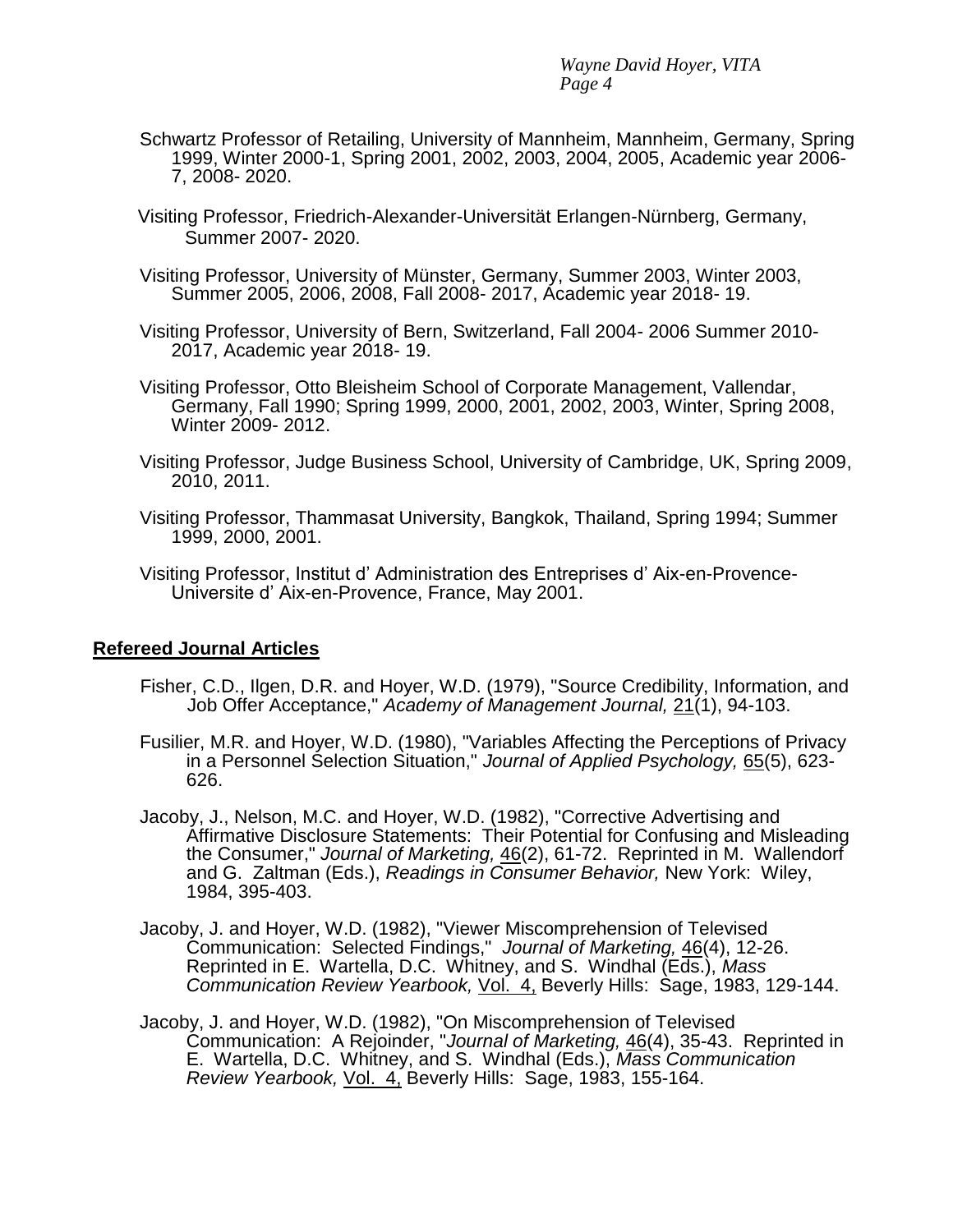- Hoyer, W.D., Srivastava, R. and Jacoby, J. (1984), "Sources of Miscomprehension in Television Advertising," *Journal of Advertising,* 13(2), 17-26.
- Hoyer, W.D., (1984), "An Examination of Decision Making for a Common Repeat-Purchase Product," *Journal of Consumer Research,* 11(3), 822-9.
- Hoyer, W.D. and Jacoby, J. (1985), "Miscomprehension of Public Affairs Programming," *Journal of Broadcasting and Electronic Media,* 29(4), 437-43.
- Cobb, C.J. and Hoyer, W.D. (1985), "The Influence of Advertising at Moment of Brand Choice," *Journal of Advertising,* 14(4), 5-27.
- Cobb, C.J. and Hoyer, W.D. (1985), "Direct Observation of Search Behavior in the Purchase of Two Nondurable Products," *Psychology and Marketing,* 3(2), 161- 179.
- Deshpande, R., Hoyer, W.D. and Donthu, N. (1986), "The Intensity of Ethnic Affiliation: A Study of the Sociology of Hispanic Consumption," *Journal of Consumer Research,* 13, 214-20.
- Cobb, C.J. and Hoyer, W.D. (1986), "Planned Versus Impulse Purchase," *Journal of Retailing,* 62(4), 384-409.
- Hoyer, W.D. and Cobb-Walgren, C.J. (1988), "Consumer Decision Making Across Product Categories: The Influence of Task Environment," *Psychology and Marketing,* 5(1), 45-69.
- Jacoby, J. and Hoyer, W.D. (1989), "The Comprehension/ Miscomprehension of Print Communication: Selected Findings," *Journal of Consumer Research,* 434-43.
- Jacoby, J. and Hoyer, W.D. (1990), "The Comprehension/ Miscomprehension of Mass Media Advertising Claims: A Reanalysis of Benchmark Data, *Journal of Advertising Research,* 30(3), June/July, 9-16.
- Inman, J., McAlister, L. and Hoyer, W.D. (1990), "Promotion Signals: Proxy for a Price Cut?" *Journal of Consumer Research,* 17(1), 74-81.
- Hoyer, W.D. and Brown, S. (1990), "Effects of Brand Awareness on Choice for a Common Repeat Purchase Product," *Journal of Consumer Research,* 17(2), 141- 48.
- Anderson, W.T. and Hoyer, W.D. (1991). "Marketing in the Age of Intelligence: The Case for Control," *European Journal of Marketing* 25 (8), 32-54.
- Alden, D.L., Hoyer, W.D. and Lee, C. (1993), "Identifying Global and Culture-Specific Dimensions of Humor in Advertising: A Multinational Analysis," *Journal of Marketing*, 57(April), 64-75.
- Alden, D.L. and Hoyer, W.D. (1993), "An Examination of Cognitive Factors Related to Humorousness in Television Advertising, *Journal of Advertising*, 22 (June), 29- 37.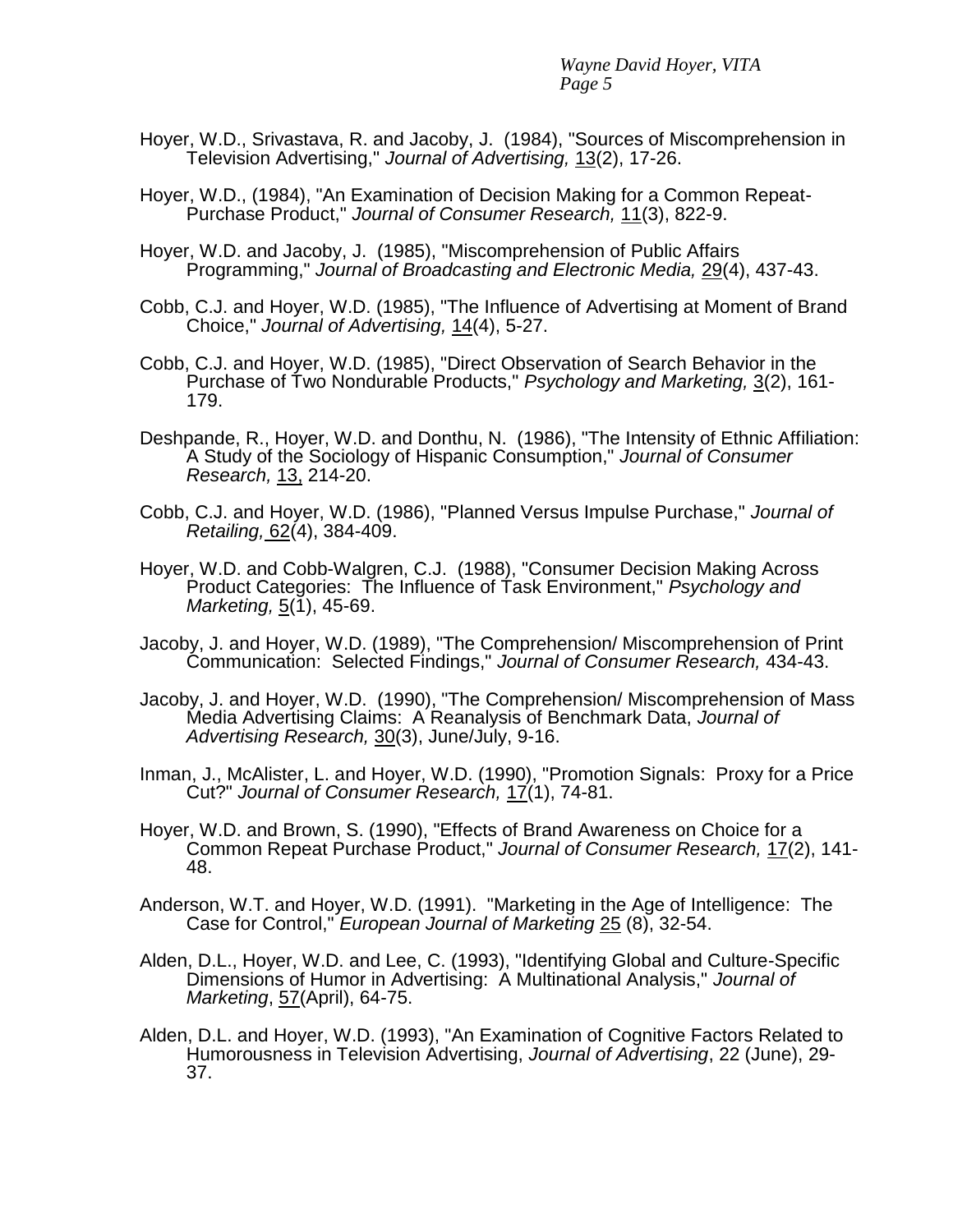- Alden, D.L., Stayman, D.M. and Hoyer, W.D. (1994), "Evaluation Strategies of American and Thai Consumers," *Psychology and Marketing, 11*(2), (March/April): 145- 61.
- Crowley, A. and Hoyer, W.D. (1994), "An Integrative Framework for Understanding Two-Sided Persuasion," *Journal of Consumer Research*, 20 (March), 561-74.
- Alden, D.L., Hoyer, W.D., Lee, C., and Wechasara, G. (1994), "The Use of Humor in Asian and Western Television Advertising: A Four Country Comparison." *Journal of Asian-Pacific Business*, 1(2), 3-24.
- van Trijp, H. C. M., Hoyer, W. D., and Inman, J. J. (1996), "Why Switch?: Product Category Level Explanations for True Variety Seeking Behavior," *Journal of Marketing Research*, 33(3), 281-92.
- Broniarczyk, S.M., Hoyer W.D., and McAlister, L. (1998), "Consumers' Perceptions of the Assortment Offered in a Grocery Category: The Impact of Item Reduction," *Journal of Marketing Research*, 35 (2), 166- 77 (Judged as "Excellent" by Anbar Electronic Intelligence for contribution to business knowledge- Given the 2003 William F. O'Dell Award for the Outstanding Article appearing in the *Journal of Marketing Research* in 1998: Awarded by the American Marketing Association).
- Alden, D.L., Mukherjee, A., and Hoyer, W.D. (1999), "Extending a Contrast Resolution Model of Humor in Television Advertising: The Role of Surprise," *Humor, International Journal of Humor Research*, 12 (1), 15- 22.
- Alden, D, Mukherjee, A., and Hoyer, W.D., (2000) "Perceptions of Humor in Television Advertising: The Mediating Role of Surprise," *Journal of Advertising,* 29 (2), 1- 16.
- Desai, K.K., and Hoyer, W.D., (2000), "The Competitive Nature of Memory-Based Consideration Sets: Influence of Usage and Occasional Usage Location Familiarity," *Journal of Consumer Research,* 27 (3), 309- 323*.*
- Mukherjee, A. and Hoyer, W.D. (2001), "The Effect of Novel Attributes on Product Evaluation," *Journal of Consumer Research,* 28 (3), 462- 72.
- Hoyer, W.D., Hermann, A., and Huber, F. (2002), "When Buyers Also Sell: The Implications of Pricing Policies for Customer Satisfaction," *Psychology and Marketing,*19 (4), 1- 27.
- Homburg, C., Hoyer, W.D., and Fassnacht, M. (2002), "Service Orientation of a Retailer's Business Strategy: Dimensions, Antecedents, and Performance Outcomes," *Journal of Marketing*, 66 (October), 86- 101.
- Stock, R.M. and Hoyer, W.D (2004), "Leadership Style as a Driver of Salespeople's Customer Orientation," *Journal of Market- Focused Management*, (5): 355- 76.
- Reinartz, W.J., Krafft, M., and Hoyer, W.D. (2004), "The Customer Relationship Management Process: Its Measurement and Impact on Performance," *Journal of Marketing Research,* 16 (August), 293- 305. (Nominated for the 2008 William F. O'Dell Award for the Outstanding Article appearing in the *Journal of Marketing Research*; Awarded by the American Marketing Association)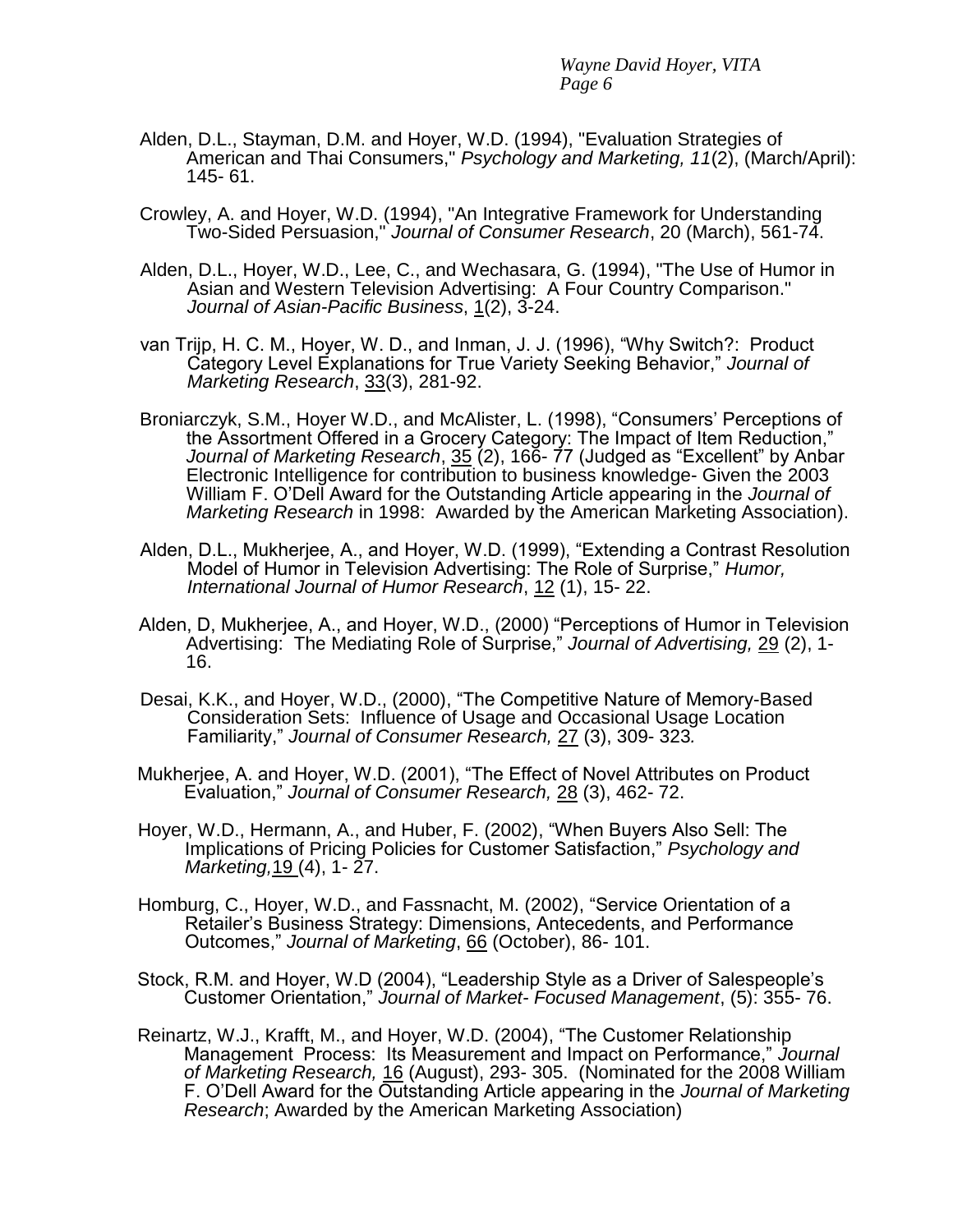- Woltman Elpers, J.L.C.M., Mukherjee, A, and Hoyer, W.D. (2004), "Humor in Television Advertising: A Moment-to-Moment Model," *Journal of Consumer Research,* 31 (3), 592- 598.
- Homburg, C., Koschate, N., and Hoyer, W.D. (2005), "Do Satisfied Customers Really Pay More? A Study of the Relationship Between Customer Satisfaction and Willingness to Pay," *Journal of Marketing,* 69 (2), 84-96.
- Homburg, C., Hoyer W.D, and Koschate, N. (2005), "Customers' Reactions To Price Increases: Does Customer Satisfaction Matter?" *Journal of the Academy of Marketing Science,* 33, (1), 36- 49*.*
- Stock, R.M. and Hoyer, W.D., (2005), "An Attitude-Behavior Model of Salespeople's Customer Orientation," *Journal of the Academy of Marketing Science 33* (4), 536*-* 552.
- Hoyer, W.D., Evrard, Y., and Strazzieri, A., (2005), "Introduction to the Special Issue on Marketing Communications and Consumer Behavior," *Journal of Business Research* (58), 339-40.
- Rochlen, A. B., Whilde, M. R., and Hoyer, W. D. (2005), "Real Men. Real Depression: Overview, Theoretical Implications, and Research Considerations," *Psychology of Men and Masculinity,* 6 (3), 186- 94.
- Rochlen, A. B. & Hoyer, W. D. (2005), "Marketing Mental Health to Men: Theoretical and Practical Considerations," *Journal of Clinical Psychology,* 61 (6), 675- 84.
- Homburg, C, Koschate, N., and Hoyer, W.D. (2006), "The Role of Cognition and Affect in the Formation of Customer Satisfaction- A Dynamic Perspective," *Journal of Marketing* 70 (3), 21- 31.
- Raghunathan, R, Walker- Naylor, R., and Hoyer, W.D. (2006) "The 'Unhealthy = Tasty Intuition' and its Effects on Taste Inferences, Enjoyment, and Choice of Food Products, *Journal of Marketing* 70 (4), 170- 84.
- Jindal, R., Reinartz, W., Krafft, M., and Hoyer, W.D. (2007), "Determinants of the Variety of Routes to Market," *International Journal of Research in Marketing,* 24 (1), 17- 29.
- Homburg, C., Hoyer W.D, and Stock, R.M. (2007), "How to Get Customers Back: A Study of Antecedents of Relationship Revival," *Journal of the Academy of Marketing Science,* 35 (4), 461- 74.
- Roggeveen, A. L., Bharadwaj, N., and Hoyer, W.D. (2007), "How Call Center Location Impacts Expectations of Service from Reputable versus Lesser Known Firms" *Journal of Retailing,* 83(4), 403- 410.
- Homburg, C., Hoyer, W.D., and Fassnacht, M. (2007), "When Product-Focused Firms Become Service Providers: A Study of Implementing a Service-Oriented Business Strategy. *International Journal of Marketing Research*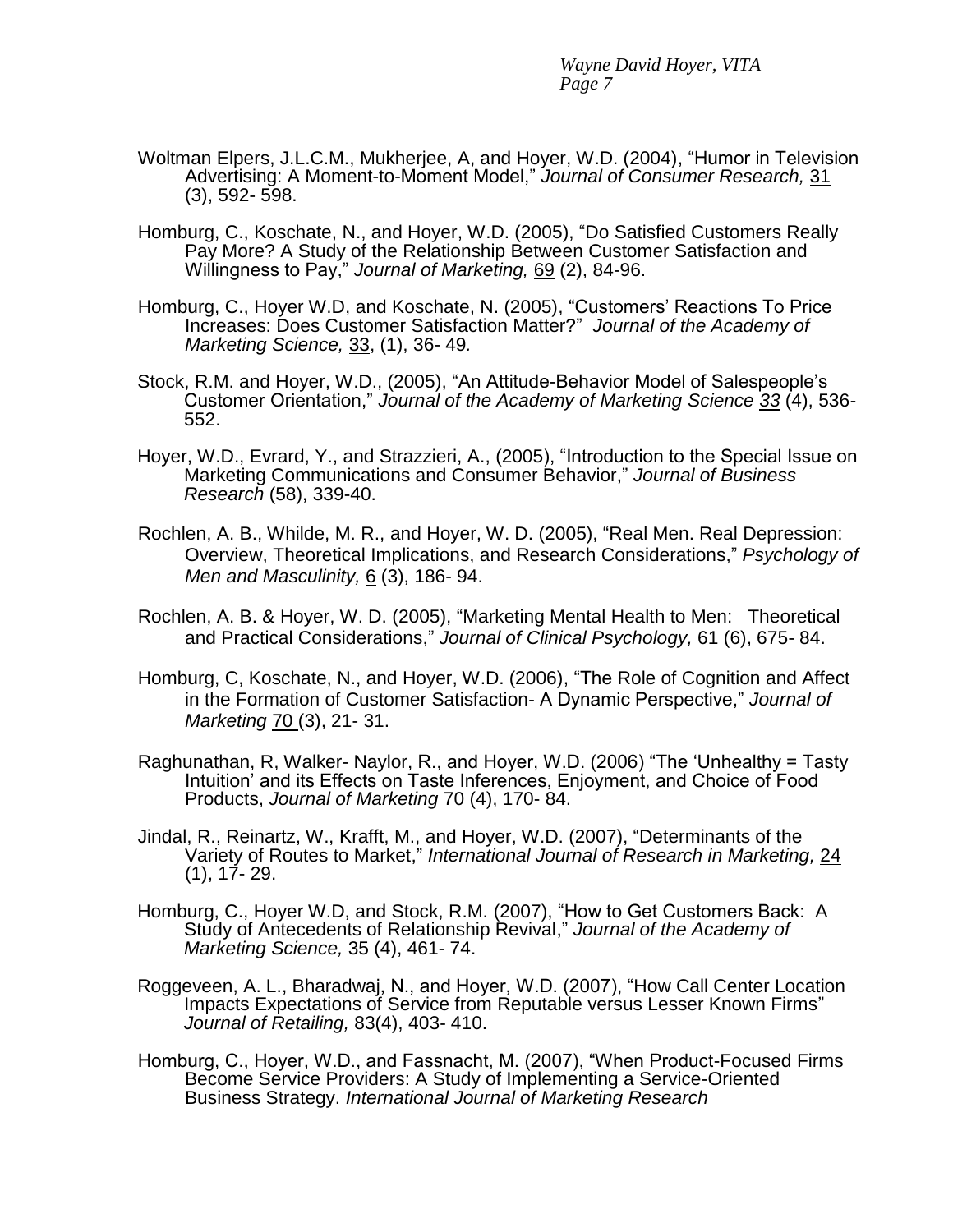- Homburg, C., Wieseke, J., and Hoyer, W.D., (2009), "Customer Company Identification and the Service Profit Chain," *Journal of Marketing,* 73(2), 38- 54*.*
- Stokburger- Sauer, N. and Hoyer, W.D. (2009), "Sophisticated Consumers: Who Are They and Why Are They Important?"*Journal of Consumer Behaviour,* 8(2/3), 100- 115.
- Ernst, H., Hoyer, W.D., and Rübsaamen, C., (2010), "Sales Integration and New Product Development," *Journal of Marketing,* 74 (Sept), 80- 92*.*
- Hoyer, W.D., Chandy, R., Dorotic, M., Krafft, M., and Singh, S. (2010), "Consumer Cocreation in New Product Development," *Journal of Service Research*, 13 (August), 283- 296.
- Ernst, H., Hoyer, W.D., Krafft, M., and Krieger, K. (2011), "Customer Relationship Management and its Impact on New Product Performance: A Cross-Functional Perspective," *Journal of the Academy of Marketing Science,* 39(2), 290- 306*.*
- Malär, L., Krohmer, H., Hoyer W.D, and Nyffenegger, B. (2011), "The Fit Between Brand Personality and Consumers' Self: The Importance of Actual Versus Ideal Self," *Journal of Marketing*, 75 (July), 35- 52.
- Suwelack, T., Hogreve, J., and Hoyer, W.D. (2011), "Understanding Money-Back Guarantees: Cognitive, Affective, and Behavioral Outcomes," *Journal of Retailing,*  87 (4), 462- 78.
- Malär. L., Nyffenegger, B., Krohmer, H., and Hoyer, W.D. (2012), "Implementing an Intended Brand Personality: A Dyadic Perspective," *Journal of the Academy of Marketing Science,* 40 (Sept.), 728- 44*.*
- Hoyer, W. D. and Stokburger- Sauer, N. (2012), "The Role of Aesthetic Taste in Consumer Behavior," *Journal of the Academy of Marketing Science*, 40th Anniversary Issue, 40 (1), 167- 80.
- Koschate- Fisher, N., Stefan, I., and Hoyer, W.D. (2012), "Willingness to Pay for Cause-Related Marketing: The Impact of Donation Amount and Moderating Effects," *Journal of Marketing Research,* 49 (Dec). 910- 27.
- Eisenbeiss, M., Corelissen, M., Backhaus, K., and Hoyer, W.D. (2014),"Nonlinear and Asymmetric Returns on Customer Satisfaction: Do They Vary Across Situations and Consumers?" *Journal of the Academy of Marketing Science,* 42, (3), 242- 263.
- Koschate- Fisher, N., Cramer, J., and Hoyer, W.D. (2014), "Moderating Effects on the Relationship between Private Label Share and Store Loyalty." *Journal of Marketing,* 78 (March), 69- 82.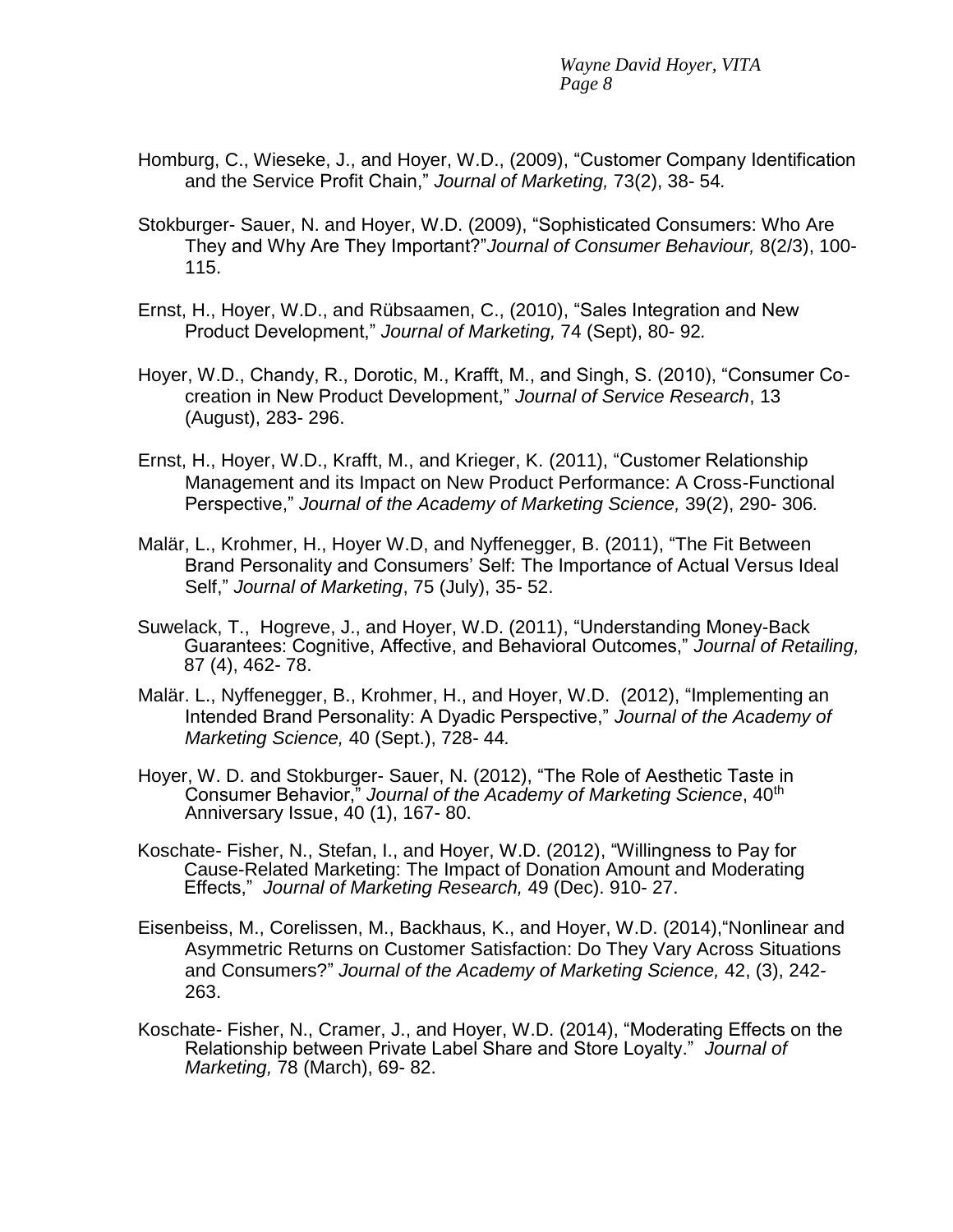- Burton, J. L., McAlister, L., and Hoyer, W.D. (2015), "How Do Consumers Respond to Storylines in Television Advertising: A Principal Components Analysis Tool Helps Decipher to Moment-to-Moment Affective Evaluations," *Journal of Advertising Research*, March, 51- 61.
- Nyffenegger, B., Krohmer, H., Hoyer W.D. and Malär, L., (2015), "Service Brand Relationship Quality: Hot or Cold?" *Journal of Services Research*, 18 (1), 90-106.
- Prigge, JK, Dietz, B., Homburg, C., Hoyer, W.D., and Burton, J.L. (2015), "The Antecedents and Consequences of Patient Empowerment: A Decision Making Framework Based on Intensity of Information Behavior, Extent of Knowledge, and Degree of Participation," *International Journal of Research in Marketing,* 55 (1), 51- 61.
- Suher, J., Raghunathan, R., and Hoyer, W.D. (2016), "Eating Healthy or Feeling Empty? How the 'Healthy = Less Filling' Intuition Influences Satiety," *Journal of the Association for Consumer Research*, 1 (1), 26- 40.
- Kähr, A., Nyffenegger, B., Krohmer, H., and Hoyer, W.D. (2016), "When Hostile Consumers Wreak Havoc on Your Brand: the Phenomenon of Consumer Brand Sabotage," *Journal of Marketing,* 80 (3), 25- 41*.*
- Koschate- Fisher, N., Huber, I., and Hoyer, W.D. (2016), "When Will Consumers Accept Price Increases when Companies Donate to Charity? The Role of Donation Amount and Moderating Effects," *Journal of the Academy of Marketing Science,* 44 (5), 608-626.
- Koschate- Fischer, N., Hoyer, W.D., Stokburger- Sauer, N. and Engling, J. (2018), "Do Life Events Always Lead to Change in Purchase? The Mediating Role of Change in Consumer Innovativeness, the Variety Seeking Tendency, and Price Consciousness," *Journal of the Academy of Marketing Science*, 46 (3), 516-536.
- Malär, L., Herzog, D., Krohmer, H., Hoyer, W.D., and Kähr, A. (2018), "Emotional Ambivalence in Aspirational Branding: Self-Enhancement versus Brand Envy," *Journal of the Association for Consumer Research,* 3 (2), 163- 174.
- Kähr, A., Nyffenegger, B., Krohmer, H, and Hoyer, W.D., (2018), "How Should Retailers Deal With Consumer Sabotage of a Manufacturer Brand?" *Journal of the Association for Consumer Research,* 3 (3). 379- 95*.*
- Koschate- Fischer, N., Hoyer, W.D., and Wolframm, C. (2019) "What if Something Unexpected Happens to My Brand: Spillover Effects from Positive and Negative Events in a Co-branding Partnership," *Psychology and Marketing,* 36 (8), 758- 772*.*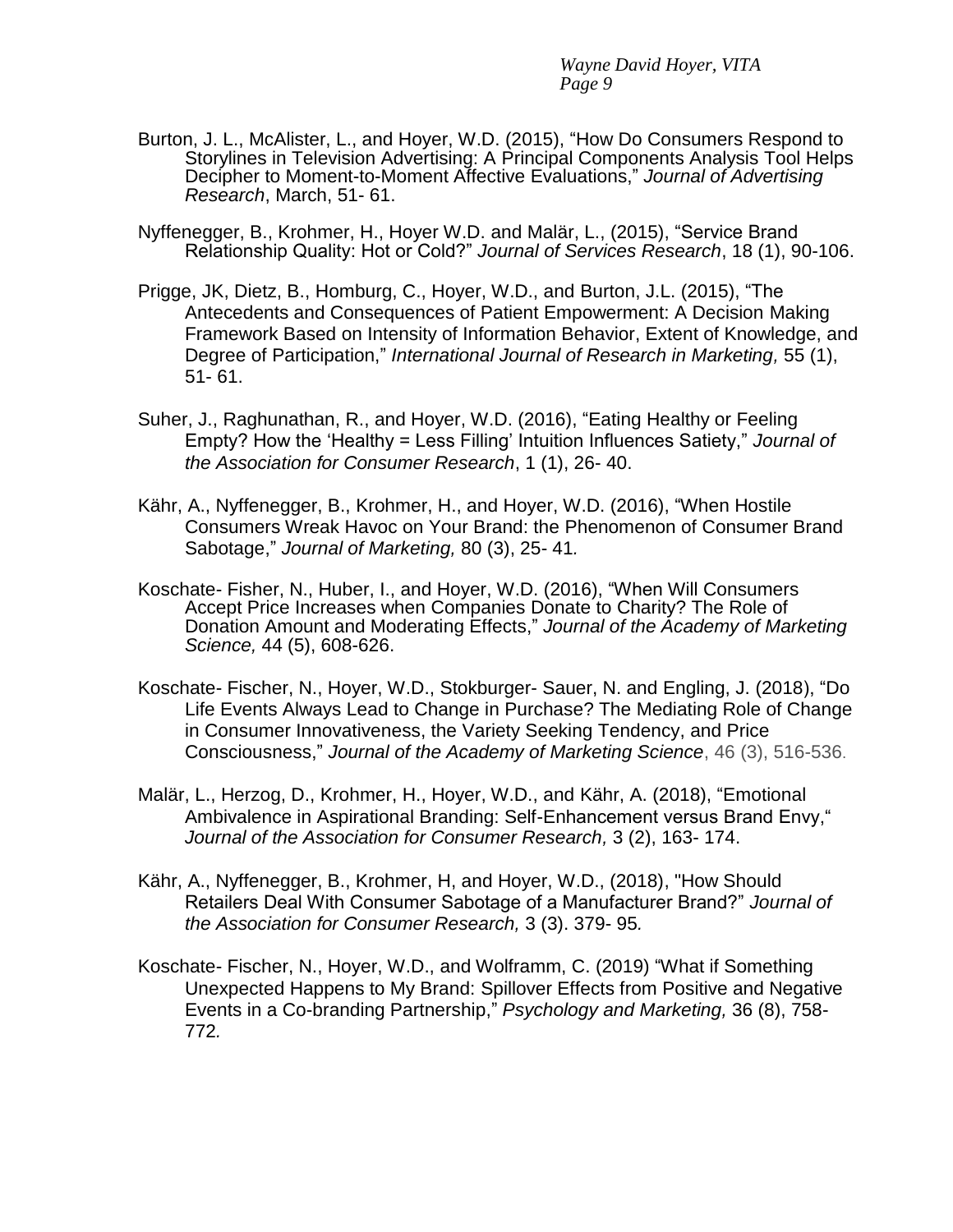- Suher, J. and Hoyer, W.D. (2020). "The Moderating of Buying Impulsivity on the Dynamics of Unplanned Purchasing Motivations," *Journal of Marketing Research,*  57 (3) 548- 564.
- Kübler, R.V., Langmaack, M., Albers, S., and Hoyer, W.D. (2020), "The Impact of Value-related Crises on Price- and Performance-related Elasticities," *Journal of the Academy of Marketing Science, 48 (4), 776- 794.*
- Hoyer, W.D., Kroschke, M., Schmitt, B., Kraume, K., and Shankar, V. (2020). Transforming the Customer Experience through New Technologies" *Journal of Interactive Marketing,* 51 (August), 57- 71.
- Greenberg, D., Ehrensperger, E., Schulte-Mecklenbeck, M., Hoyer, W.D., Zhang, Z.J., and Krohmer, H. (2020). "The Role of Brand Prominence and Extravagance of Product Design in Luxury Brand Building: What Drives Consumers' Luxury Product Design Preferences?" *Journal of Brand Management*.

### **Books**

- Jacoby, J., Hoyer, W.D. and Sheluga, D.A. (1980), *Miscomprehension of Televised Communication.* New York: The Education Foundation of the American Association of Advertising Agencies.
- Peterson, R.A., Hoyer, W.D. and Wilson, W.R. (1986), *The Role of Affect in Consumer Behavior: Emerging Theories and Applications.* New York: Lexington.
- Jacoby, J. and Hoyer, W.D. (1987), *The Comprehension and Miscomprehension of Print Communications: An Investigation of Mass Media Magazines*. New York: Advertising Education Foundation.
- Hoyer, W.D. and MacInnis, D. (1997), *Consumer Behavior*, (Boston, MA: Houghton-Mifflin).
- Hoyer, W.D. and MacInnis, D. (2001), *Consumer Behavior*, *Second Edition*, (Boston, MA: Houghton-Mifflin).
- Hoyer, W.D. and MacInnis, D. (2004), Consumer Behavior, *Third Edition*, (Boston, MA: Houghton, Mifflin).
- Hoyer, W.D. and MacInnis, D. (2007), Consumer Behavior, *Fourth Edition*, (Boston, MA: Houghton, Mifflin).
- Hoyer, W.D. and MacInnis, D. (2010), Consumer Behavior, *Fifth Edition*, (Mason, OH: Cengage Learning).
- Hoyer, W.D., MacInnis, D., and Pieters, R. (2013), Consumer Behavior, *Sixth Edition*, (Mason, OH: Cengage Learning).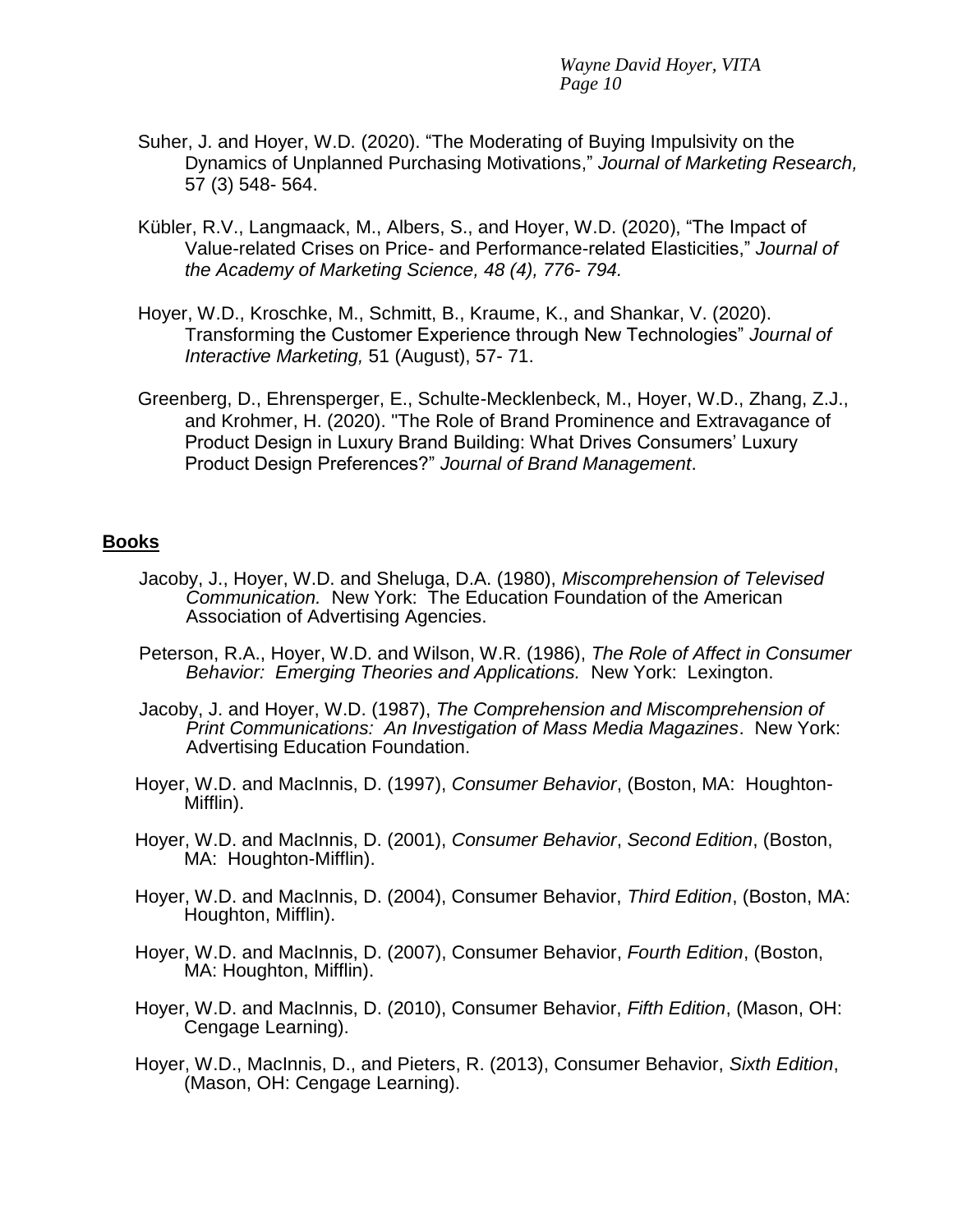Hoyer, W.D., MacInnis, D., and Pieters, R. (2017), Consumer Behavior, *Seventh Edition*, (Mason, OH: Cengage Learning).

## **Book Chapters and Other**

- Jacoby, J., Hoyer, W.D., Raffee, H., Hefner, M. and Chestnut, R.W. (1981), "Intra- and Inter- Individual Consistency in Information Acquisition: A Cross-Cultural Examination," in H. Raffee and G. Silberer (Eds.), *Informations - Verhalten des Konsumaten: Ergebnisse Empirische Studien,* Wiesbaden; Gabler, 87-110.
- Jacoby, J. and Hoyer, W.D. (1981), Reply to Mizerski. *Marketing News,* July 24*.*
- Jacoby, J., Hoyer, W.D. and Zimmer, M.R. (1983), "To Read, View, or Listen? A Cross-Media Comparison of Comprehension," in J. Leigh and C.R. Martin (Eds.), *Current Issues and Research in Advertising,* Ann Arbor: University of Michigan, 201-218.
- Jacoby, J., Hoyer, W.D. (1983), "Viewer Miscomprehension of Televised Communication: Selected Findings, in E. Wartella and S. Windhal (Eds.), *Mass Communication Review Yearbook,* Vol. 4*,* Beverly Hills: Sage, 129-144.
- Jacoby, J., and Hoyer, W.D. (1983), "Viewer Miscomprehension of Televised Communication: A Rejoinder," in E. Wartella and S. Windhal (Eds.) *Mass Communication Review Yearbook,* Vol. 4, Beverly Hills: Sage, 155-164.
- Jacoby, J., Hoyer, W.D. and Brief, A. (1992), "Consumer Psychology," in M. Dunnette (Ed.) *Handbook of Industrial and Organizational Psychology, Vol. 2*, 377-442.
- Hoyer, W.D. and Johnson, M.D. (2000), "Monitoring Customer Satisfaction and Loyalty in the Convenience Store Industry: Developing a National Benchmarking System," In *Defying the Limits: Reaching New Heights* in *Customer Relationship Management*, San Francisco: Montgomery Research and Andersen Consulting, 187- 192.
- Götz, O., Hoyer, W.D., Krafft, M., and Reinartz, W. (2005), "Determinants of Successful CRM Implementation," in Haas, A. and Ivens, B.S. (Eds.): *Innovative Marketing: Decision Areas - Management - Tools,* Gabler, Wiesbaden, 213-231.
- Broniarczyk, S.M. and Hoyer, W.D. (2006), "Retail Assortment: More  $\neq$  Better," In M. Krafft and N. Mantrala (Eds.), *Future of Retailing in the 21st Century,* Springer Publishing*, 225- 38.*
- Götz, O ., Krafft, M., Hoyer, W.D., and Reinartz, W.J. (2006), "The Use of Customer Relationship Management for Control of Customer Satisfaction," in Homburg, C. (Ed.): *Customer satisfaction: Concepts, Methods, Experiences*, *6th edition*, Gabler, Wiesbaden, 409-430 .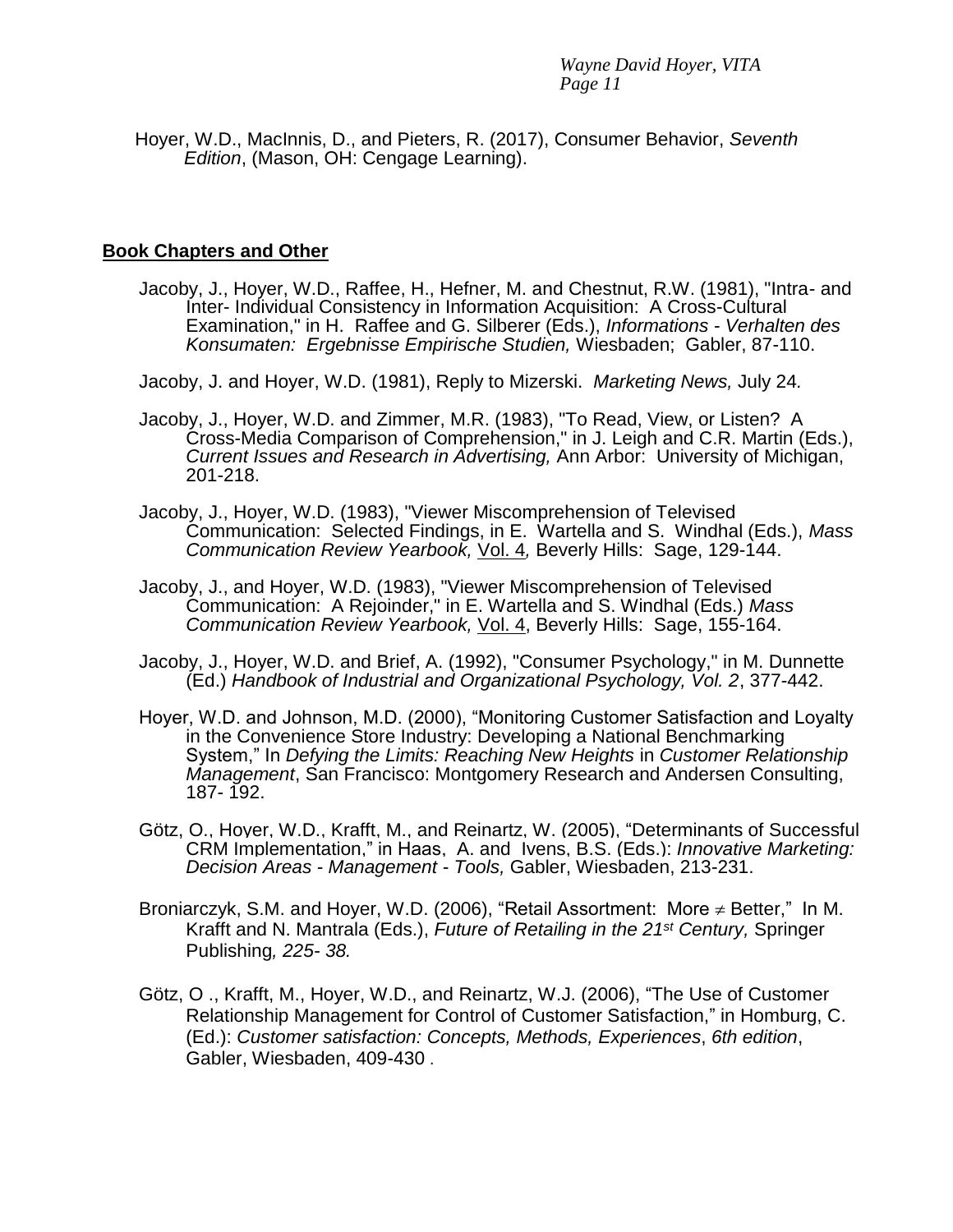- Merz, M., Alden, D.L., Hoyer, W.D., and Desai, K. (2007), "Brand Extension Research: A Cross-Cultural Perspective," In N. Malhotra (Ed.), *Review of Marketing Research*, Armonk, NY: M.E. Sharpe, 92- 122.
- Götz, O ., Krafft, M., Hoyer, W.D., and Reinartz, W.J. (2008), "The Use of Customer Relationship Management for Control of Customer Satisfaction," in Homburg, C. (Ed.): *Customer satisfaction: Concepts, Methods, Experiences*, *7th edition*, Gabler, Wiesbaden, 375-397.
- Hoyer, W.D. and Jacoby, J (2009), Consumer Psychology, In I. Weiner and E. Craighead (Eds.), *Corsini's Encyclopedia of Psychology*.
- Broniarczyk, S.M. and Hoyer, W.D. (2010), "Retail Assortment: More  $\neq$  Better," In M. Krafft and N. Mantrala (Eds.), *Future of Retailing in the 21st Century, 2nd Edition,*  Springer Publishing*, 271- 84.*
- Götz, O., Krafft, M., Hoyer, W.D., and Reinartz, W.J. (2008), "The Use of Customer Relationship Management for Control of Customer Satisfaction," in Homburg, C. (Ed.): *Customer satisfaction: Concepts, Methods, Experiences*, *7th edition*, Gabler, Wiesbaden, 369-394.
- Götz, O., Hoyer, W.D., Kraft, M., and Reinartz, W.J. (2012), "Der Einsatz von Customer Relationship Management zur Steurerung von Kundenzufriedenheit," In C. Homburg (Ed.), *Kundendzufriedenheit*, Wiesbaden, Germany: Gabler, 369- 94.
- Hoyer, W.D., Krohmer, H., and Lobschat, L., (2015), "Success Factors for the Implementation of an Intended Brand Personality: Conceptual Framework and Insights from the Swiss Luxury Industry," In S. Fournier, M. Breazeale, and J. Avery (Eds.), *Strong Brands, Strong Relationships*, Taylor & Francis/Routledge, 330- 42.
- Jacoby, J. (2015), *Legends in Consumer Psychology, Volume 4: The Fourth P: Advertising and Personal Selling*, *Wayne D. Hoyer (ed.), Los Angeles: Sage Publications.*
- Götz, O., Hoyer, W.D., Kraft, M., and Reinartz, W.J. (2016), "Der Einsatz von Customer Relationship Management zur Steurerung von Kundenzufriedenheit," In C. Homburg (Ed.), *Kundendzufriedenheit*, Wiesbaden, Germany: Gabler, 349- 76.
- Hoyer, W.D., and Krohmer, H. (2019), "The Retirement Planning Crisis: Finding a Way out from a Consumer Behavior Perspective," In *Annual Review of Marketing*, in press.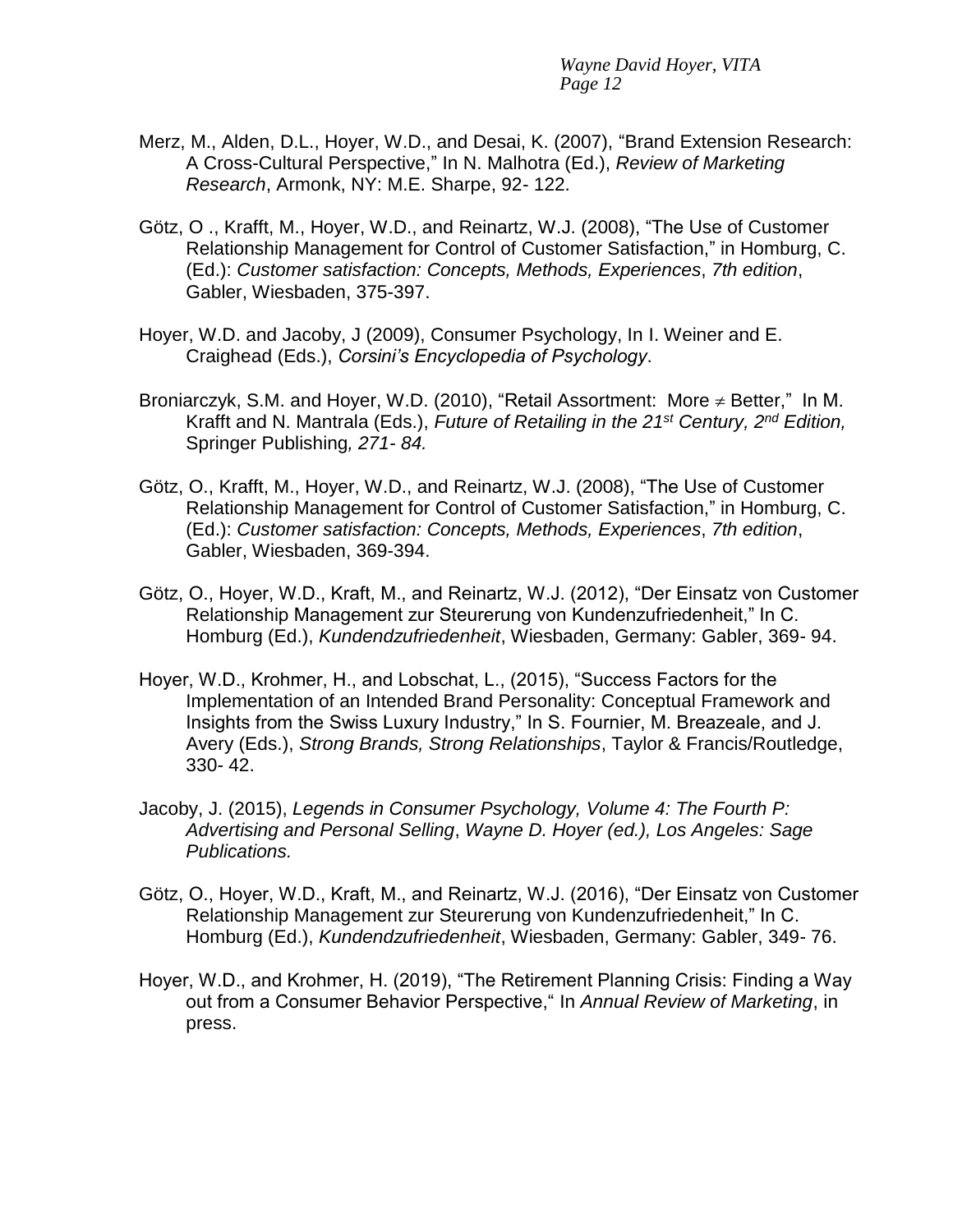## **Papers in Process**

.

- Merlo, O., Eisingerich, A., and Hoyer W.D. "Customer Immunity to Negative Information: How and When Does It Impact Customer-Business Relationships," Under second round revision for the *Journal of Marketing.*
- Giuffredi-Kähr, A., Nyffenegger, B., Hoyer, W.D., Khamitov, M., and Krohmer, H. "When and Why Does Consumer Brand Sabotage Cause Damage Among Other Consumers?" Under revision to be submitted to the *Journal of Marketing Research*.
- Ammann, C., Nyffenegger, B., Giuffredi-Kähr, A., Hoyer W.D., and Krohmer, H. A Typology of Consumer Brand Defenders: When Self-Promoters, Brand-Promoters and Justice Fighters Defend Your Brand," In preparation for the *Journal of Marketing*.
- Garg, N., Govind, R., Singh, J.J., and Hoyer, W.D., "Does it Hurt or Protect? The Effect of Affective Commitment on Unethical Behavior toward Transgressing Brands," under revision to be submitted to the *Journal of Marketing.*
- Koschate- Fisher, N., Schindler, D., Maiberger, T., and Hoyer, W.D. "The Therapy Effect Verbalizing One's View about the Choice Alternatives to Others and Its Impact on Consumers' Satisfaction with Choice and Consumption. Under revision to be submitted to *Journal of Marketing Research.*
- Ehrensperger, E., Erkhova, D., Krohmer, H., Nagel, F., Hoyer, W.D., and Zhang, Z.J. "Succeeding in Competitive Arenas with Arena-Relevant Marketing Capabilities: The Important Role of Arena-related Marketing Capabilities," Under second round review at *European Journal of Marketing*.
- Steiner, M., Roggentin, A., Krafft,M., and Hoyer, W.D. "Private Label vs. National Brands: The Impact of Quality Tiers," Paper in preparation for the *Journal of Retailing*.
- Kroschke, M., Roggentin, A.S., Stegemann, M., and Hoyer, W.D. "Does Pay-What-You-Want Work?" The Effect of Different Design Choices on Customer's Price Determination," Under revision.
- Petrova, A., Malär, L., Hoyer, W.D., and Krohmer, H. "Consumer Creepiness: When and Why Does it Occur?" In preparation for the *Journal of Consumer Research*.
- Suher, J. and Hoyer, W.D. "Message to Motivation Matching: A Framework of Consumers" Dynamic Responses to Point-of- Purchase Messages," Under revision to be submitted to the *Journal of Retailing*.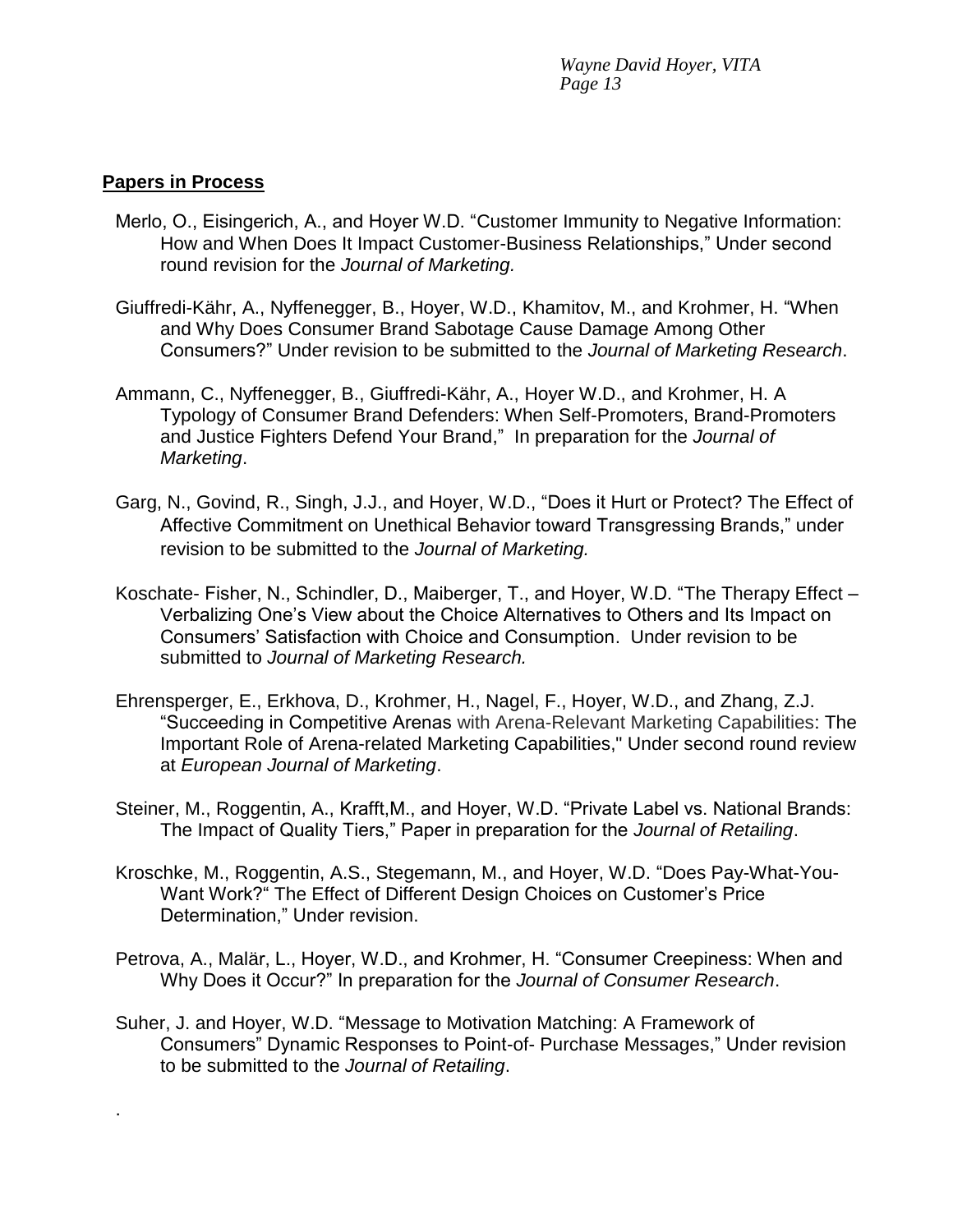- Fürst, A., Pecornik, N., and Hoyer, W.D. "In the Eye of the Beholder: On Consumers' Perceptions of Product Complexity and Its Influencing Factors," Under revision to be submitted to the *Journal of Marketing Research*.
- Steiner, M., Erner, C., Kloes, A., and Hoyer, W.D. "How the Presentation Format Influences Choice and Makes People Prefer Inferior Alternatives," Under revision.
- Srinivasan, R., Ordabayeva, N., and Hoyer, W.D., "Relationship Orientation and Consumers' Responses in P2P Exchanges," Submitted to the Journal of Consumer Research.

## **Industry Sponsored Research/Student Projects**

- Category Management in Convenience Stores, (with Leigh McAlister) Spring 1996. Sponsors: Diamond Shamrock, Frito Lay, Pepsi, Hershey, Miller Brewing, and Philip Morris.
- Selected Projects on Strategy in Convenience Stores (with Leigh McAlister) Fall 1996. Sponsors: Diamond Shamrock, Hershey, Pepsi, Miller Brewing, and Philip Morris.
- Convenience Store Consumer Behavior: An Industry Study, Spring 1997, Sponsors: *Convenience Store News*, National Association of Convenience Stores, Pillsbury, Coca-Cola, Hershey, National Confectioners Association
- An Analysis of the Effectiveness of Feature Advertising (with Leigh McAlister), Fall 1997. Sponsor: H-E-B.
- Category Management and Solution Selling: Segmenting the Grocery Store Market, Spring 1998, Sponsors: Frito Lay, H-E-B.
- Managing Product Assortments and the Merchandising: Insights from Customers. Sponsors: Frito Lay, Randall's, Spring 1999

### **Refereed Conference Proceedings**

- Jacoby, J., Chestnut, R.W., Hoyer, W.D., Sheluga, D.A. and Donahue, M.J. (1978), "Psychometric Characteristics of Behavioral Process Data: Preliminary Findings on Validity and Reliability," in H. Keith Hunt (Ed.), *Advances in Consumer Research, Vol. V,* Chicago: Association for Consumer Research, 546-554.
- Jacoby, J. and Hoyer, W.D. (1981), "What if Opinion Leaders Didn't Know More? A Question of Nomological Validity," in K.B. Monroe (Ed.), *Advances in Consumer Research, Vol. VIII*, Ann Arbor: Association for Consumer Research, 299-303.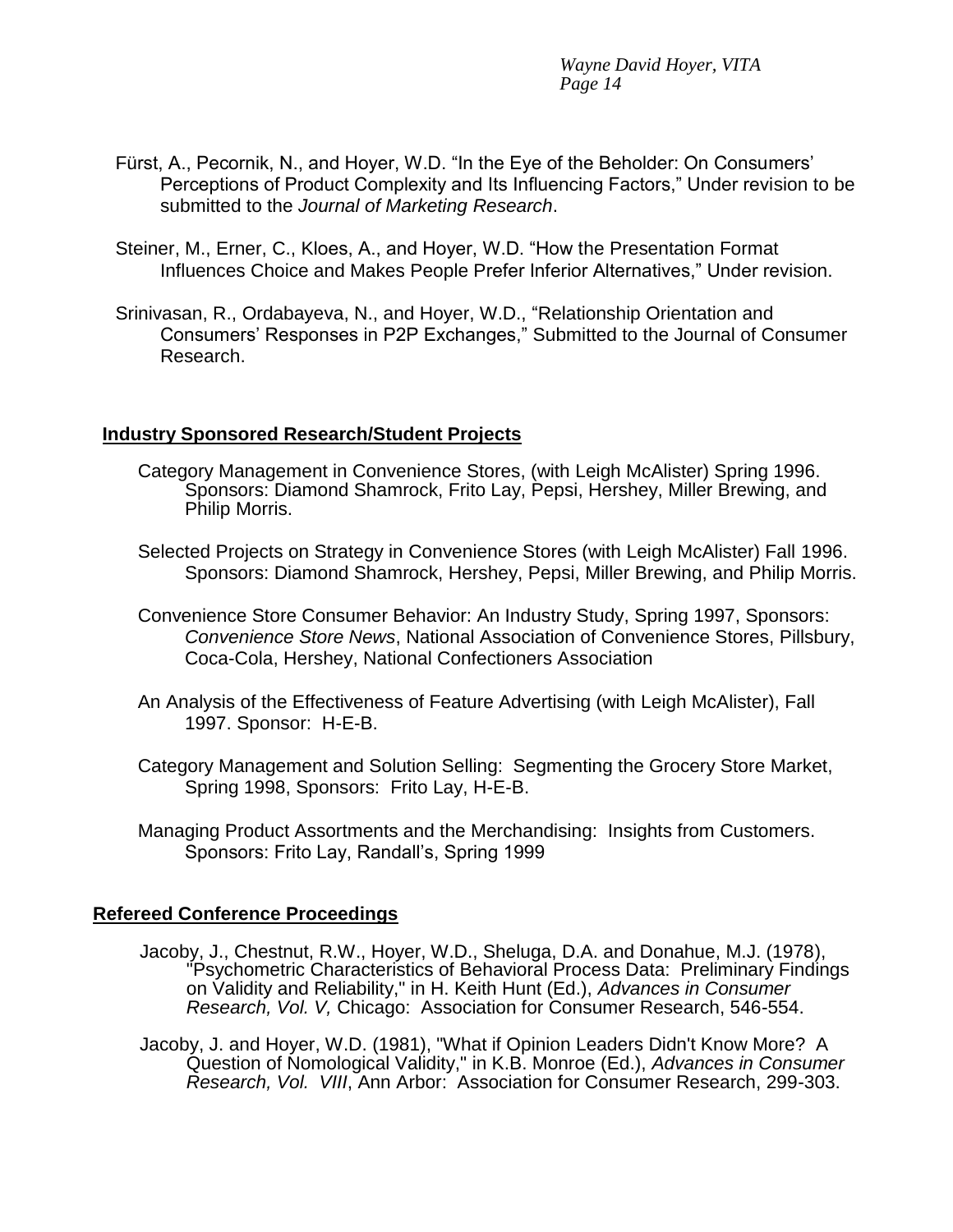- Jacoby, J., Hoyer, W.D. and Sheluga, D.S. (1981), "Viewer Miscomprehension of Televised Communication: A Brief Report of Findings," in K.B. Monroe (Ed.), *Advances in Consumer Research*, *Vol. VIII*, Ann Arbor: Association for Consumer Research, 410-413.
- Jacoby, J., Nelson, M.C. and Hoyer, W.D. (1981), "Correcting Corrective Advertising," in K.B. Monroe (Ed.), *Advances in Consumer Research, Vol. VIII*, Ann Arbor: Association for Consumer Research, 416-418.
- Hoyer, W.D., Jacoby, J. and Nelson, M.C. (1982), "A Model for the Development, Evaluation, and Implementation of Remedial Advertising Statements," in D.R. Corrigan, F.B. Kraft, and R.H. Ross (eds.), *1982 Proceedings: Southwestern Marketing Association,* 9-12.
- Hoyer, W.D., Deshpande, R. and Jeffries, S. (1982), "The Use of Choice Tactics in Low Involvement Decision Making Situations," in D.R. Corrigan, F.B. Kraft, and R.H. Ross (Eds.), *1982 Proceedings: Southwestern Marketing Association,* 307- 311.
- Deshpande R., Hoyer, W.D. and Jeffries, S. (1982), "Low Involvement Decision Processes: The Importance of Choice Tactics," in R.F. Bush and S.D. Hunt (Eds.), *Marketing Theory: Philosophy of Science Perspectives,* Chicago: American Marketing Association, 155-158.
- Hoyer, W.D. and Deshpande, R. (1982), "Cross-Cultural Influences on Buyer Behavior: The Impact of Ethnicity," in B.J. Walker, et al. (Eds.), *1982 Educators' Conference Proceedings,* Chicago: American Marketing Association, 89-92.
- Hoyer, W.D., Jacoby, J. and Jaccard, J. (1983), "Encoding and Retention in an Information Acquisition and Choice Task, in M.B. Mazis (Ed.), *Proceedings of the Division 23 Program,* 1982 Annual Convention of the American Psychological Association, 16-19.
- Hoyer, W.D. and Jacoby, J. (1983), "Three-Dimensional Information Acquisition: An Application to Contraceptive Decision Making," in R.P. Bagozzi and A. Tybout (Eds.), *Advances in Consumer Research, Vol. X*, Ann Arbor, MI: Association for Consumer Research, 618-623.
- Alpert, M., Golden, L. and Hoyer, W.D. (1983), " The Impact of Repetition on Advertisement Miscomprehension and Effectiveness," in R.P. Bagozzi and A. Tybout (Eds.), *Advances in Consumer Research, Vol. X,* Ann Arbor, MI: Association for Consumer Research, 130-135.
- Hoyer, W.D. and Alpert, M.I. (1983), "Additional Theory and Data Contrasting Measures of Attribute Importance," in *1983 AMA Educators' Proceedings,* Chicago: American Marketing Association, 78-82 (Awarded Best Paper: Buyer Behavior Track).
- Deshpande, R. and Hoyer, W.D. (1983), "Consumer Decision Making: Strategies, Cognitive Effort and Perceived Risk," in *1983 AMA Educators' Proceedings,* Chicago: American Marketing Association, 88-91.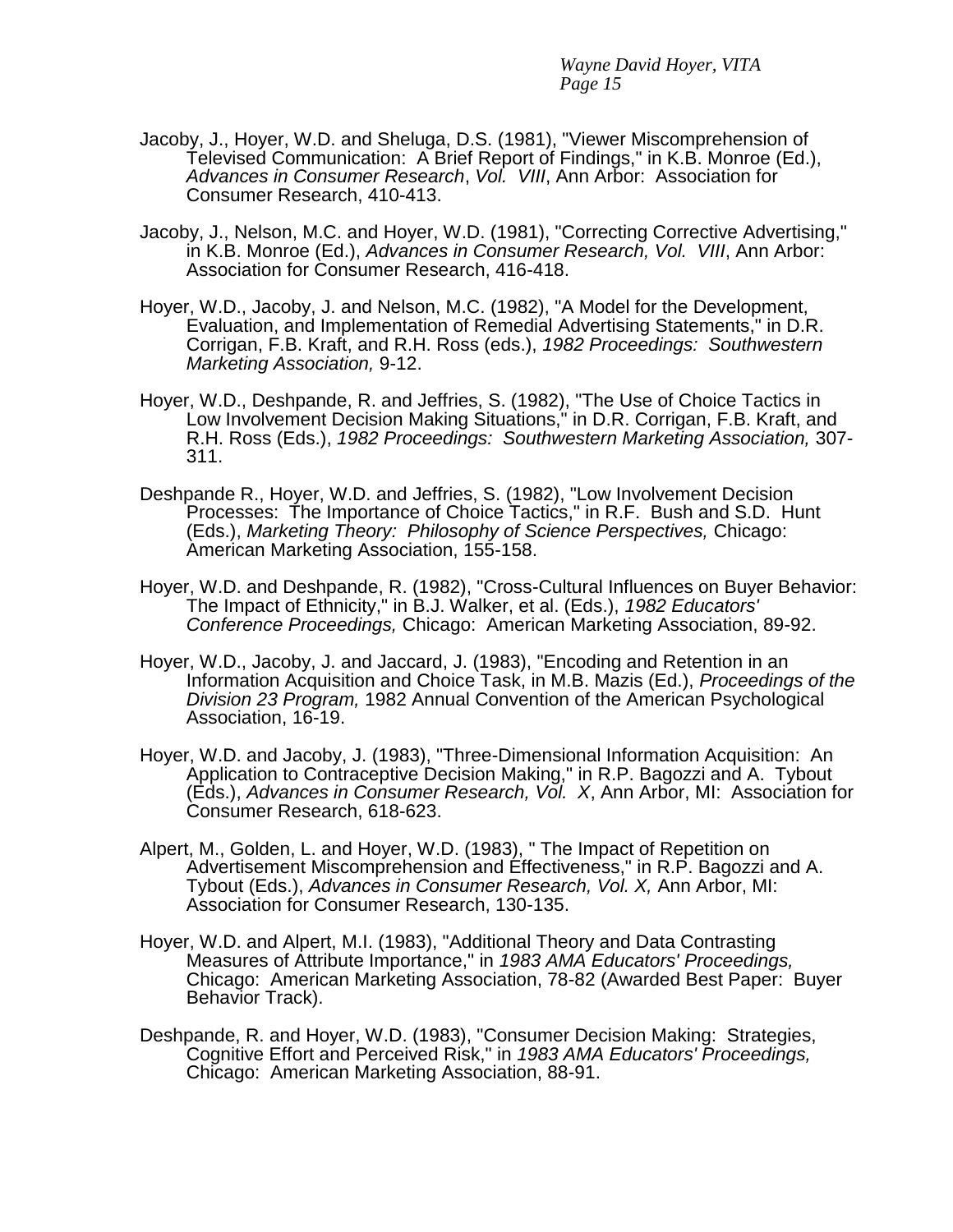- Hoyer, W.D. (1983), "Consumer Beliefs and Intentions Regarding Water Conservation: An Examination of a Southwestern City," in J.C. Crawford and J.R. Lumpkin (Eds.), *1983 Proceedings,* Southwestern Marketing Association, 29-32.
- Hoyer, W.D. (1983), "A Comparison of Alternative Measures of Product Familiarity and Their Effect in the Decision Process," in J.C. Anderson (Ed.), *Proceedings of the Division of Consumer Psychology, 91st Annual Convention of the American Psychological Association.*
- Golden, L.L., Kumar, V. and Hoyer, W.D. (1983), "The Effects of One- and Two-Sided Messages, Benefit Appeal, and Related Memberships on Propensity to Join a Professional Organization," in J.C. Anderson (Ed.), *Proceedings of the Division of Consumer Psychology, 91st Annual Convention of the American Psychological Association.*
- Hoyer, W.D. and Ridgway, N. (1984), "Variety Seeking as an Explanation for Exploratory Purchase Behavior: A Theoretical Framework," in T. Kinnear (Ed.), *Advances in Consumer Research, Vol. XI*, 114- 119.
- Jacoby, J., Nelson, M.C., Hoyer, W.D. and Gueutal, H.G. (1984), "Probing the Locus of Causation--The Miscomprehension of Remedial Advertising Statements," in T. Kinnear (Ed.), *Advances in Consumer Research, Vol. XI*, 379-384.
- Jacoby, J., Zimmer, M.R. and Hoyer, W.D. (1984), "A Note on the Reliability of Content Analysis," in *1984 Proceedings,* Southwestern Marketing Association.
- Hoyer, W.D. (1984), "Contingent Low Involvement Decision Making: Initial Statements Toward the Development of a Theory," in *1984 Winter Educators' Conference Proceedings,* American Marketing Association.
- Hoyer, W.D. (1986), "Variations in Choice Strategies Across Decision Contexts: An Examination of Contingent Factors," in R. Lutz (Ed.) *Advances in Consumer Research, Vol. XIII*, Provo, Utah: Association for Consumer Research, 32-36
- Gates, F.R. and Hoyer, W.D. (1986), "Measuring Miscomprehension: A Comparison of Alternative Formats," in R. Lutz (Ed.) *Advances in Consumer Research*, *Vol. XIII*, Provo, Utah: Association for Consumer Research, 143-46.
- Hoyer, W.D., Leone, R.P. and Cobb, C.J. (1986), "The Effects of Color Versus Blackand-White Advertising Formats on Affective Ratings and Perceptions of Product Quality," in R. Lutz (Ed.) *Advances in Consumer Research, Vol. XIII*, Provo, Utah: Association for Consumer Research, 667.
- Gerbing, D.W., Hoyer, W.D. and Whittler, J.R. (1986), "Personality and Impulse Purchase: Assessment by Self-Report," in W.D. Hoyer (Ed.) *Proceedings of the Division of Consumer Psychology, American Psychological Association,* 1985 Annual Convention.
- Stayman, D., Hoyer, W.D. and Leone, R.P. (1987), "Attribute Importance in Discounting Product Features in Advertising," in *1987 Marketing Educators' Conference Proceedings* (Awarded Best Paper: Buyer Behavior Tract).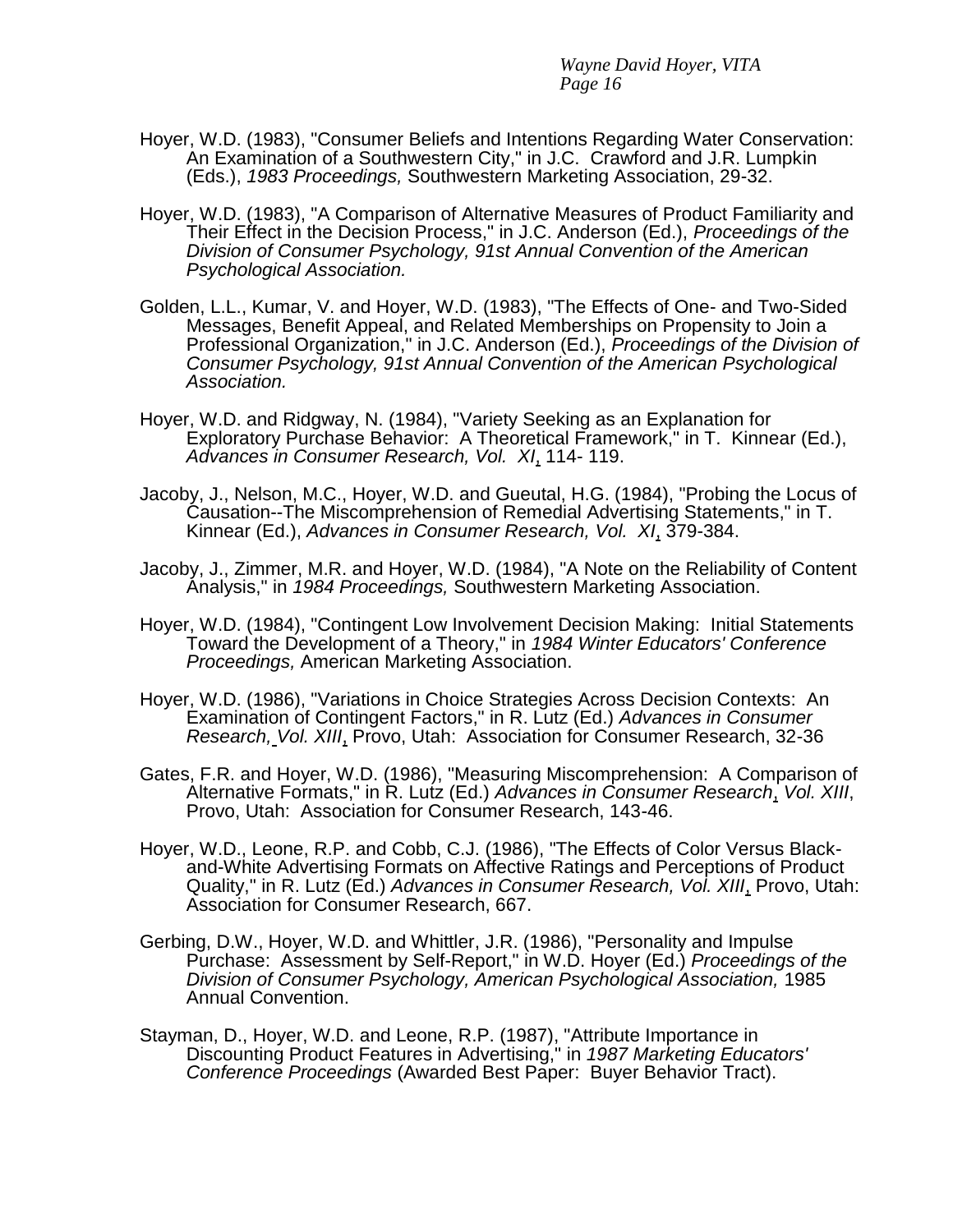- Crowley, A.E., and Hoyer, W.D. (1989), "The Relationship Between Need for Cognition and Other Individual Difference Variables: A Two-Dimensional Framework," in T. Srull (Ed.) *Advances in Consumer Research, Vol. XVI*, Provo, Utah: Association for Consumer Research, 37-43.
- Alden, D.L., Hoyer, W.D. and Wechasara, G. (1989), "Choice Strategies and Involvement: A Cross-Cultural Analysis," in T. Srull (Ed.) *Advances in Consumer Research, Vol. XVI*, Provo, Utah: Association for Consumer Research, 119-26.
- van Trijp, H.C.M. and Hoyer, W.D. (1991), "A New Model for Variation in Consumer Behavior," in *Marketing Thought Around the World, Volume 2,* Proceedings of the 20th European Marketing Academy Conference, Dublin Ireland: University College Dublin, 532-548.
- Hoyer, W.D. and Van Trijp, H.C.M. (1991), "Variation in Consumer Choice: A Cross-Cultural Examination of Behavior Types and Motives," in R.T. Green and J. Laban (Eds.): *Marketing in a Changing World,* Proceedings of the 18th International Research Seminar in Marketing, Marseille, France: Institut d' Administration des Enterprises, 104-120.
- Hunt, G. and Hoyer, W.D. (1993), "Action identification Theory: An Examination of Consumer's Behavioral Representations," in L. McAlister and M.C. Rothschild, (eds.) *Advances in Consumer Research, Vol. XX*, Provo, UT: Association for Consumer Research, 449-54.
- Desai, K. and Hoyer, W.D. (1993), "Line Extensions: A Categorization Theory and an Information Processing Perspective," in L. McAlister and M.L. Rothschild (eds.) *Advances in Consumer Research, Vol. XX*, Provo, UT: Association for Consumer Research, 599-606.
- Alden, D.L., Hoyer, W.D., and Crowley, A.E. (1993), "Country-of-Origin, Perceived Risk, and Evaluation Strategy," In L. McAlister and M.L. Rothschild, (eds.), *Advances in Consumer Research, Vol. XX*, Provo, UT:Association for Consumer Research, 678-83.
- Raman, N. V., Chattopadhyay, P., and Hoyer, W. D. (1995), "Do Consumers Seek Emotional Situations: The Need for Emotion Scale," in F. Kardes and Mita Sujan (eds)., *Advances in Consumer Research, Vol. XXII*, (Provo, UT: Association for Consumer Research), 537-42.
- Cox, E. P., Hoyer, W. D. and Krshna, K. (1995), "The Behavioral Effectiveness of On-Product Warnings in How Hazard Conditions," *Proceedings of the 1995 Marketing and Public Policy Conference*, Atlanta, Georgia.
- Mukherjee, A. and Hoyer, W.D. (2000) "The Effect of Novel Attributes on Product Evaluation: Moderating Role of Complexity. In S.J. Hoch and R. Meyer (eds), *Advances in Consumer Research, Vol. XXVII*, (Provo, UT: Association for Consumer Research).
- Homburg, C., Hoyer, W.D., and Fassnacht, M. (2000). "When Do Retailers Offer Services? An Analysis of Environmental, Store, and Store's Customers' Characteristics," In 2000 *AMA Winter Marketing Educators' Conference Proceedings.*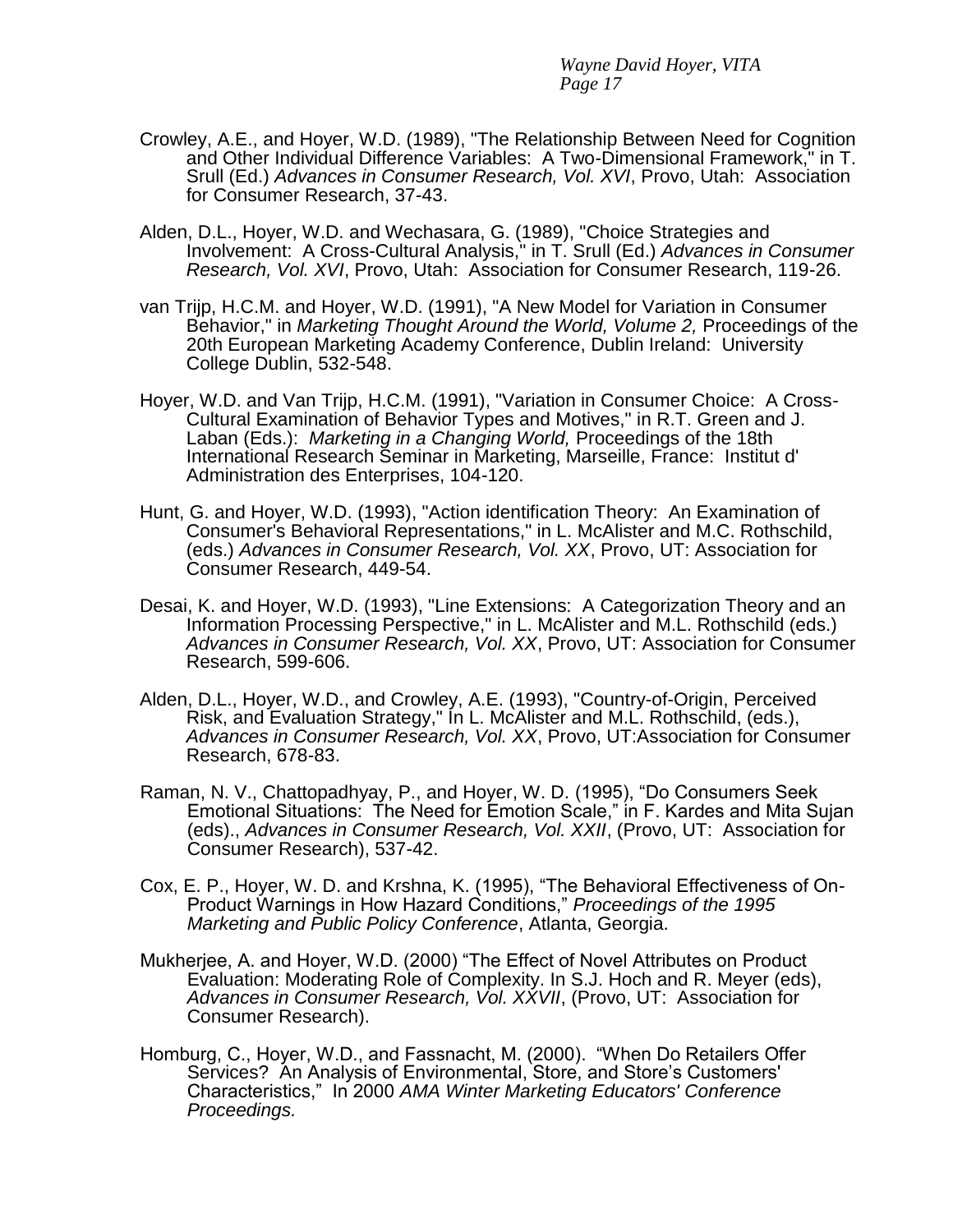- Huber, F., Herrmann, A., and Hoyer, W.D. (2000), "Competition, Satisfaction, and Loyalty as Determinants of the Profitability in the Car Retailing Industry: Results of an Empirical Study," In. H.E. Spotts and H. L. Meadow (eds.), *Proceedings of the Annual Conference of the Academy of Marketing Science, Volume XXIII*, Montreal, Canada, 126- 131.
- Fassnacht, M., Hoyer, W.D., and Homburg, C. (2000), "Do Value-Added Services Increase Company Performance? A Cross-Cultural Study," In G.T. Gundlach and P.E. Murphy (eds.), *Significant Contributions in the New Millenium, AMA Summer Marketing Educators' Conference Proceedings*, Chicago: American Marketing Association.
- Homburg, C., Koschate, N., and Hoyer W.D. (2002) "Customers' Reactions To Price Increase: Does Customer Satisfaction Matter? In 2002 *AMA Winter Marketing Educators' Conference Proceedings*, Chicago: American Marketing Association.
- Stock, R. M. and Hoyer, W. D. (2003), "Leadership Style as A Driver of Salespeople's Customer Orientation" In 2003 *AMA Summer Marketing Educators' Conference Proceedings*, Chicago: American Marketing Association.
- Krafft, M., Hoyer, W.D., and Reinartz, W. (2005) "Determinants of Implementing Customer Relationship Management (CRM) in Business-to-Customer Relationships," In 2005 *AMA Winter Marketing Educators' Conference Proceedings*, Chicago: American Marketing Association.
- Homburg, C., Koschate, N., and Hoyer, W.D. (2005), "The Interplay of Cognition and Affect I the Formation of Customer Satisfaction: A Dynamic Perspective," In 2005 *AMA Winter Marketing Educators' Conference Proceedings*, Chicago: American Marketing Association.
- Desai, K.K., Keller,K., and Hoyer, W.D.,(2007), "Evaluation of Brand Extension Relative to the Extension Category Competition," in *Advances in Consumer Research, Vol. XXXIV*, (Provo, UT: Association for Consumer Research).
- Homburg, C., Wieseke, J., and Hoyer, W.D., (2007) "Customer Company Identification and the Service Profit Chain," In *2007 AMA Winter Marketing Educators' Conference Proceedings,* Chicago: American Marketing Association.
- Desai, K.K., Keller, K., and Hoyer, W.D., (2008), Effectiveness of Abstract vs. Concrete Challenge Strategies in Response to the Competitive Threat of Extensions from Mega Brands," In *Advances in Consumer Research, Vol. XXXV*, (Provo, UT: Association for Consumer Research), 835- 36.
- Stokburger, N.E. and Hoyer, W.D. (2008), "Market Mavens and Opinion Leaders: Are They the Same or Different?" In *Advances in Consumer Research- European*, Vol. 8, 343- 44.
- Krohmer, H., Malär. L., and Hoyer W.D., and Nyffenegger, B. (2009) "The Fit between Brand Personality and Consumers' Self Image: The Importance of Actual versus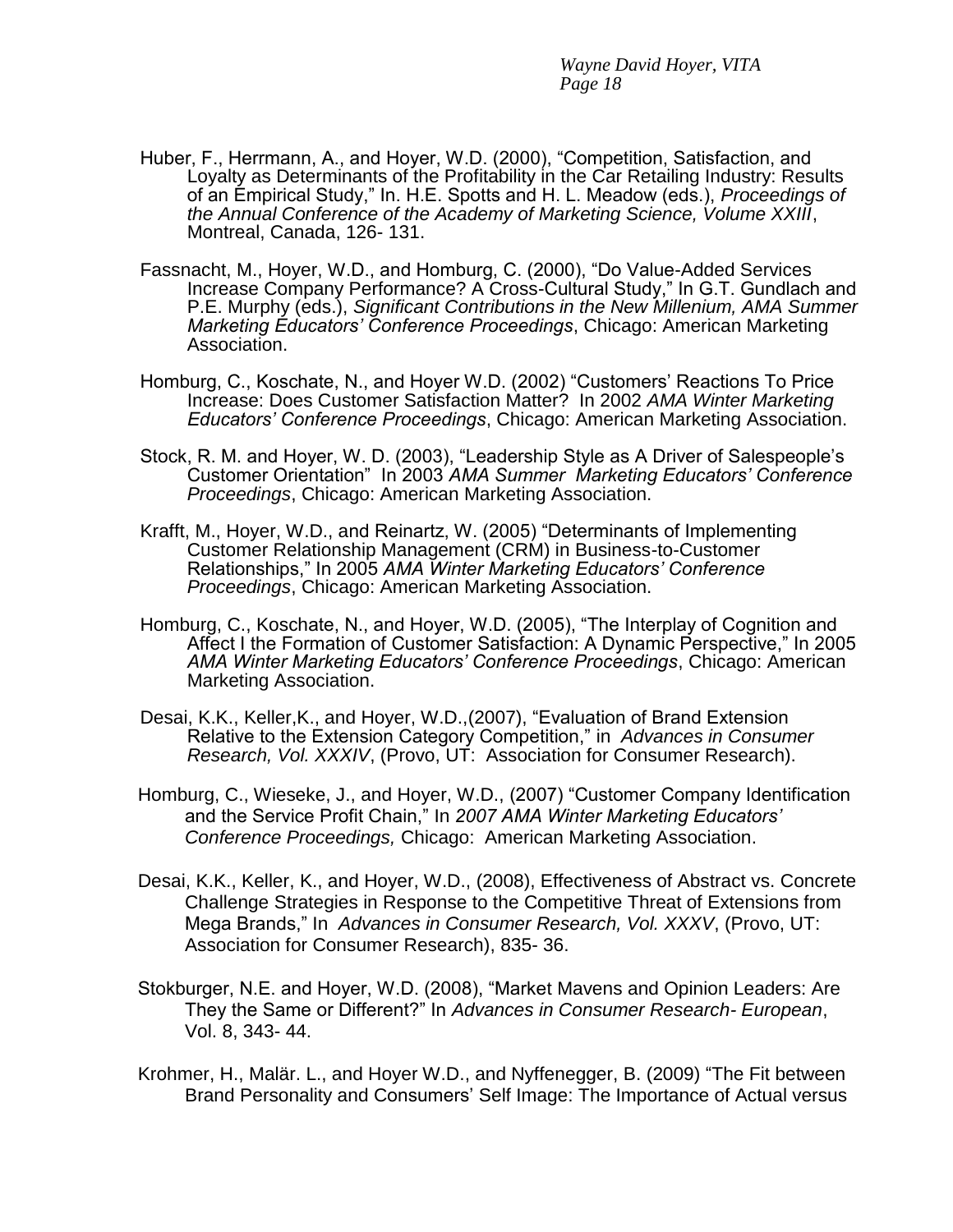Ideal Self for Brand Performance," In *2009 AMA Winter Marketing Educators' Conference Proceedings,* Chicago: American Marketing Association, 412- 13.

- Krohmer, H., Malär. L., and Hoyer W.D. (2009) "Key Success Factors in the Implementation of an Intended Brand Personality: A Dyadic Perspective," In *2009 AMA Winter Marketing Educators' Conference Proceedings,* Chicago: American Marketing Association, 56- 57.
- Koschate, N., Stefan, I., and Hoyer, W.D. (2010) "Willingness to Pay for Cause-Related Marketing: An Investigation of the Nonlinear Impact of Donation Amount and Moderating Effects," In *2010 Academy of Marketing Science Conference Proceedings*.
- Nyffenegger, B., Krohmer, H., Hoyer, W.D., and Malär, L.(2012) "Consumers' Emotional and Cognitive Connections to Brands: How They Can Be Strengthened and How They Affect Brand Performance," In *AMA Winter Educators' Conference Proceedings,* Chicago: American Marketing Association, Vol. 23, 88-89.
- Arif, F., Hoyer, W.D., and Merlo, O. (2012). "The Impact of Parent-Child Buying Communication Strategies on Self-Brand Connections," In 2012 *AMA Summer Marketing Educators' Conference Proceedings,* Chicago: American Marketing Association, Vol. 23, 224- 225.
- Schnurr, B., Stokburger-Sauer, N.E., and Hoyer, W.D. (2014). "A Typology of Consumers' Aesthetic Responses," In 2013 *AMA Winter Marketing Educators' Conference Proceedings,* Chicago: American Marketing Association, Vol. 24, 90- 91.
- Arif, F. and Hoyer, W.D. (2014). Materialism and Self-Brand Connections: The Role of Parent-Child Interaction," In 2013 *AMA Winter Marketing Educators' Conference Proceedings,* Chicago: American Marketing Association, Vol. 24, 443- 444.
- Bues, M. and Hoyer, W.D. (2016), "Toward an Improved Understanding of the Privacy Paradox," In *Advances in Consumer Research*, Vol. 44, 722.
- Kähr, A., Nyffenegger, B., Krohmer, H., and Hoyer, W.D (2016). ["Consumer Brand](https://boris.unibe.ch/86059/)  Sabotage: [Phenomenon and Managerial Challenges,"](https://boris.unibe.ch/86059/) In *BBR Conference Proceedings*.
- Kähr, A., Nyffenegger, B., Krohmer, H., and Hoyer, W.D., (2017). ["Consumer Brand](https://boris.unibe.ch/110968/)  [Sabotage : When and Why Does it Cause Damage among Consumers? I](https://boris.unibe.ch/110968/)n *Advances in Consumer Research,* Vol. 45.
- Bues M., Kraus L.K., Stegemann M., and Hoyer W.D. (2017) Let Your Customer Be King: The Impact of Participative Pricing on Monetary and Behavioral Outcomes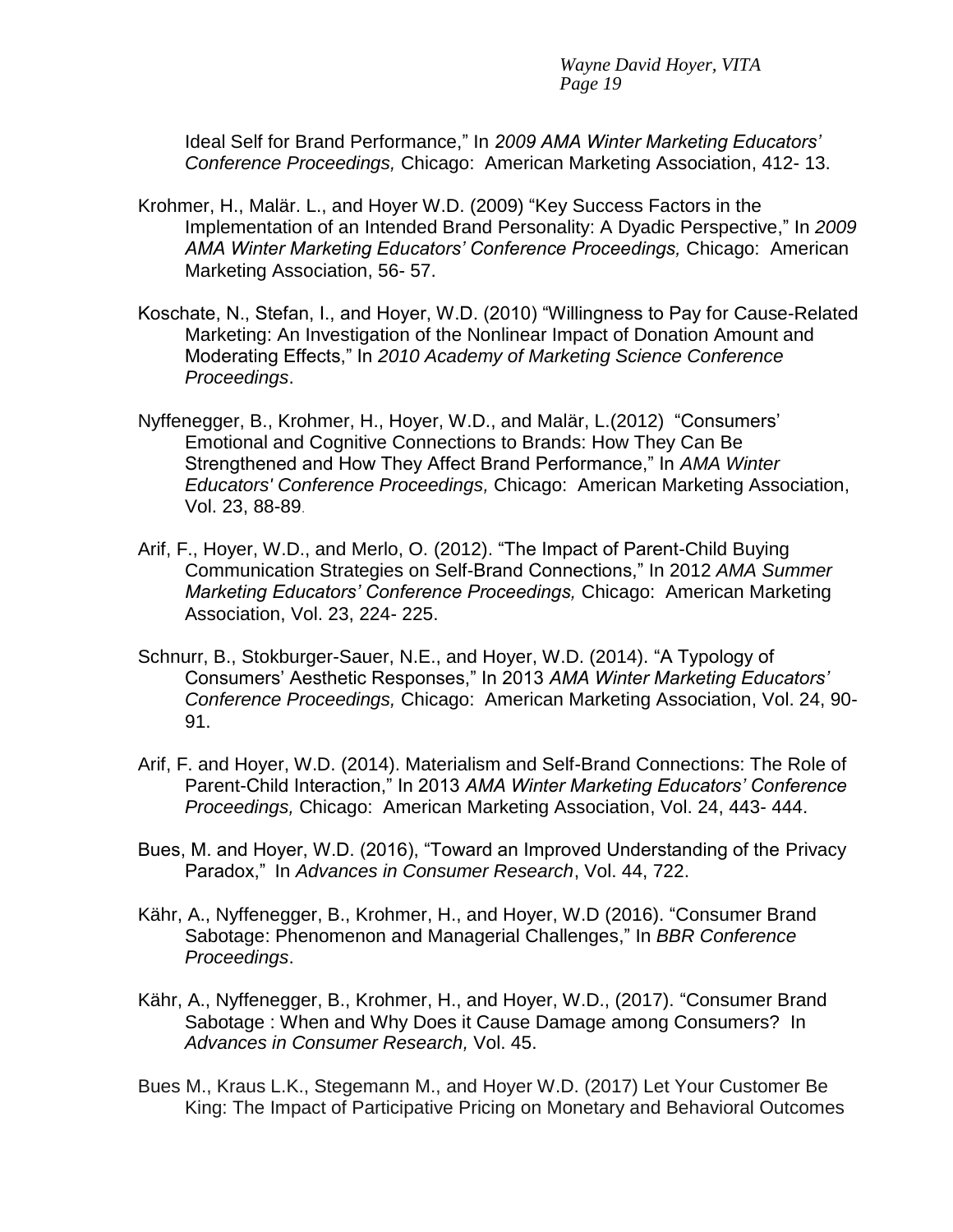and Mediating Effects (An Extended Abstract). In: Stieler M. (eds) *Creating Marketing Magic and Innovative Future Marketing Trends*. Developments in Marketing Science: Proceedings of the Academy of Marketing Science. Springer.

- Chandran, S., & Morwitz, V. G. (2005). Effects of participative pricing on consumers' cognitions and Kähr, A., Nyffenegger, B., Krohmer, H., and Hoyer, W.D., (2018) ["When Consumer Brand Sabotage Harms Other Consumers' Relationship with](https://boris.unibe.ch/119588/)  the Brand," In *[Advances in Consumer Research](https://boris.unibe.ch/119588/)*, Vol. 46.
- Suher, J. and Hoyer, W.D. (2018) "Message-to-Motivation Matching: The Dynamics of Consumers' Shopping Motivations and Responses to In-Store Marketing," In *AMA Winter Marketing Educators' Conference Proceedings*.
- Kähr, A., Nyffenegger, B., Krohmer, H., and Hoyer, W.D., (2017). ["Consumer Brand](https://boris.unibe.ch/110968/)  [Sabotage: When and Why Does it Cause Damage among Consumers? In](https://boris.unibe.ch/110968/)  *[Advances in Consumer Research](https://boris.unibe.ch/110968/)*, Vol. 45.
- Kähr, A., Nyffenegger, B., Krohmer, H., and Hoyer, W.D., (2018) ["When Consumer](https://boris.unibe.ch/119588/)  [Brand Sabotage Harms Other Consumers' Relationship with the Brand,"](https://boris.unibe.ch/119588/) In *[Advances in Consumer Research](https://boris.unibe.ch/119588/)*, Vol. 46.
- Petrova, A., Malär, L., Krohmer, H., Hoyer, W.D. and Khamitov, M. (2020) "Creepiness in Personalized Online Advertising: Concept, Measurement, and Consequences," *AMA Winter Educators' Conference Proceedings,* 31, 17- 18.

### **Edited Proceedings and Special Issues**

- Hoyer, W.D. (1986), *Proceedings of the Division of Consumer Psychology,* American Psychological Association, 1985 Convention.
- Hoyer, W.D. and Strazzieri, A. (1999), *Proceedings of 26th International Research Seminar in Marketing*, La Londe des Maures, France.
- Hoyer, W.D., Evrard, Y., and Strazzieri, A. (2005), Special Issue on Marketing Communications and Consumer Behavior. *Journal of Business Research* (58).
- Hoyer, W.D. (2015). *Legends in Consumer Behavior; Jacob Jacoby, Helping Define the Field and Expand Its Horizons, Vol. 4: The Fourth P: Advertising and Personal Selling*, Los Angeles: Sage.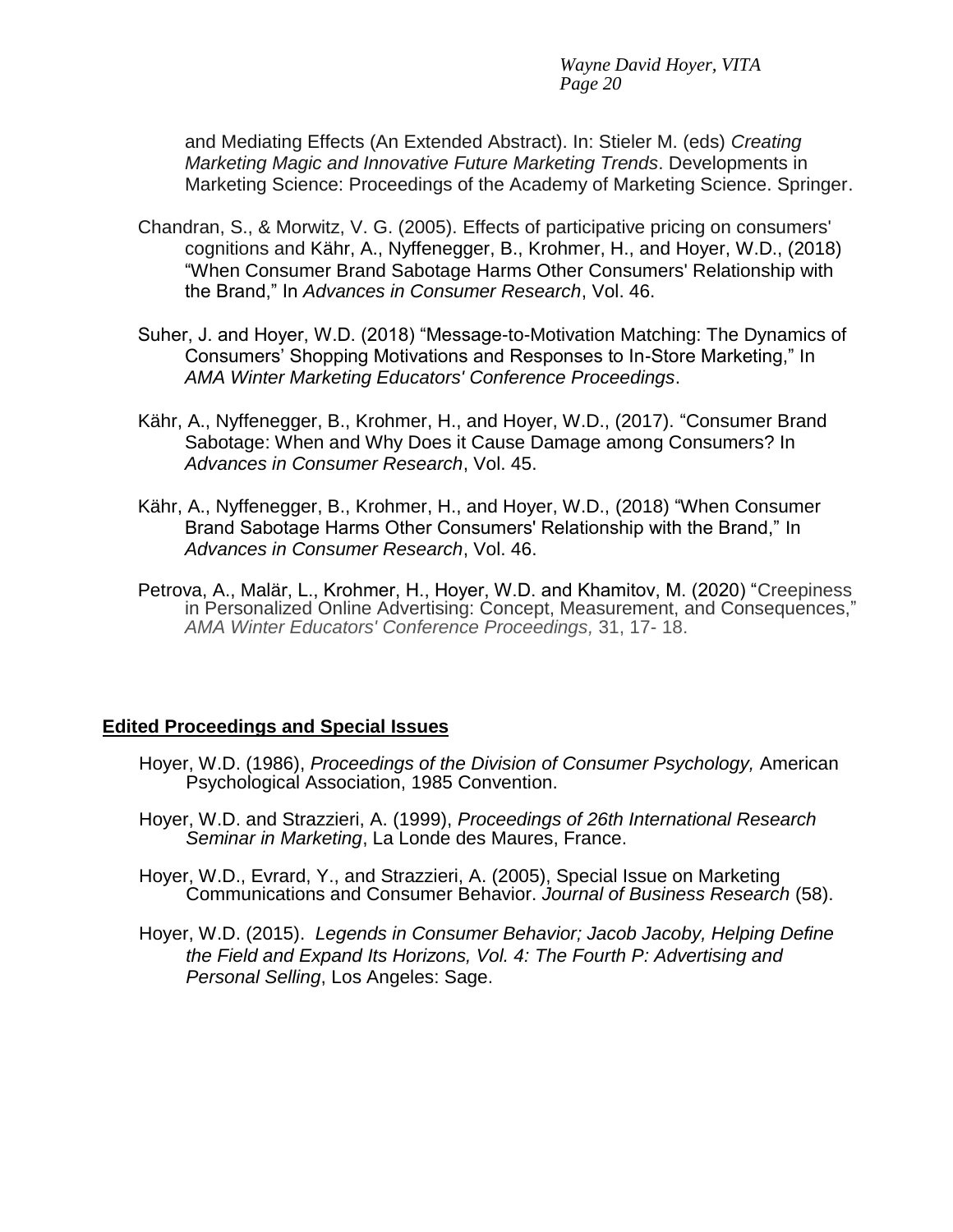### **Technical Reports**

- Jacoby, J., Sheluga, D.A., Hoyer, W.D. and Chestnut, R.W. (1978), "Consumer Accessing and Use of Information in Making Life Insurance Purchase Decisions." A Technical Report submitted to the Life Insurance Task Force of the Federal Trade Commission, Federal Contract #L0226, Purdue University.
- Jacoby, J., Sheluga, D.A., Hoyer, W.D. and Nelson, M. (1978), "Effectiveness of the Proposed FTC, NAIC, and Belth Cost Disclosure Systems." A Technical Report submitted to the Life Insurance Task Force of the Federal Trade Commission, Federal Contract #L0226, Purdue University, August.
- Deshpande, R. and Hoyer, W.D. (1983), "Profiling the Mexican-American Consumer: An Empirical Study of Attitudes Toward Business and Government and Hispanic Consumption Patterns." A report submitted to the Institute for Constructive Capitalism, The University of Texas at Austin, January.

## **Working Papers**

- Hoyer, W.D., Crowley, A.E. and Jacoby, J., "The Comprehension/Miscomprehension of Advertising: A Comparison of Closed vs. Open Ended Question Formats."
- Hoyer, W.D. and Deshpande, R., "Toward a Theory of Low Involvement Decision Making."
- Hoyer, W.D., "The Influence of Cognitive Structure on Information Acquisition."
- Peterson, R.P., Hoyer, W.D. and Wilson, W.R., "The Impact of Affect on the Process of Psychological Framing."
- Hoyer, W.D., Jacoby, J. and Jaccard, J., "Information Acquisition in Contraceptive Decision Making."
- Ernst, H., Hoyer, W.D., Krafft, M., and Henrik-Soll, J., "Consumer Idea Generation on the Internet: Antecedents and Consequences"
- Albrecht, C.M., Hattula, S., Borneman, T., and Hoyer, W.D. "You are Forgiven: Cause Uncontrollability and Negative Emotional Contagion in Customer-Employee Interactions."

### **Research Experience**

- Research Assistant to Professor Jacob Jacoby, Department of Psychological Sciences, Purdue University, 9/76- 12/80.
- National Science Foundation Grant, "Amount, Type, and Order of Package Information Acquisition in Purchasing Decisions," 9/76 - 12/76.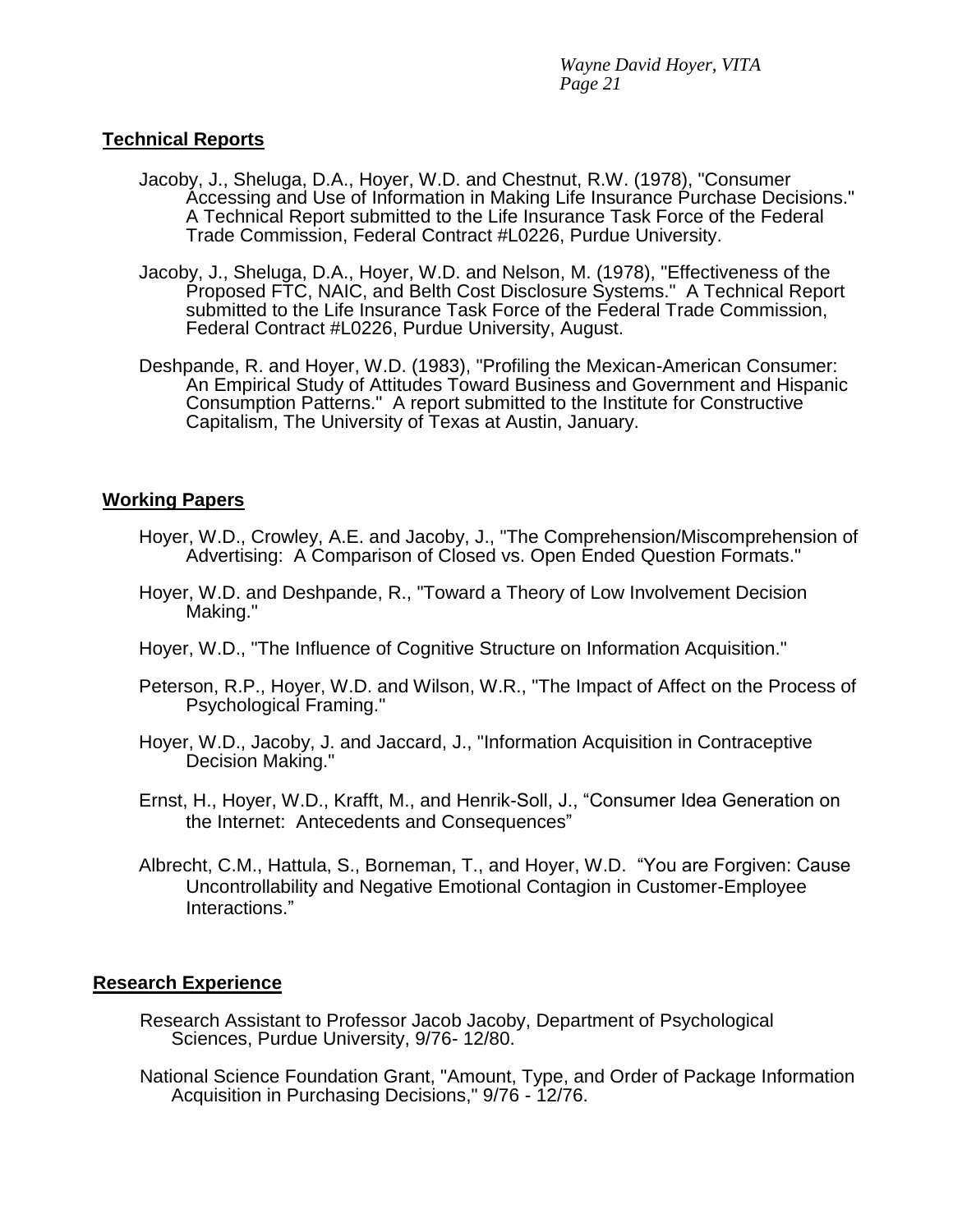- Federal Trade Commission Contract, "Impact of Life Insurance Cost Disclosure Information on Consumers," 1/77 - 5/78.
- Junior Market Research Analyst, American Greetings Corporation, Supervisor: Dr. Russell Bell, 5/78 - 8/78.
- Research Associate on independent research contract for the American Association of Advertising Agencies with Professor Jacob Jacoby, "Miscomprehension of Televised Communications," substantial participation as a colleague in the conduct and analysis of the project, 8/78 - 12/80.
- Research Associate on Institute for Constructive Capitalism, The University of Texas at Austin, Research Grant. "Profiling the Mexican-American Consumer: An Empirical Study of Attitudes Toward Business and Government and Hispanic Consumption Patterns," with Professor Rohit Deshpande, 5/81 - 8/81.
- Principal researcher on University Research Institute and Committee for Academic Development grant, "The Role of Affect in Consumer Decision Making," 5/84 - 8/84.
- Research Associate on independent research contract for the Advertising Education Foundation with Professor Jacob Jacoby, "Miscomprehension of Print Communications," substantial participation as a colleague in the design, conduct, and analysis of the project, 8/84 – 7/86.
- Research Associate on Committee for Academic Development Grant, "Dynamic Decision Making in Consumer Behavior," with Professor Don Kleinmuntz, 5/85 - 8/85.
- Principal Researcher on Faculty Academic Development and Research Committee Grant, "An Investigation Into the Causes Underlying Advertising Miscomprehension," 5/86 - 8/86.
- Principal Researcher on Faculty Academic Development and Research Committee Grant, "Cognition and Affect in Consumer Decision Making: An Integrative Approach,: 5/87 - 8/87.
- Principal Researcher on Faculty Academic Development and Research Committee Grant, "The Role of Feedback in Consumer Decision Making," 5/88 -8/88.
- Principal Researcher on Faculty Academic Development and Research Committee Grant, "A Cross-Cultural Analysis of Humor in Advertising: Applying the Etic-Emic Perspective," 5/91 - 8/91.
- Principal Researcher on Faculty Academic Development and Research Committee Grant, "Causal Factors Underlying Variety Seeking Behavior: A Cross Cultural Analysis," 5/92 - 8/92.
- Principal Researcher on Faculty Research Committee Grant, Consumer Decision Making Styles: An Investigation of Analytical vs. Intuitive Thinking and Degree of Elaboration, 5/94-8/94.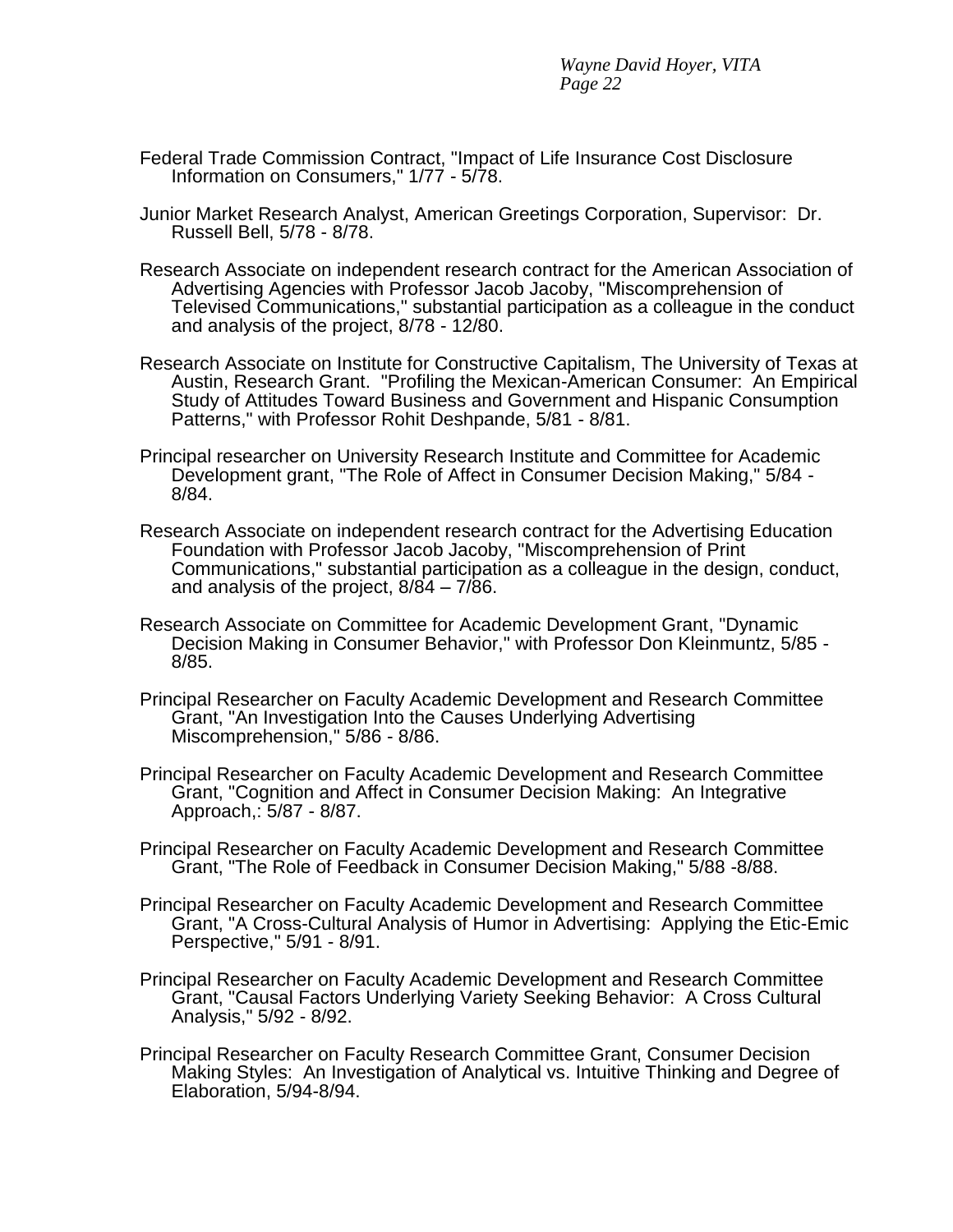- Principal Researcher on Faculty Research Committee Grant, Consumer Resistance to Information Intensive Technologies, 5/95-8/95.
- Research Associate on Marketing Science Institute Grant, "Consumers' Perceptions of Category Assortment: The Impact of Number of Items, Preference, Shelf Organization, and Shelf Size," with Susan Broniarczyk and Leigh McAlister, 6/96- 12/96.
- Principal Researcher on Faculty Research Committee Grant, "Differential Affective Responses to Intrinsically and Extrinsically Motivated Choice," 5/96-8/96.
- Principal Researcher on Faculty Research Committee Grant, "The Impact of Category Size and the Something New Heuristic on Consumer Assortment Perceptions," 5/97- 8/97.
- Research Associate on Teradata Center Grant (Duke University), Antecedents and Consequences of Customer Relationship Management Activities 6/02- 12/03

### **Professional Conferences: Refereed Papers and Addresses**

- Jacoby, J., Chestnut, R.W., Hoyer, W.D., Sheluga, D.A. and Donahue, M.J. Psychometric characteristics of behavioral process data: Preliminary findings on validity and reliability. Paper presented at the Annual Conference of the Association for Consumer Research, Chicago, IL, October 1977.
- Fusilier, M.R. and Hoyer, W.D. Perceptions of invasion of privacy in work-related situations. Paper presented at the Midwestern Academy of Management Conference, Cincinnati, Ohio, March 1980.
- Jacoby, J. and Hoyer, W.D. Do opinion leaders really know more? The issue of nomological validity. Paper presented at the Annual Conference of the Association for Consumer Research, Washington, D.C., October 1980.
- Jacoby, J., Hoyer, W.D. and Sheluga, D.A. Viewer miscomprehension of televised communication. Paper presented at the Annual Conference of the Association for Consumer Research, Washington, D.C., October 1980.
- Jacoby, J., Nelson, M.C. and Hoyer,W.D. Correcting corrective advertising. Paper presented at the Annual Conference of the Association for Consumer Research, Washington, D.C., October 1980.
- Deshpande, R., Hoyer, W.D. and Jeffries, S. Low involvement decision processes: The importance of choice tactics. Paper presented at the 1982 Marketing Theory Conference, San Antonio, TX, February 1982.
- Hoyer, W.D., Jacoby, J. and Nelson, M.R. A model for the development, evaluation, and implementation of remedial statements. Paper presented at the 1982 Southwestern Marketing Association Conference Dallas, TX, March 1982.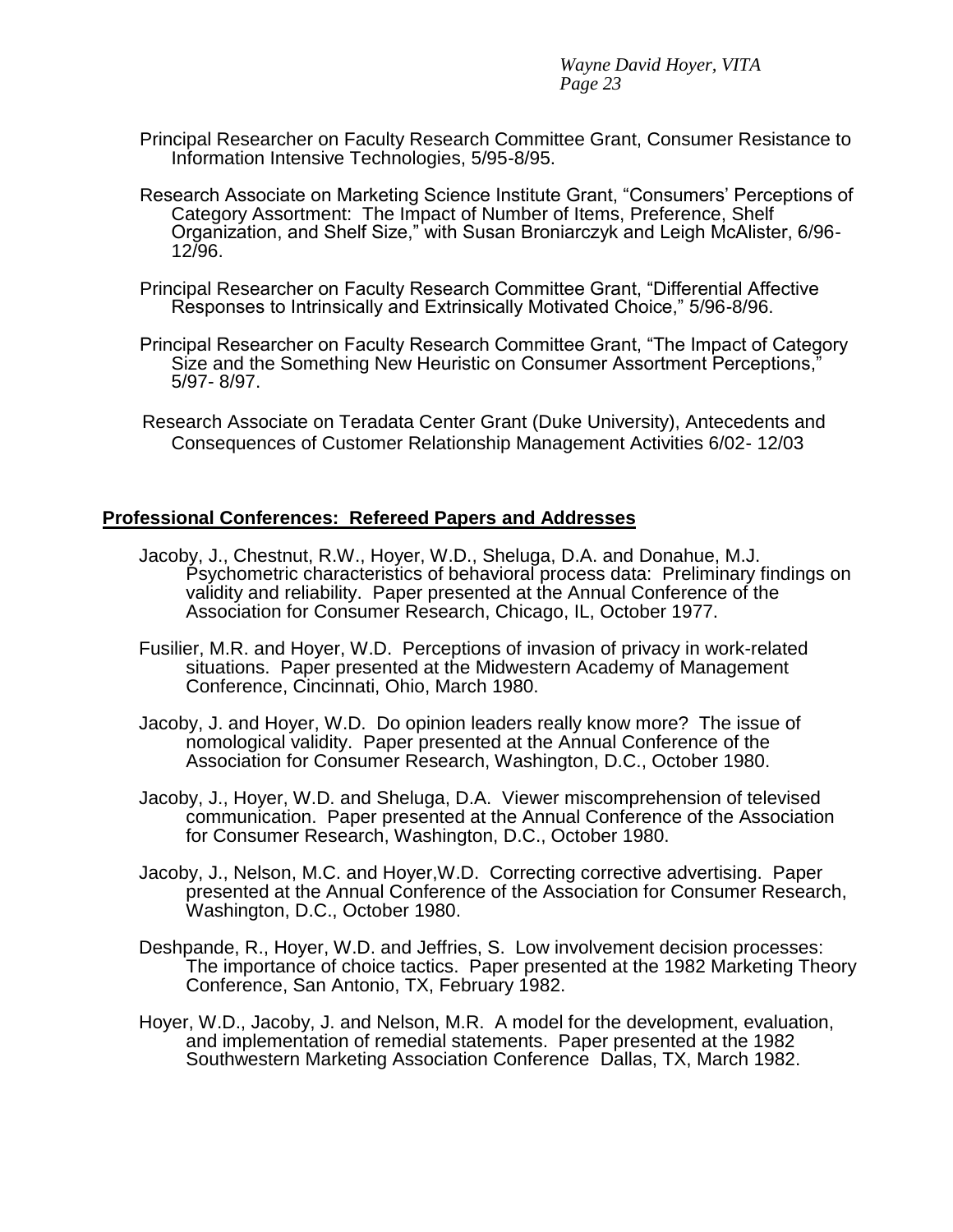- Hoyer, W.D., Deshpande, R. and Jeffries, S. The use of choice tactics in low involvement decision making situations. Paper presented at the 1982 Southwestern Marketing Association Conference, Dallas, TX, March 1982.
- Hoyer, W.D., Jacoby, J. and Jaccard, J. Encoding and retention in an information acquisition and choice task. Paper presented at the 1982 American Psychological Association Convention, Division 23, Washington, D.C., August 1982.
- Hoyer, W.D., Deshpande, R. Cross-cultural influences on buyer behavior: The impact of ethnicity. Paper presented at the 1982 Educators' Conference, American Marketing Association, Chicago, IL, August 1982.
- Hoyer, W.D. and Jacoby, J. Three-dimensional information acquisition: An application to contraceptive decision making. Paper presented at the Annual Conference of the Association for Consumer Research, San Francisco, CA, October 1982.
- Alpert, M.I., Golden, L.L. and Hoyer, W.D. The impact of repetition on advertisement miscomprehension and effectiveness. Paper presented at the Annual Conference of the Association for Consumer Research, San Francisco, CA, October 1982.
- Hoyer, W.D. Consumer beliefs and intentions regarding water conservation: An examination of a Southwestern city. Paper presented at the 1983 Southwestern Marketing Association Conference, Houston, TX, March 1983.
- Hoyer, W.D. and Alpert, M.I. Additional theory and data contrasting measures of attribute importance. Paper presented at the 1983 Educators' Conference, American Marketing Association, Dearborn, MI, August 1983.
- Deshpande, R. and Hoyer, W.D. Consumer decision making: Strategies cognitive effort, and perceived risk. Paper presented at the 1983 Educators' Conference, American Marketing Association, Dearborn, MI, August 1983.
- Hoyer, W.D. A comparison of alternative measures of product familiarity and their effect on the decision process. Paper presented at the 1983 American Psychological Association Convention, Division 23, Anaheim, CA August 1983.
- Golden, L.L., Kumar, V. and Hoyer, W.D. The effects of one- and two-sided messages, benefit appeal and related memberships on propensity to join a professional organization. Paper presented at the 1983 American Psychological Association Convention, Division 23, Anaheim, CA, August 1983.
- Hoyer, W.D. and Ridgway, N. Variety seeking as an explanation for explanatory purchase behavior: A theoretical framework. Paper presented at the Annual Conference of the Association for Consumer Research, Chicago, IL, October 1983.
- Jacoby, J., Nelson, M.C., Hoyer, W.D. and Gueutal, H.G. Probing the locus of causation in the miscomprehension of remedial advertising statements. Paper presented at the Annual Conference of the Association for Consumer Research, Chicago, IL, October 1983.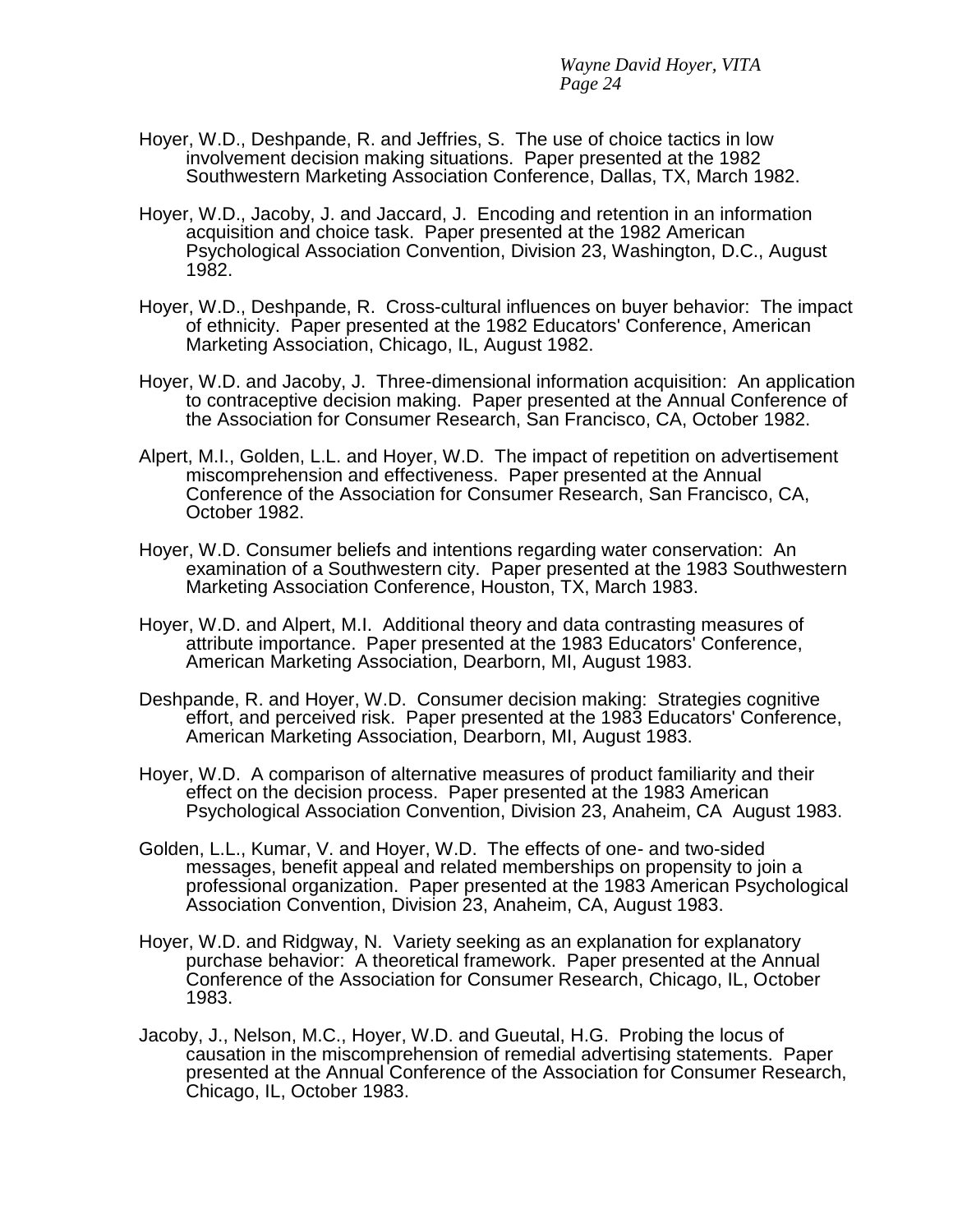- Hoyer, W.D. Contingent low-involvement decision making: Initial statements toward the development of a theory. Paper presented at the 1984 Winter Educators' Conference, Ft. Lauderdale, FL, February 1984.
- Jacoby, J., Zimmer, M.R. and Hoyer, W.D. A note on the reliability of content analysis. Paper presented at the 1984 Southwestern Marketing Conference, San Antonio, TX, March 1984.
- Hoyer, W.D., Leone, R.P., Cobb, C.J. and Clyde, M. The effect of color versus blackand-white formats on liking for advertisements and perceptions of products quality. Paper presented at 1985 Southwestern Marketing Conference, New Orleans, LA, March 1985.
- Gerbing, D.W., Hoyer, W.D. and Whittler, J.R. Personality and impulse purchase: Assessment and self-report. Paper presented at the 1985 American Psychological Association Convention, Division 23, Los Angeles, CA, August 1985.
- Hoyer, W.D. Variations in choice strategies across decision contexts: An examination of contingent factors. Paper presented at the Annual Conference of the Association for Consumer Research, Las Vegas, NV, October 1985.
- Gates, F.R. and Hoyer, W.D. Measuring miscomprehension: A comparison of alternative formats. Paper presented at the Annual Conference of the Association for Consumer Research, Las Vegas, NV, October 1985.
- Hoyer, W.D., Leone, R.P. and Cobb, C.J. The effects of color versus black-and-white advertising formats on affective ratings and perceptions of product quality. Paper presented at the Annual Conference of the Association for Consumer Research, Las Vegas, NV, October 1985.
- Stayman, D., Hoyer, W.D. and Leone, R.P. Attribute importance in discounting product features in advertising. Paper presented at the 1987 Marketing Educators' Conference, American Marketing Association, Toronto, Canada, August 1987.
- Crowley, A.E. and Hoyer, W.D. The relationship between need for cognition and other individual difference variables: A two-dimensional framework. Paper presented at the Annual Conference of the Association for Consumer Research, Honolulu, Hawaii, October 1988.
- Alden, D.L., Hoyer, W.D. and Wechasara, G. Choice strategies and involvement: A cross-cultural analysis. Paper presented at the Annual Conference of the Association for Consumer Research, Honolulu, Hawaii, October 1988.
- Inman, J., Hoyer, W.D., and McAlister, L. Need for cognition and choice behavior. Special session at the Annual Conference of the Association for Consumer Research, New Orleans, LA, October 1989.
- van Trijp, H.C.M. and Hoyer, W.D. A new model for variation in consumer behavior. Paper presented at the 20th European Marketing Academy Conference, Dublin, Ireland, May 1991.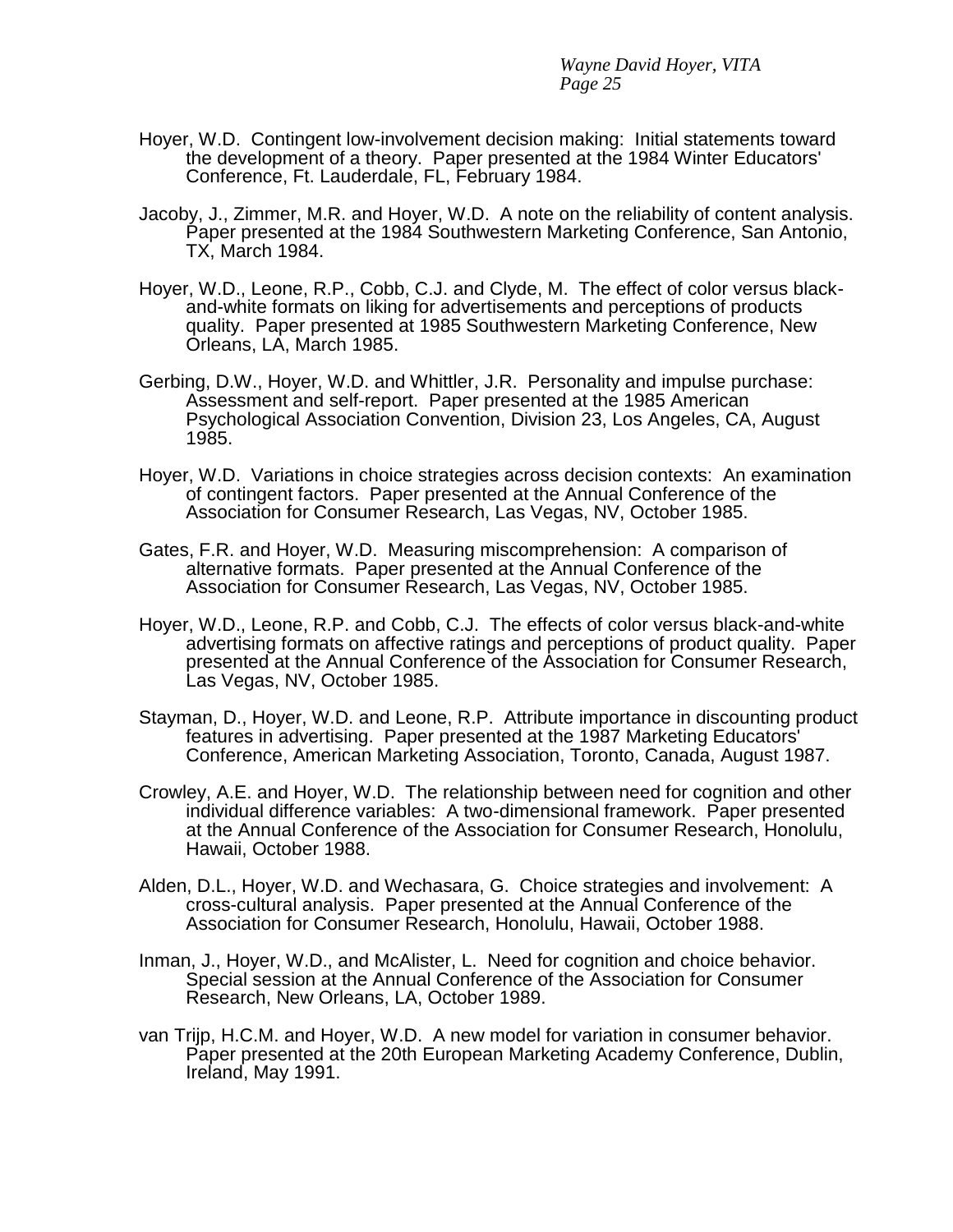- Hoyer, W.D. and Van Trijp, H.C.M. Variation in consumer choice: A cross-cultural examination of behavior types and motives. Paper presented at the 18th International Research Seminar in Marketing, Les Londe Les Maures, France, May 1991.
- Hoyer, W.D., and Brown, S.P., The development of choice heuristics over time: An examination of the learning process. Special session at the Annual Conference of the Association for Consumer Research, Chicago, IL, October, 1991.
- Hunt, W.D. and Hoyer, W.D., Action identification theory: An examination of consumers' behavioral representations. Paper presented at the Annual Conference of the Association of Consumer Research, Vancouver, B.C., Canada, October, 1992.
- Desai, K. and Hoyer, W.D., A categorization theory and framework of line extensions. Paper presented at the Annual Conference of the Association for Consumer Research, Vancouver, B.C., Canada, October, 1992.
- Desai, K. and Hoyer, W.D., Memory, product familiarity, and categorization influences on the composition of consideration sets, Paper presented at the Annual Conference of the Association for Consumer Research, Nashville, TN, October, 1993.
- van Trijp, H. C. M., Hoyer, W. D. and Inman, J. J., Why switch? A panel-based examination of consumer × product effects of brand switching behavior. Paper presented at the Annual Conference of the Association for Consumer Research, Boston, MA, October 1994.
- Desai, K. K., Hoyer, W. D. and Srivastava, R. K., Attribute inheritance in brand extension: It's role in extension expectations and evaluating. Paper presented at the Annual Conference of the Association for Consumer Research, Boston, MA, 1994.
- Raman, N. V., Chattopadhyay, P., and Hoyer, W. D., Do consumers seek emotional situations: The need for emotion scale. Paper presented at the Annual Conference of the Association for Consumer Research, Boston, MA, 1994.
- Mukherjee, A. and Hoyer W.D., The impact of unfamiliar attributes on new product evaluation: Moderating role of schema incongruity and schema knowledge," Paper presented at the Annual Conference of the Association for Consumer Research, Denver, CO, 1997.
- Mukherjee, A. and Hoyer, W.D. The effect of novel attributes on product evaluation: Moderating role of complexity. Paper presented at the Annual Conference of the Association for Consumer Research, Columbus, OH, October 1999.
- Homburg, C., Hoyer, W.D., and Fassnacht, M. "When do retailers offer services? An analysis of environmental, store, and customers' characteristics" Paper presented at the American Marketing Association Winter Educators' Conference, San Antonio, Texas, February 2000.
- Huber, F., Herrmann, A., and Hoyer, W.D. "Competition, satisfaction, and loyalty as determinants of the profitability in the car retailing industry: Results of an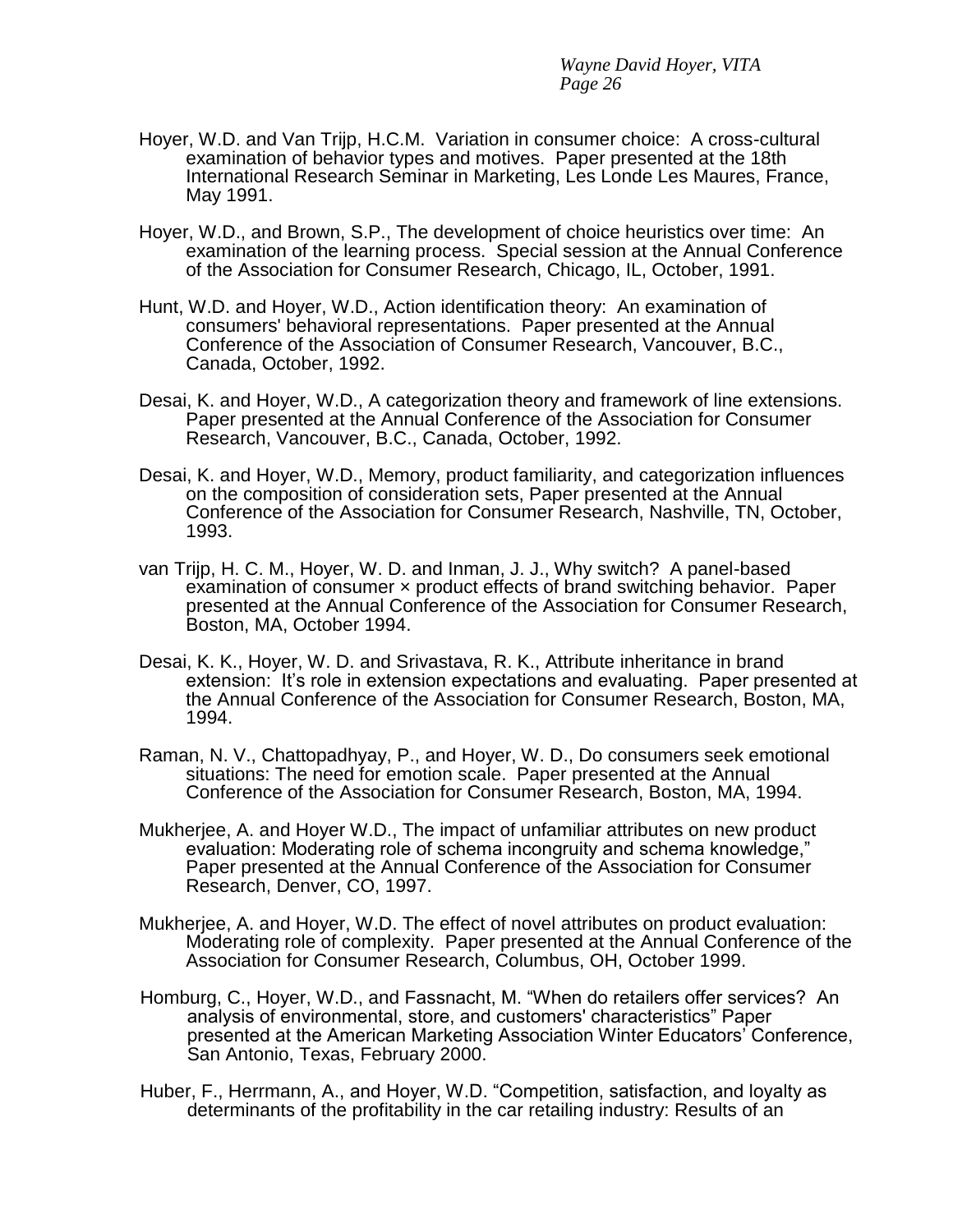empirical study," Paper presented at the Annual Conference of the Academy of Marketing Science*,* Montreal, Canada, May 2000.

- Hoyer, W.D. How does humor work? A framework and identification of culture-specific dimensions. Talk given at the European Marketing Academy Conference, Rotterdam, the Netherlands, May 2000.
- Fassnacht, M., Hoyer, W.D., and Homburg, C., "Do value-added services increase company performance? A cross-cultural study," Paper presented at the AMA Summer Marketing Educators' Conference, Chicago, August 2000.
- Homburg, C., Koschate, N., and Hoyer W.D. "Customers' reactions to price increase: Does customer satisfaction matter? Paper to be presented at the AMA Winter Marketing Educators' Conference, Austin, TX, February 2002.
- Stock, R. M. and Hoyer, W. D., "Leadership style as a driver of salespeople's customer orientation" Paper presented at the *AMA Summer Marketing Educators' Conference* Chicago, August 2003.
- Krafft, M., Hoyer, W.D., and Reinartz, W. "Determinants of implementing customer relationship management (CRM) in business-to-customer relationships," Paper presented at the *AMA Winter Marketing Educators' Conference,* San Antonio*,*  February 2005*.*
- Homburg, C., Koschate, N., and Hoyer, W.D. "The interplay of cognition and affect in the formation of customer satisfaction: A dynamic perspective," Paper presented at the *AMA Winter Marketing Educators' Conference,* San Antonio*,* Texas*,*  February 2005.
- Desai, K.K., Keller, K., and Hoyer, W.D., "Evaluation of brand extension relative to the extension category competition," Paper presented at the Annual Conference of the Association for Consumer Research, Memphis, Tennessee, October 2007.
- Homburg, C., Wieseke, J., and Hoyer, W.D., "Customer company identification and the service profit chain," Paper presented at the *AMA Winter Marketing Educators' Conference,* Austin, Texas*,* February 2007.
- Krohmer, H., Malär. L., and Hoyer W.D. "The Janus-faced character of self-congruence and it's brand performance implications," Paper presented at the AMA Winter Educators' Conference, Tampa, Florida, February, 2009
- Krohmer, H., Malär. L., and Hoyer W.D. "Key success factors in the implementation of an intended brand personality: A dyadic perspective," Paper presented at the AMA Winter Educators' Conference, Tampa, Florida, February, 2009.
- Koschate, N., Stefan, I., and Hoyer, W.D. "Willingness to pay for cause-related marketing: An investigation of the nonlinear impact of donation amount and moderating effects," Paper presented at the Academy of Marketing Science Conference, Cologne, Germany, June, 2010.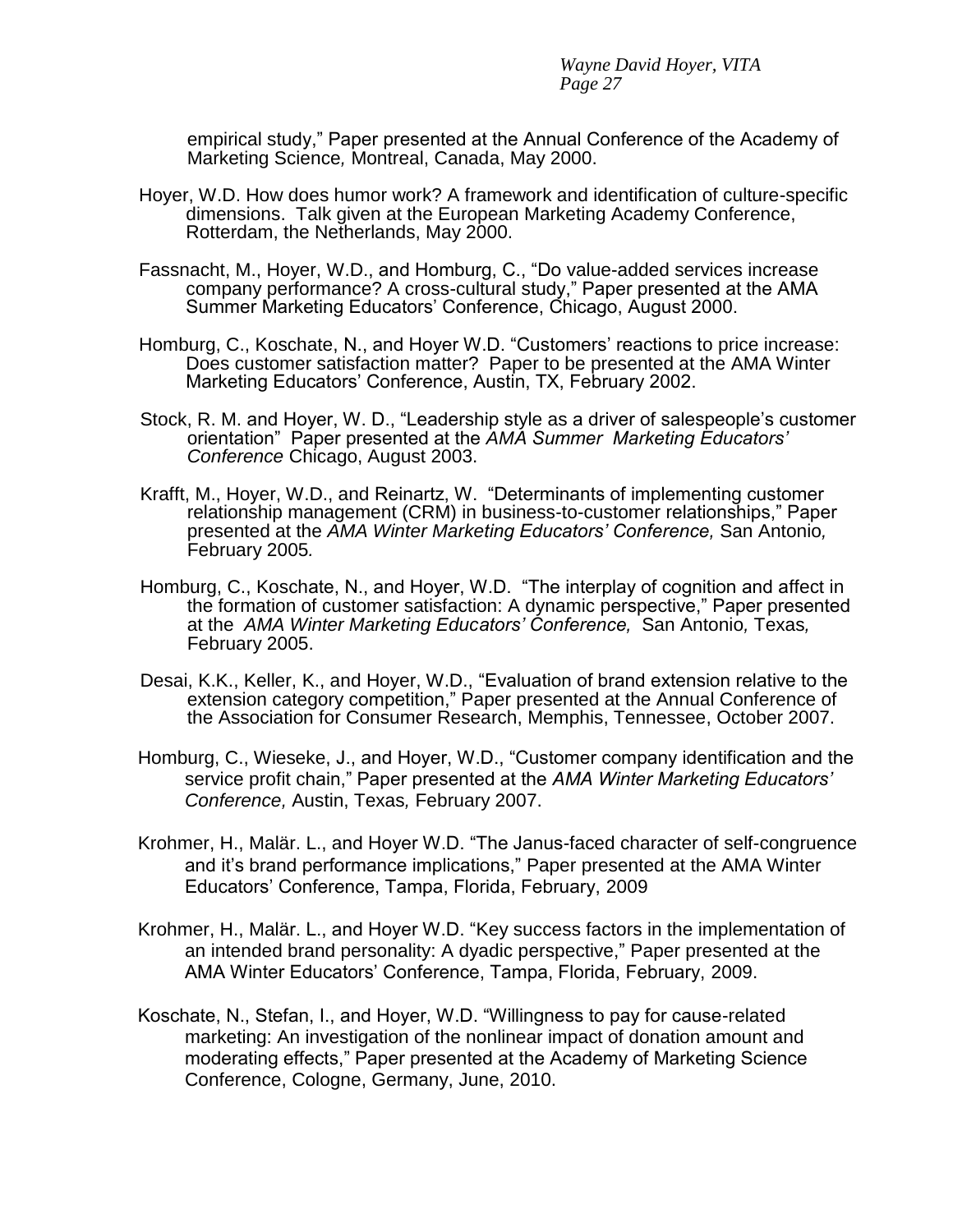- Steiner, M., Erner, C., Klos, A., and Hoyer, W.D., "How to improve decision making for long-term savings plans by presenting distributions," Paper presented at the 2011 European Marketing Academy Conference, Ljubljana, Slovania.
- Arif, F., Hoyer, W.D., and Merlo, O. "The Impact of Parent-Child Buying Communication Strategies on Self-Brand Connections," Paper presented at the 2012 AMA Summer Marketing Educators' Conference, Chicago, IL, August 2012.
- Stokburger, N.E., Schnurr, B., and Hoyer, W.D. "A Typology of Consumers' Aesthetic Responses," Paper presented at the AMA Winter Marketing Educators' Conference, Las Vegas, NV, February 2013.
- Arif, F. and Hoyer, W.D. "Materialism and Self-Brand Connections: The Role of Parent-Child Interaction," Paper presented at the AMA Winter Marketing Educators' Conference, Las Vegas, NV, February 2013.
- Suher, J. and Hoyer, W.D. "Shop Different: Impulsivity, Impulsive Decision Making and Motivations for Unplanned Purchases," Paper presented at the Annual Conference of the Association for Consumer Research, New Orleans, LA, October 2015.
- Bues, M. and Hoyer, W.D. "Toward an Improved Understanding of the Privacy Paradox," Paper presented at the Annual Conference of the Association for Consumer Research, Berlin Germany, October 2016.
- Kähr, A., Nyffenegger, B., Krohmer, H., and Hoyer, W.D. ["Consumer Brand Sabotage:](https://boris.unibe.ch/86059/) [Phenomenon and Managerial Challenges,"](https://boris.unibe.ch/86059/) Paper presented at the BBR Conference, Toronto, Canada, May 2016.
- Kähr, A., Nyffenegger, B., Krohmer, H., and Hoyer, W.D. ["Consumer Brand Sabotage:](https://boris.unibe.ch/110968/)  [When and Why Does it Cause Damage among Consumers? Paper presented at](https://boris.unibe.ch/110968/)  [the Annual Conference of the Association for C](https://boris.unibe.ch/110968/)onsumer Research, San Diego, California. October 2017.
- Suher, J. and Hoyer, W.D. "Message-to-Motivation Matching: The Dynamics of Consumers' Shopping Motivations and Responses to In-Store Marketing," Paper presented at the AMA Winter Marketing Educators' Conference, New Orleans, LA, February 2018.
- Kähr, A., Nyffenegger, B., Krohmer, H., and Hoyer, W.D., ["When Consumer Brand](https://boris.unibe.ch/119588/)  [Sabotage Harms Other Consumers' Relationship with the Brand," Paper](https://boris.unibe.ch/119588/)  [presented at t](https://boris.unibe.ch/119588/)he Annual Conference of the Association for Consumer Research. Dallas, Texas, October 2018.
- Hoyer, W.D., Kroschke, M., Schmitt, B., Kraume, K., and Shankar, V. Transforming the Customer Experience through New Technologies. Paper presented at the Conference on New Technologies and Marketing, Lisbon, Portugal, March 2019.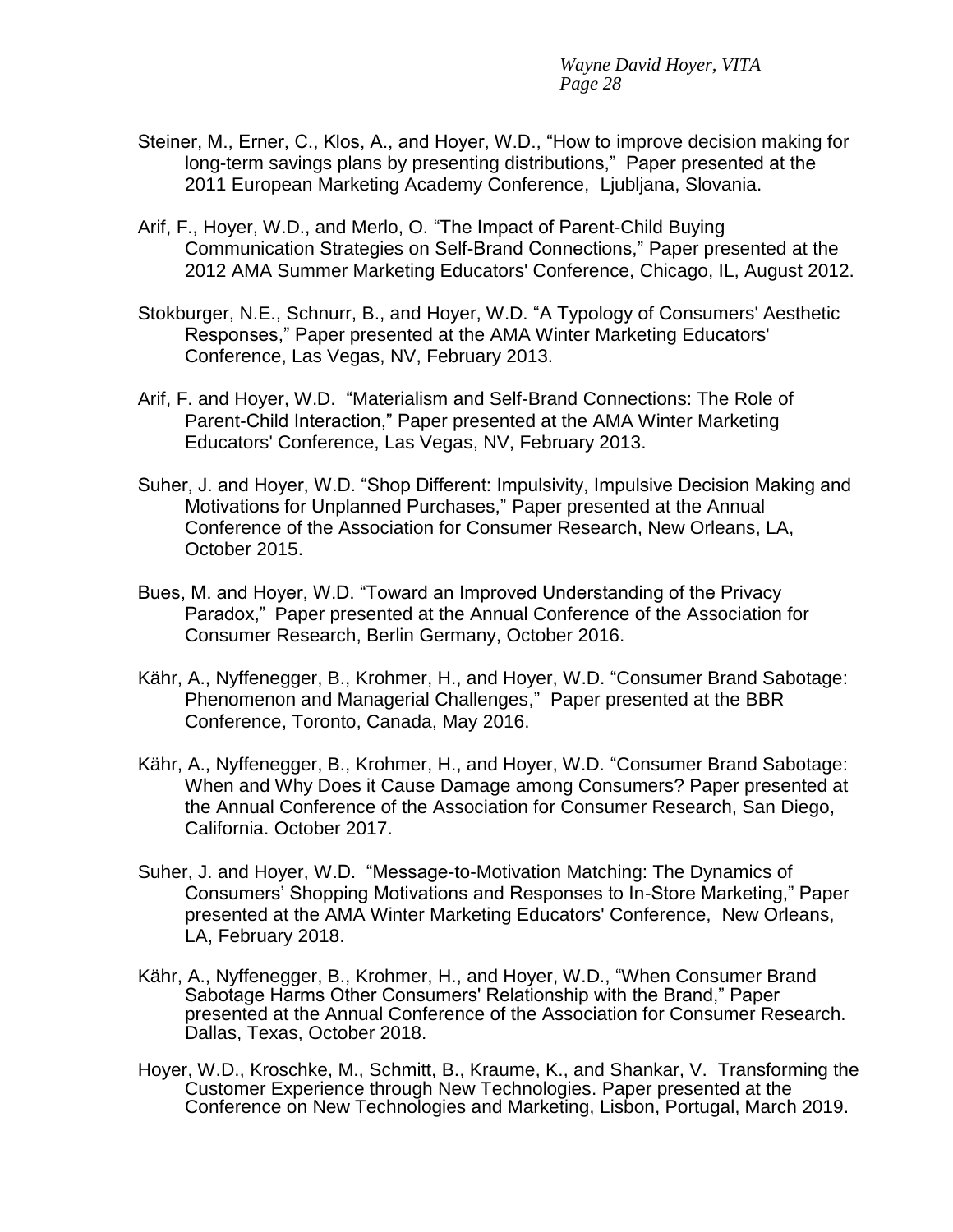- Ammann, C., Nyffenegger, B., Giuffredi-Kähr, A., Hoyer W.D., and Krohmer, H. "A Typology of Consumer Brand Defenders: When Self-Promoters, Brand-Promoters and Justice Fighters Defend Your Brand," Paper presented at the European Marketing Academy Conference, Hamburg, Germany, May 2019.
- Petrova, A., Malär, L., Krohmer, H., Hoyer, W.D. and Khamitov, M. "Creepiness in Personalized Online Advertising: Concept, Measurement, and Consequences," Paper presented at the AMA Winter Educators' Conference, San Diego, CA, February 2020.
- Kähr, A., Nyffenegger, B., Hoyer, W.D., Krohmer, H., and Khamitov, M. "When and How Does Consumer Brand Sabotage Damage Observing Consumers' Brand Relationships?" Paper presented at the AMA Winter Educators' Conference, San Diego, CA, February 2020.

### **Invited Talks**

- Low Involvement Decision Making. Talk given at Louisiana State University, April 1985.
- The Comprehension/Miscomprehension of Print Communication: An Individual Item Analysis. Talk given at the Stellner Symposium, The University of Illinois, May 1987.
- The Comprehension/Miscomprehension of Print Communication. Talk given to Advertising Federation, Austin, Texas, October 1987.
- Humor in Advertising. Lecture given at the Honors Colloquium, The University of Texas at Austin, July 1989, 1991.
- Promotion Signals: Proxy for a Price Cut? Talk given at the University of Colorado, March 1990.
- Student Fireside for the CBA Council at The University of Texas at Austin, March 1990.
- Current Trends in American Advertising. Talk given at the Budapest University of Economics, Budapest, Hungary, October 1990.
- Low Involvement Decision Making. Talk given at Blendax GmbH, Proctor & Gamble Group, Rheinalle, Germany, November 1990.
- What is Marketing? Talk given for Parents' Day, College of Business, The University of Texas at Austin, Spring 1990, 1991, 1992.
- The Marketing Major. Talk given for the Undergraduate Dean's Office, College of Business, The University of Texas at Austin, Fall 1991, Spring 1992, Fall 1993.
- Consumers' Perceptions of Category Assortment in Response to Item Reductions. Talk given at the University of Michigan, February 1997.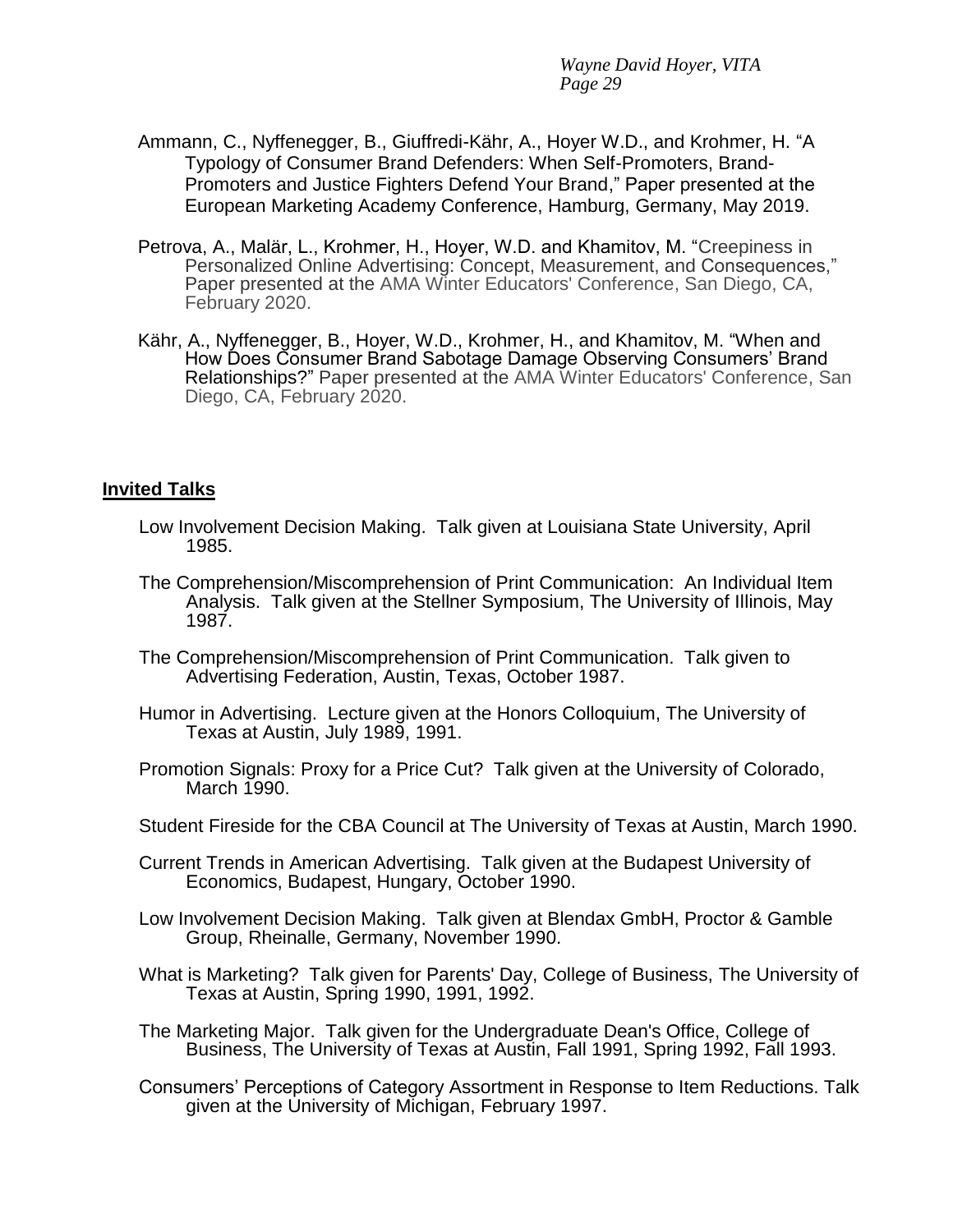- Academic Consumer Science: Past, Present, and Future. Talks given at the Research Laboratories of the Unilever Corporation, Vlaardingen, the Netherlands, and Colworth, UK, March 1997.
- Advertising: How and Why It Works. Talk given at the University of German Armed Forces, Munich, Germany, March 1997.
- Comments on Doctoral Research. Session given at the Catholic University at Leuven, Leuven, Belgium, April 1997.
- Future Trends in US Retailing. Talk given at the University of Mannheim, Mannheim, Germany to Roche Diagnostics, June 1999.
- How Does Humor Work? A Framework and Identification of Culture-Specific Dimensions. Talk given at Tilburg University, Tilburg, the Netherlands, May 2000.
- How Does Humor Work? A Framework and Identification of Culture-Specific Dimensions. Invited talk given at the European Marketing Academy Conference, Rotterdam, the Netherlands, May 2000.
- Advertising: How and Why It Works. Talk given at 27<sup>th</sup> Simposium Internacional de Mercadotecnia, "Marketing Life," ITESM, Monterrey, Mexico, October 2003.
- Communicating with the Generations, Talk given at the 3M Company, Austin, Texas, May 2004.
- Consumer Behavior. Seminar given at the Valsi Co. Sales Meeting, Guadalajara, Mexico, September 2004.
- The Unhealthy = Tasty Intuition and Its Effect on Taste Inferences, Enjoyment, and Choice of Food Products, Talk given at the University of Missouri, April 2006.
- Customer Relationship Management and Its Impact on New Product Performance, Talk given at the University of Cambridge, UK, March 2007.
- CRM and NPD/ The Unhealthy = Tasty Intuition, Talk given at the Friedrich-Alexander-Universität Erlangen-Nürnberg, Germany, May 2007.

Customer Strategy, Talk given to Austin Diagnostic Clinic, November 2007

Careers in Academia, Talk given at the University of Cambridge, UK, May 2008.

- Reflections on the Academic Research Process, Talk given at the Habilitandentreffen 2010 (Habilitant Meeting 2010), Free University of Berlin, Berlin, Germany, November 2010.
- The Fit between Brand Personality and Consumers' Self: The Importance of Actual Versus Ideal Self, Talk given at the Sheth AMA Doctoral Consortium, University of Washington, 2011.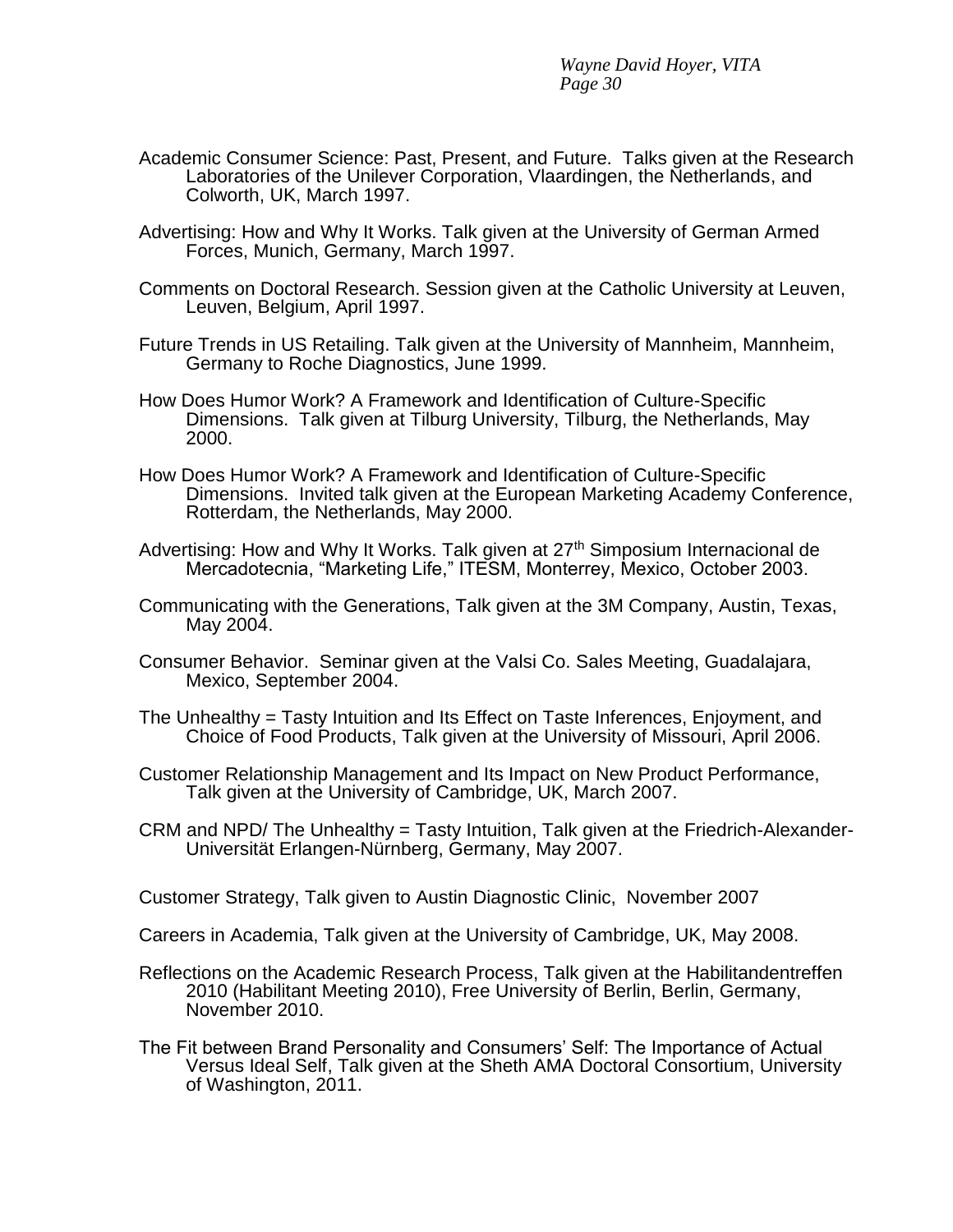- The University of Texas Energy Poll, Talk given to the McCombs Alumni Business Conference, February 2012.
- The University of Texas Energy Poll, Talk sponsored by Deloitte Consulting, Houston, Texas, April 2012.
- Emotional Brand Attachment and Brand Personality: The Relative Importance of the Actual and Ideal Self, Talk given at the University of Mannheim, Germany, May 2012.
- The University of Texas Energy Poll, Talk given to the Lakeway Men's Breakfast Club, July 2012.
- Reflections on the Academic Research Process, Talk given at the University of Muenster, Germany, November 2012.
- Reflections on the Academic Research Process, Talk given at the Fudan University, Shanghai, China, July 2013.
- Eating Healthy and Feeling Empty: The "Healthy = Less Filling" Intuition and the Effect of Health Portrayals on Subjective Fillingness Judgments, Talk given at Tilburg University, Netherlands, May 2015.
- Eating Healthy and Feeling Empty: The "Healthy = Less Filling" Intuition and the Effect of Health Portrayals on Subjective Fillingness Judgments, Talk given at University of Passau, Germany, June 2015.
- Eating Healthy and Feeling Empty: The "Healthy = Less Filling" Intuition and the Effect of Health Portrayals on Subjective Fillingness Judgments, Talk given at The Hong Kong Polytechnic University, China, December 2015.
- When and Why Does Consumer Brand Sabotage Cause Damage among Other Consumers? Talk given at the University of Illinois, Champaign, April 2017.
- When and Why Does Consumer Brand Sabotage Cause Damage among Other Consumers? Talk given at the Vienna University of Economics and Business, Vienna, Austria, June 2017.
- Consumer Behavior and the Customer Experience, Keynote address given at the Alumni Marketing Symposium, University of Münster, Münster, Germany, November 2017.
- When and Why Does Consumer Brand Sabotage Cause Damage among Other Consumers? Talk given at the Ehrenberg-Bass Institute for Marketing Science, University of South Australia, March 2018.
- When and Why Does Consumer Brand Sabotage Cause Damage among Other Consumers? Talk given at Lehigh University, Research Camp, April 2018.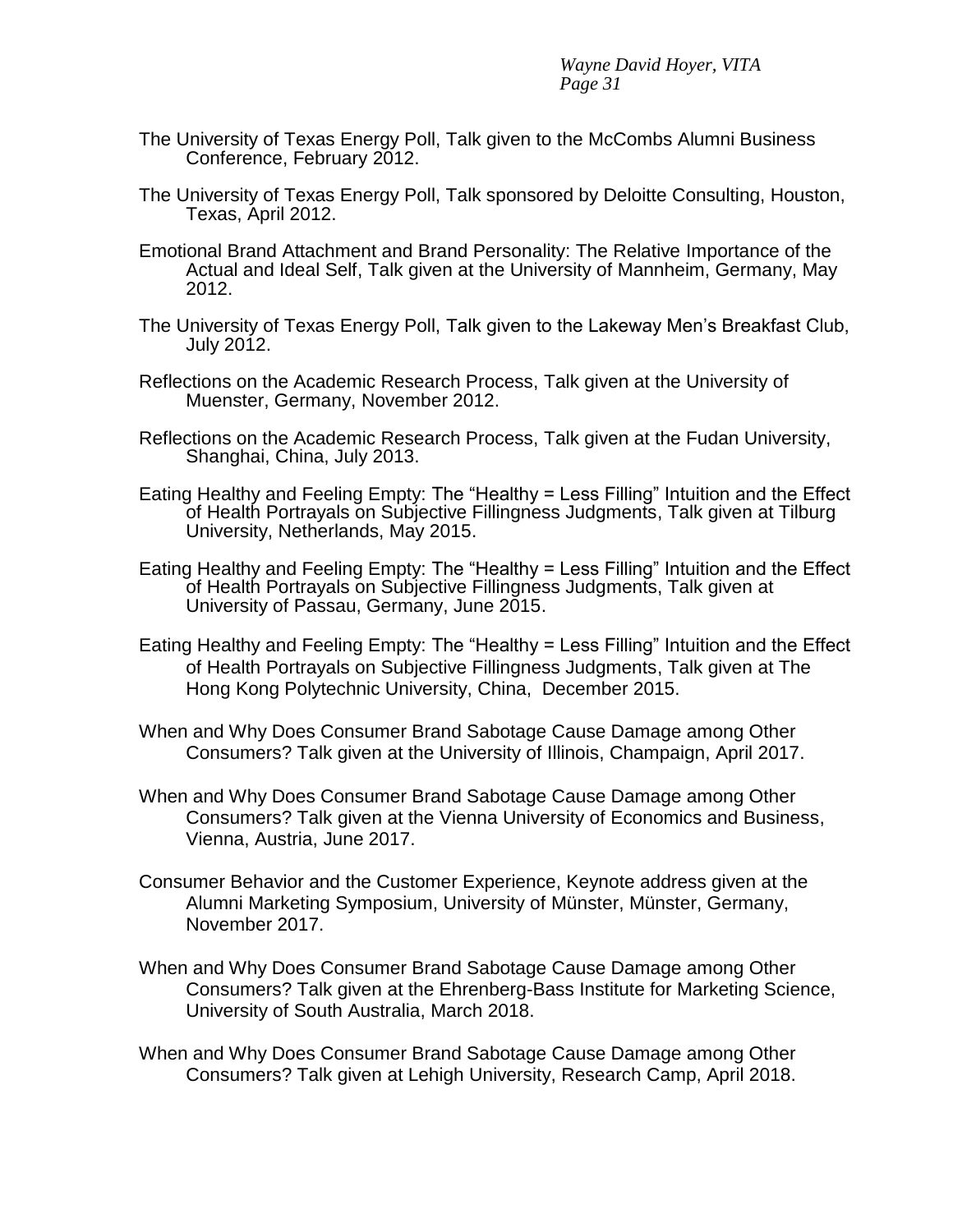- When and Why Does Consumer Brand Sabotage Cause Damage among Other Consumers? Talk given at Goethe University Frankfurt, December 2018.
- Consumer Brand Sabotage, Talk given at the Sheth AMA Doctoral Consortium, Leeds University, UK, 2018.
- Transforming the Consumer Experience through New Technologies. Talk given at Special Conference on New Technologies and Marketing, Lisbon, Portugal, March 2019.
- When and Why Does Consumer Brand Sabotage Cause Damage among Other Consumers? Talk given at University of Groningen, Netherlands, April 2019.
- When and Why Does Consumer Brand Sabotage Cause Damage among Other Consumers? Talk given at University of Cologne, Germany, May 2019.
- Transforming the Consumer Experience through New Technologies. Talk given at Special Session of the European Marketing Academy Conference, Hamburg, Germany, May 2019.
- Consumer Brand Sabotage. Talk give at McCombs Research Colloquium, University of Texas at Austin, September 2019.
- International Research Collaboration: Why I Love Germany. Keynote Address given at the 50th Annual Meeting of the Marketing Section within the VHB, University of Münster, Münster, Germany, January, 2020.

# **Press Conferences**

Launch of the University of Texas Energy Poll, Washington, DC, October 2011

The University of Texas Energy Poll, Austin, Texas, April 2012

The University of Texas Energy Poll, Washington, DC, October 2012

### **Membership in Professional Organizations**

American Marketing Association

Association for Consumer Research

American Psychological Association

Society for Consumer Psychology

# **Teaching Experience--Courses Taught**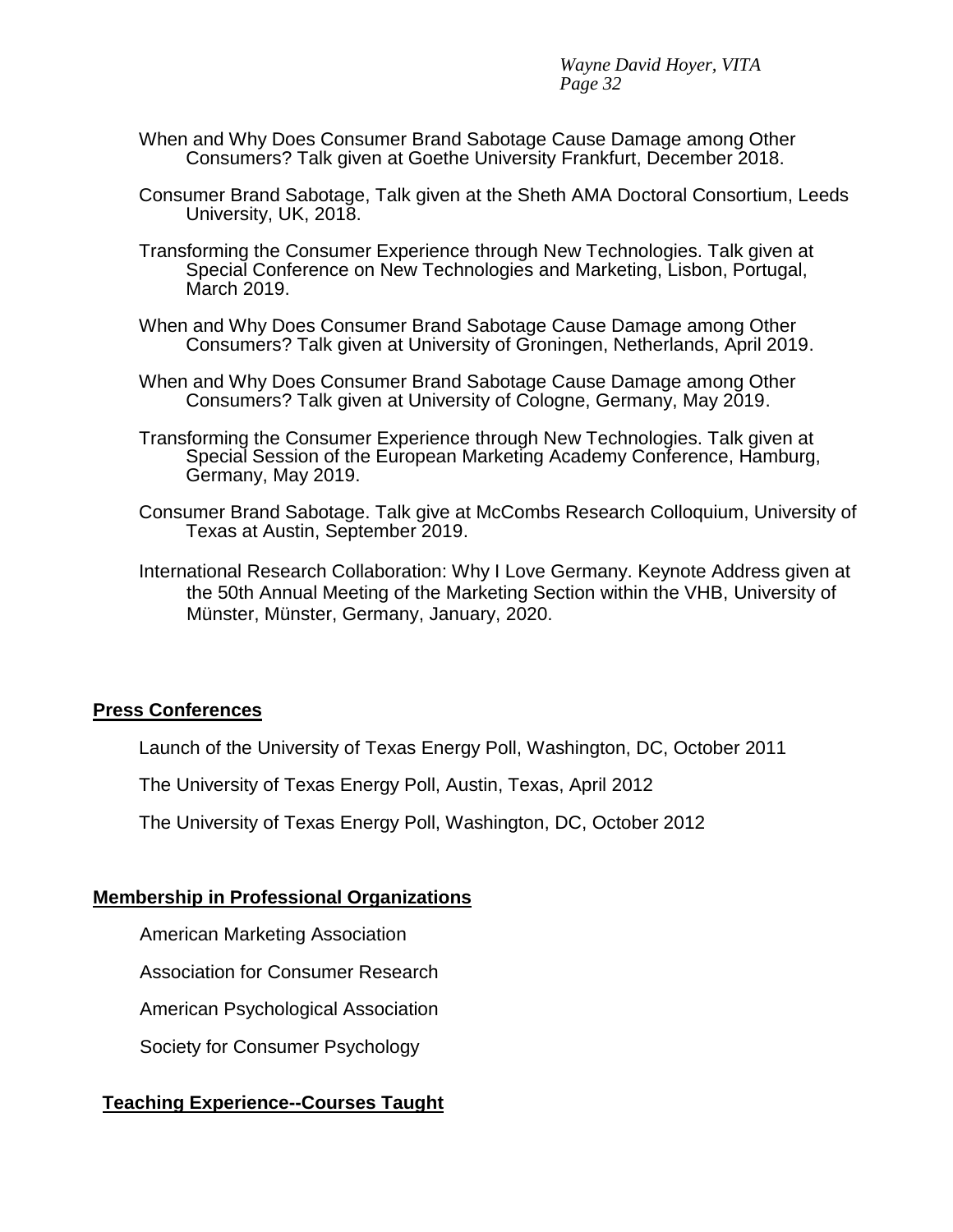- MKT 338 Promotion Strategy (Fall 1982 to Fall 1998)
- MKT 372 Consumer Behavior (Spring 1981 to Fall 1985)
- MKT 372- Applied Marketing Communications (Fall 1998)
- MKT 370K Retail Merchandising (Spring 1986, 1987, 1988, Fall 1988)
- MKT 372 Integrated Marketing Communications (Spring 2008, 2009- 2013, 2020)
- MKT 382 Integrated Marketing Communications (Fall 1987 to Spring 2011, Spring 2020)
- MKT 382- Customer Strategy (Fall 2003, 2004, 2005, 2007-2014, Spring 2015- 2018, Spring 2020)
- MKT 372- International Marketing and Consumer Behavior II (Summer 2007- 2015, Paris Study Abroad Program- Summer 2016- 2019- Barcelona Study Abroad Program)
- MKT 382- Marketing Practicum- Consumer Behavior in the Convenience Store Industry (Spring 1997)
- MKT 382- Marketing Practicum- Category Management and Solution Selling (Spring 1998)
- MKT 383 Consumer Behavior (Fall 1986)
- MKT 397 Human Information Processing (Spring 1982)
- MKT 397 Buyer Behavior (Spring 1991, 1993, 1995)
- MKT 372 Implementing Marketing Concepts (Spring 1995, Fall 1995)
- BA 379 Research on Water Conservation (Spring 1982) (10 students)

#### **International Teaching**

- Consumer Behavior and Retailing- taught at the University of Mannheim, Mannheim Germany, Spring 1999, Winter 2000- 1, Summer 2001- 2020.
- Ph.D. Seminar on Consumer Behavior- taught at the University of Mannheim, Mannheim, Germany 2010- 2019.
- Ph.D. Seminar on Consumer Behavior- taught at Friedrich- Alexander University, Erlangen- Nuremberg, Germany, 2010- 2016.
- Ph.D. Seminar on Consumer Behavior- taught at University of Zürich, Zürich, Switzerland, Spring 2020.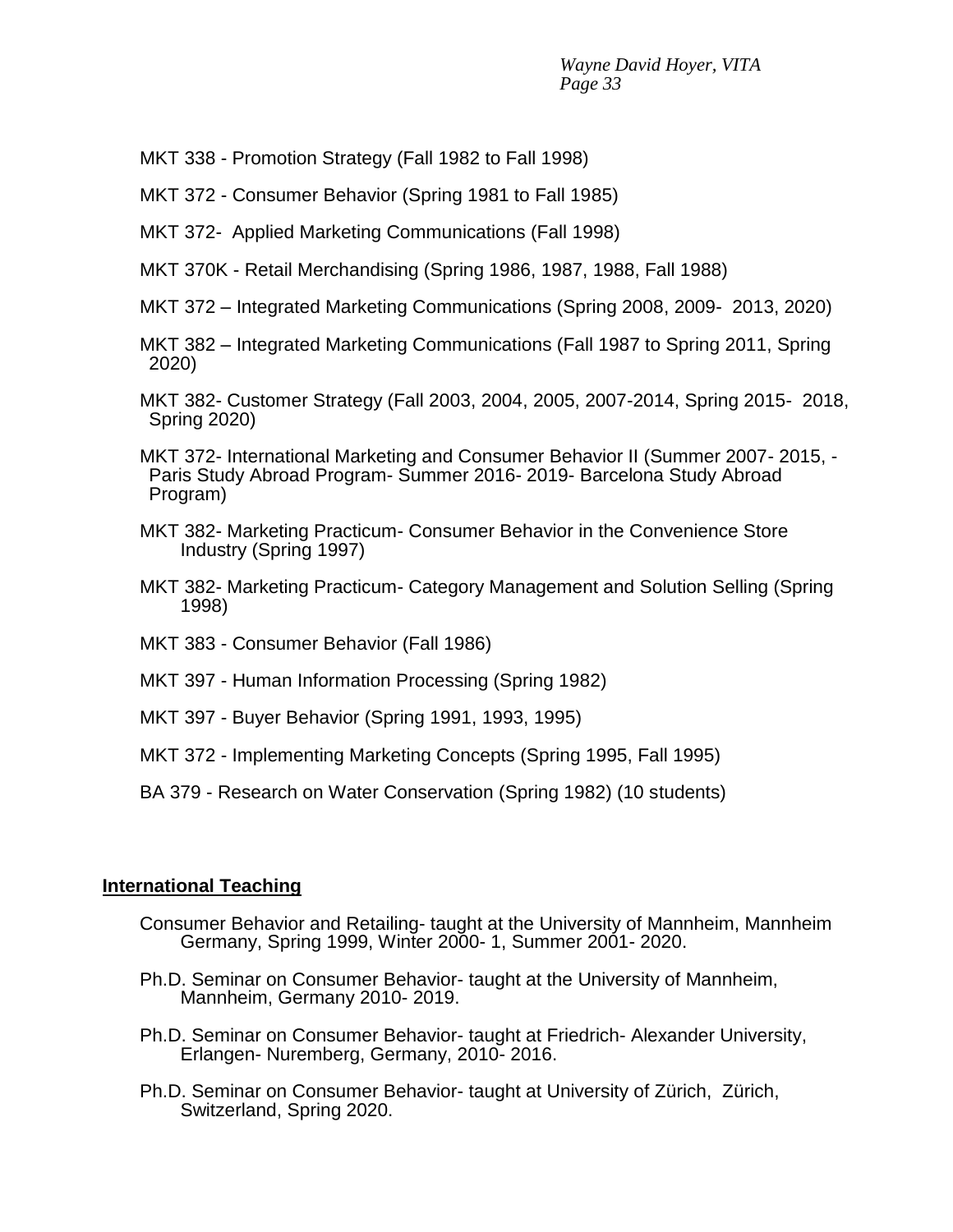- Consumer Behavior taught at the University of Münster, Münster Germany, Summer 2003, Fall 2003, Summer 2004, 2005, 2006, 2007, Fall 2008- 2019.
- Consumer Behavior- taught at the University of Bern, Bern, Switzerland, Fall 2004, 2005, 2006, Summer 2009- 2019.
- Consumer Behavior- taught at the Friedrich- Alexander University, Erlangen-Nuremberg, Germany, Summer 2009- 2020.
- Communication and Advertising Management (MBA)- taught at taught at the Otto Beisheim School of Management (Wissenschaftliche Hochschule für Unternehmensführung-Koblenz), Vallendar, Germany, Winter 2008- 2012.
- International Seminar on Consumer Behavior taught at the University of German Armed Forces, Munich, West Germany, May 1986, 1987, 1988, 1989.
- International Marketing Communication taught at the Wissenschaftliche Hochschule für Unternehmensführung-Koblenz, Vallendar, Germany, Fall 1990, Spring 2008.
- MKT 397 ITESM Ph.D. Seminar, Summer 1993.
- International Consumer Behavior taught at the Otto Beisheim School of Management (Wissenschaftliche Hochschule für Unternehmensführung-Koblenz), Vallendar, Germany, Spring 1999, Spring 2000, Spring 2001, Spring 2002, Spring 2003.
- International Consumer Behavior taught at Thammasat University, Bangkok, Thailand, Spring 1995.
- Ph.D. Seminar on Consumer Behavior at Institut d' Administration des Entreprises d' Aix-en-Provence- Universite d' Aix-en-Provence, France, May 2001.
- International Marketing Communication taught at Thammasat University, Bangkok, Thailand, Summer, 1999- 2001.
- Consumer Behavior- taught at IMADEC University, Vienna Austria, Executive MBA Program, Summer 2003, 2004, 2005.
- Consumer Behavior for ITSEM (Mexico) to Marketing Faculty, Guadalajara, Mexico ay May 2004.

#### **Executive Education Activities**

- Taught seminar on Advertising to the Southland Corporation, September 1988, April 1989.
- Taught seminars on Advertising and Sales Promotion to the Frito Lay Corporation, February, March, August 1989.
- Taught seminar on Advertising to the Erasmus International Management Development Program, September 1991.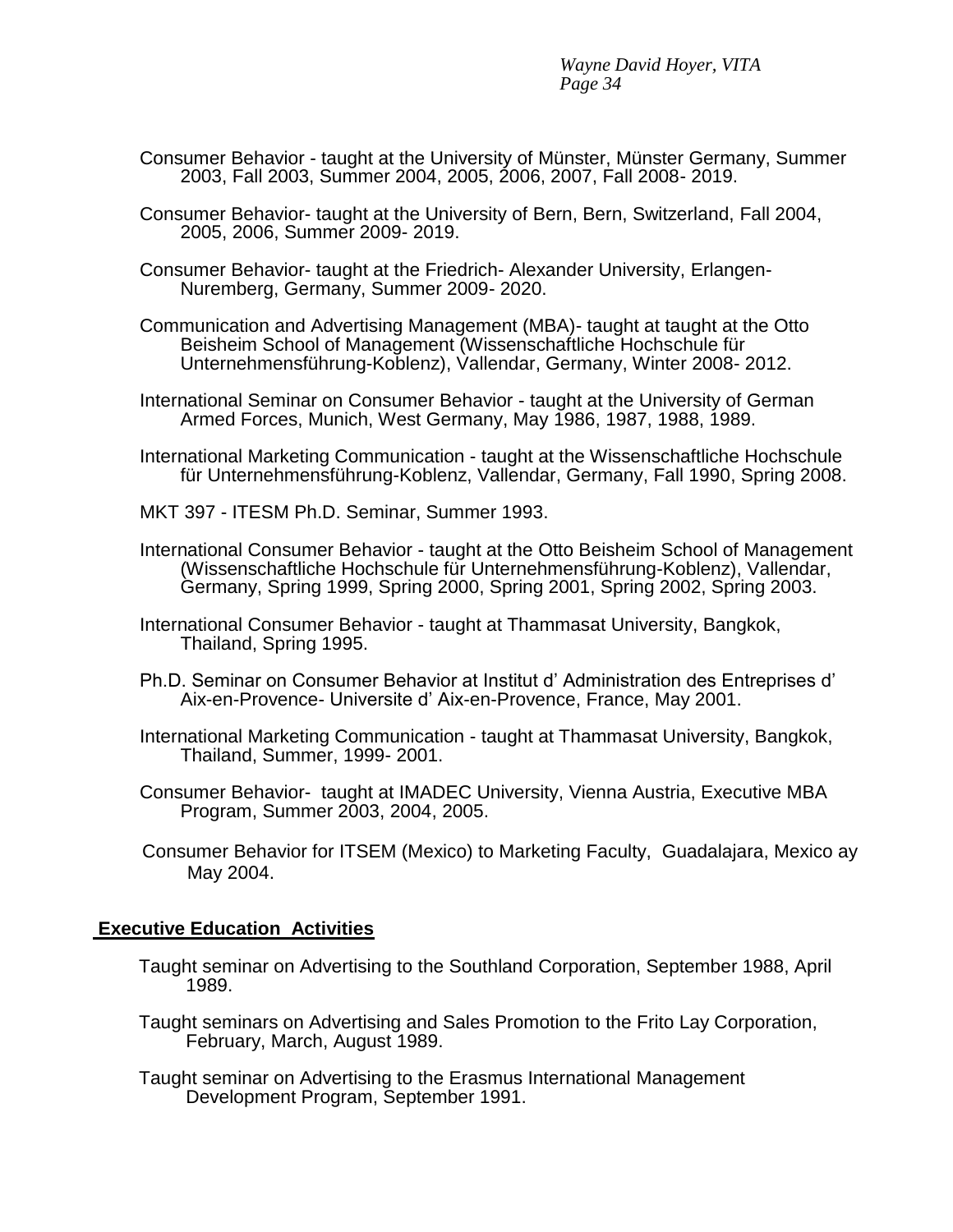- Taught seminar on Advertising to the Turku Management Development Program (Finland), February, 1993, June 1994, September 1995, January 1997, November 1998, January 1999, October 2000, October 2002.
- Taught seminar on Marketing Communications to the American Institute of Certified Public Accountants, October 1994.
- Taught seminar on Consumer Behavior to ITESM Executive Education Program, Monterrey, Mexico, November 1996.
- Taught a Category Management Seminar to the Gatorade Convenience Store Management Seminar (sponsored by Bishop Consulting and the National Association of Convenience Stores), April 1998, February 1999.
- Taught seminar on Marketing Communications in the ITESM Executive Education Program, San Pedro Sula, Honduras, September 1998.
- Taught Seminar on Marketing Communications to the Institute for Managerial Leadership, The University of Texas at Austin, January 2000, 2001, 2002.
- Taught Consumer Behavior Seminar at IMADEC University, Vienna Austria, Executive MBA Program, Summer 2003, 2004, 2005.
- Taught Seminar on Marketing Communications to the LG Electronics Corporation (Korea), November- December 2002; February- March 2003.
- Taught Seminar on Consumer Behavior for the Valsi, Co., Guadalajara, Mexico, September 2004.
- Taught Customer Insights and Marketing Communication Seminar in the University of Mannheim, Germany, Executive MBA Program, Spring 2007, 2008.

### **Graduate Student Involvement**

### **Ph.D Students - Committee Chairperson**

Tammy Bettina Cornwell Fliece R. Gates Dana L. Alden (co-chair) Ayn E. Crowley Kalpesh Desai Ashesh Mukherjee Eileen Foreman (Advertising: co-chair) Sylvia Gonzales (ITESM- Monterrey) Jacob Suher

# **Ph.D. Students - Committee member**

J. Jeffrey Inman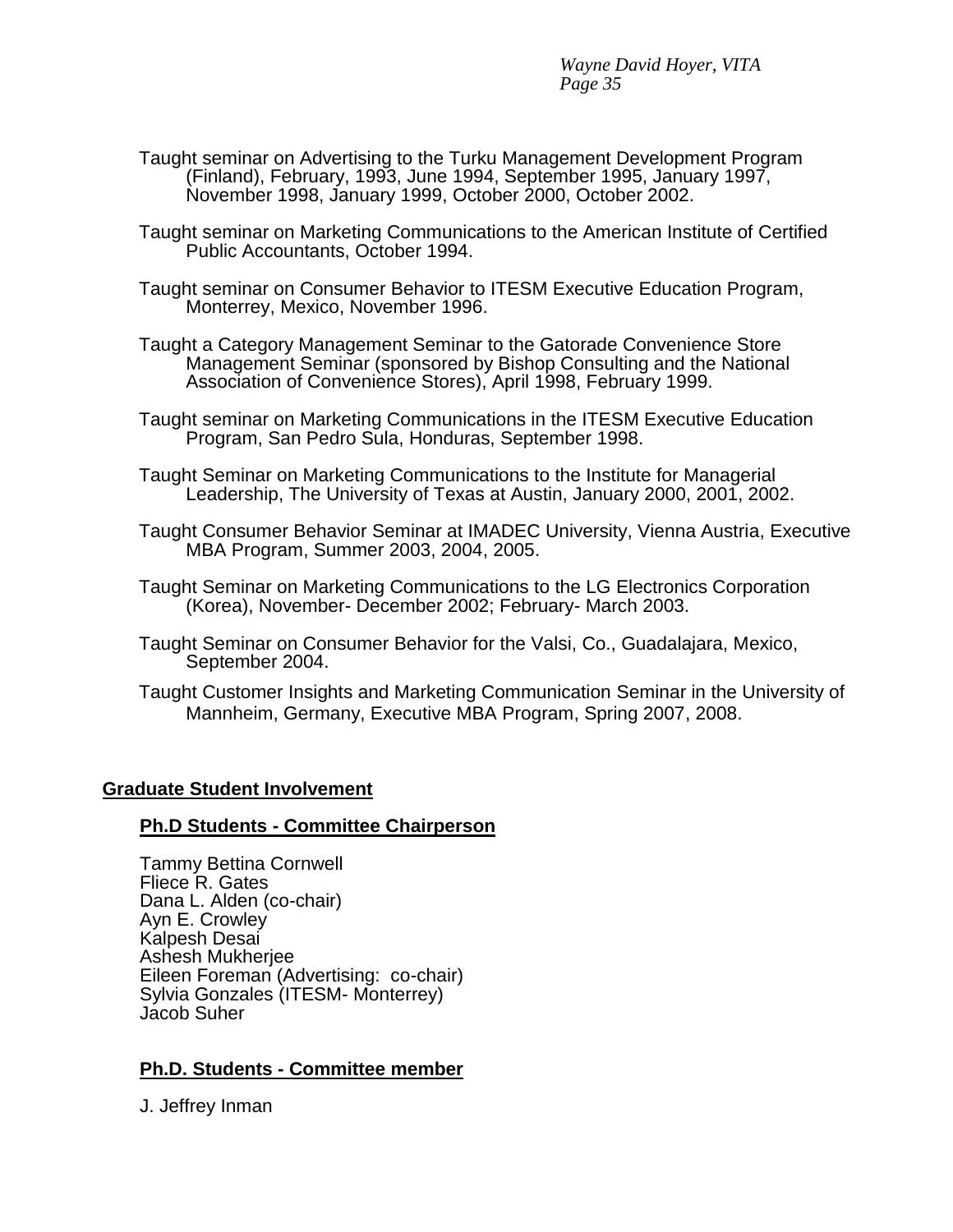Carlos Martinez James M. Lynch Cathy Cobb (Advertising) Mary R. Zimmer David Eppright (Advertising) James Hutton Terry Smith Moore (Pharmacy) Kent Wheiler Carol Megehee Christine Schumacher (Pharmacy) Pamela Henderson Pablo Rhi-Perez Nawarut Charupatanapong (Pharmacy) Patricia Carando (MSIS) Niranjan Raman (Advertising) Andrew Gershoff Anthony Capraro Liza Stavchansky (Advertising) Wendy Macias (Advertising) Richard Villareal (Advertising) Jorge Villegas (Advertising) Joungill Cho (Advertising) Jill Griffin Joe Goodman Leonardo Nicolao Mirja Bues (University of Münster, Germany) Agnes Roggentin (University of Münster, Germany)

### **M.B.A. Students - P.R.'s Supervised**

Karen L. Sholtz Amy C. Hicks Rebecca Mills Michael Kleinman Cheryl Rosen Paul Shoemaker Sharon De Ponte Laura Radewald Sharon McClain Charlotte Beil Philip Rosenfeld Scott Maguire Adrienne Pulido

### **Professional Organizations - Offices Held**

Vice President-Membership, Southwestern Marketing Association, 1985-86.

Program Chairperson, 1985 American Psychological Association, Division 23.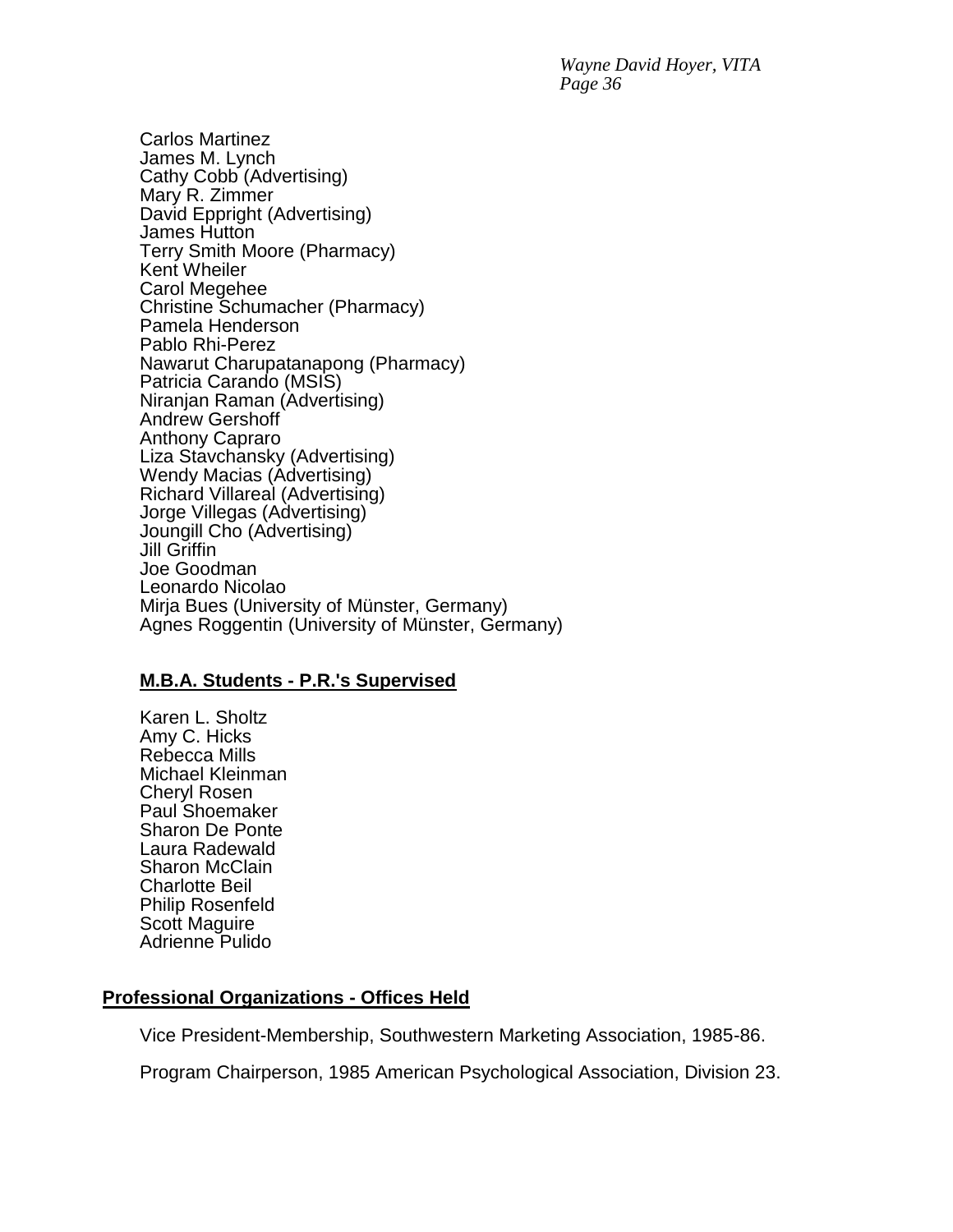Chairman, Committee for Scientific Affairs, American Psychological Association, 1985- 86.

Conference Co-Coordinator, Southwestern Marketing Association, 1985.

Track Chairperson (Buyer Behavior/Marketing Research), Southwestern Marketing Association, 1984.

Doctoral Consortium Coordinator, Southwestern Marketing Association, 1987-88.

Chair, Consumer Behavior- Special Interest Group, American Marketing Association, 2017- 9.

Conference Co- Chair, Consumer Behavior and Marketing Strategy, Conference held in Bern, Switzerland, Consumer Behavior- Special Interest Group, July 2019.

## **Professional Service**

Associate Editor- *Journal of Consumer Research* (1999- 2002, 2018- present)

Area Editor- *Journal of Marketing* (2011- present)

Senior Editor, *International Journal of Research in Marketing* (2015- 2018*)*

Area Editor*, International Journal of Research in Marketing (2018- present)*

Editorial Review Board*- Journal of Marketing Research (2007- present)*

Editorial Review Board- *Journal of Consumer Psychology* (2005- present)

Editorial Review Board- *Journal of the Academy of Marketing Science* (2004- present)

Editorial Review Board - *Journal of Consumer Research* (1990 – 1998, 2002- 2017)

Editorial Review Board - *Journal of Marketing* (1995- 2011*)*

Editorial Review Board - *Journal of Public Policy and Marketing* (1991 - present)

Editorial Review Board*- International Journal of Research in Marketing* (1997- 2015*)*

Editorial Review Board- *Psychology and Marketing*- (2005- 2014)

Editorial Review Board*- Journal of Consumer Behaviour* (January 2000- 2013)

Editorial Review Board - *Journal of Advertising* (1992 - 1999)

Conference Co- Chair*,* 28th International Research Seminar in Marketing, La Londe des Maures, France, Sponsored by Aix en Provence, (June 1999)

AMA Sheth Foundation Doctoral Consortium Faculty Participant (2010- Texas Christian University; 2012- University of Washington; 2018- University of Leeds)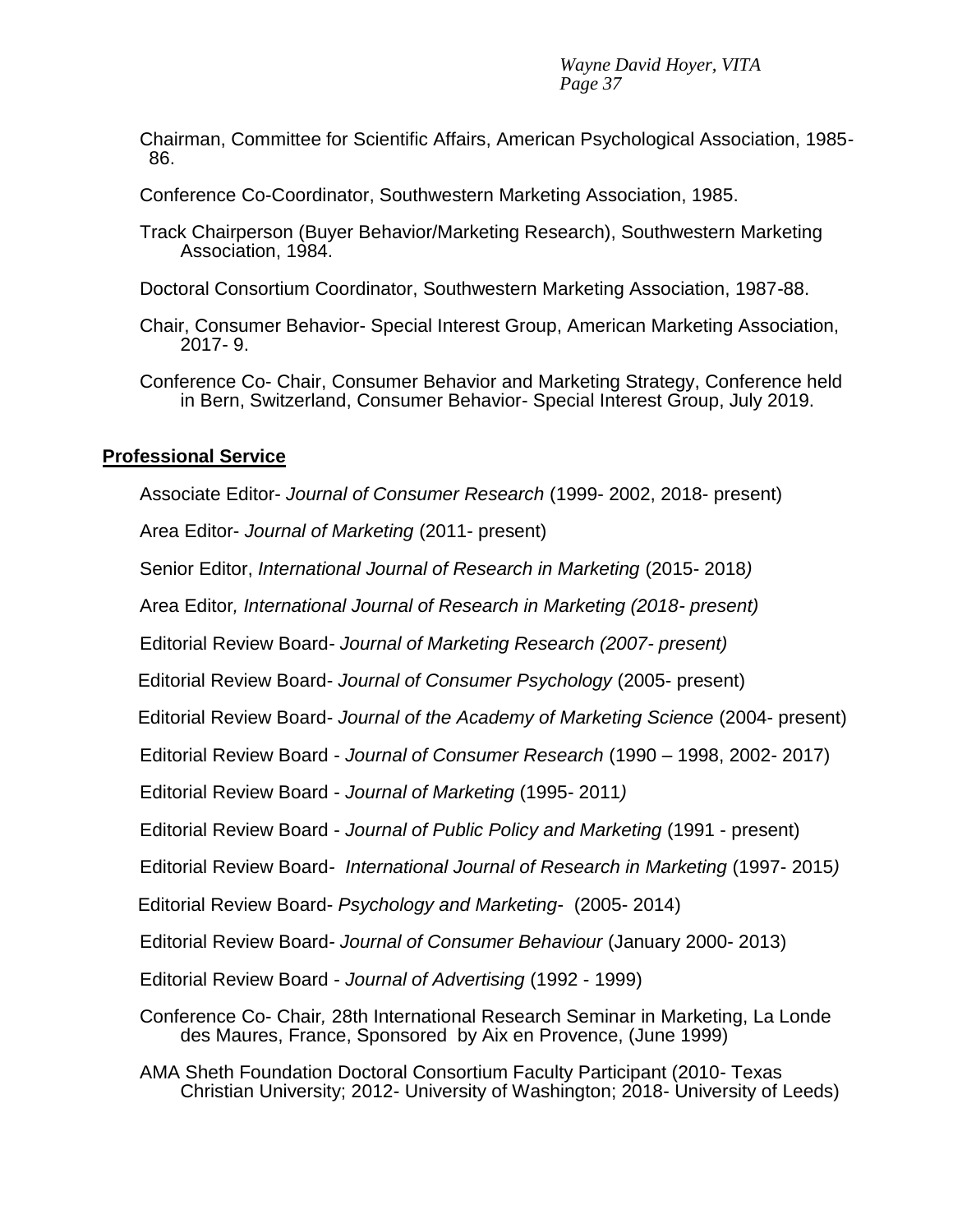- Scientific Committee, International Research Seminar in Marketing, La Londe des Maures, France, Sponsored by Aix en Provence (2001, 2003, 2005)
- Content Editor*- Journal of Consumer and Market Research* (1996- 2000)
- Ad Hoc Reviewer *Journal of Applied Psychology*
- Ad Hoc Reviewer *Organizational Behavior and Human Decision Processes*
- Ad Hoc Reviewer *Journal of Consumer Research* (1986-91)
- Ad Hoc Reviewer- *Marketing Science*
- Program Committee- Association for Consumer Research, 1996, 2008
- Reviewer, Association for Consumer Research, 1983, 1984, 1988, 1989, 1990, 1992, 1993, 1994, 1995, 1997, 1998, 2002, 2003, 2009, 2010.
- Reviewer, American Marketing Association Winter Educator's Conference, 1984, 1992, 1993, 1995, 1996, 1997, 1999.
- Reviewer, American Marketing Association Summer Educators' Conference, 1985, 1987, 1988, 1991, 1992, 1993, 1995, 1996, 1997, 1998
- Reviewer, Southwestern Marketing Association, 1982, 1983
- Reviewer, Marketing and Public Policy Conference, 1992, 1993, 1999
- Book Reviewer, *Journal of the Academy of Marketing Science*, 1986 1989.

### **Outside Reviewer for Promotions**

#### Lecturer to Teaching Professor

Ann Bastianelli, Indiana University (2020)

#### Assistant to Associate

Peter Bloch, University of Missouri (1993)

Mukesh Bhargava, University of Alberta (1993)

Cathy Cobb, Georgia State University (1993)

Michael Kamins, University of Southern California (1996)

Robert J. Fischer, University of Southern California (1997)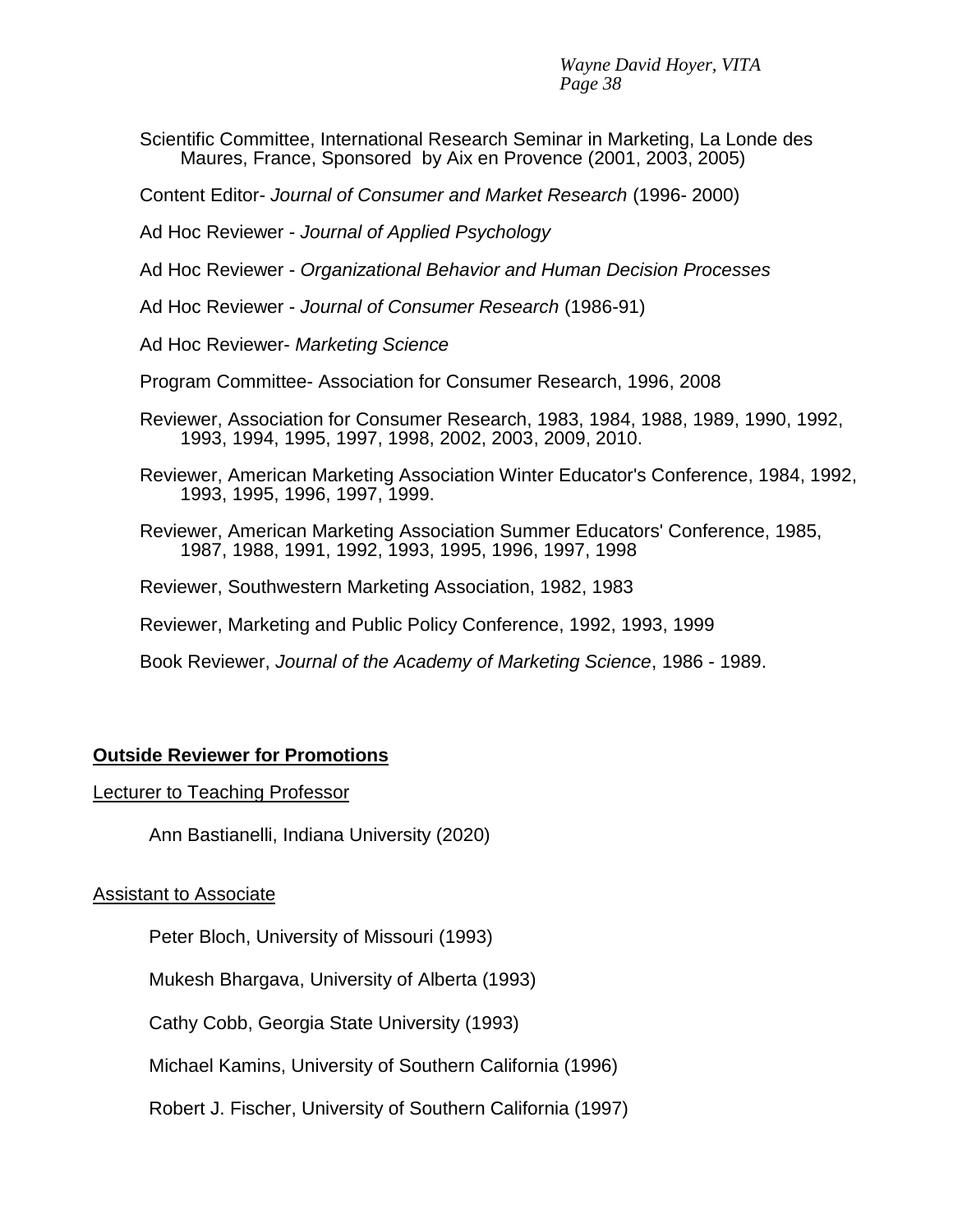Madhubalan Viswanathan, University of Illinois (1997) Pamela Henderson, Washington State University (1997) Partha Krishnamurthy, University of Houston (2002) Werner Reinartz, INSEAD (2003) Rohini Ahluwalia, University of Minnesota (2004) Rebecca Hamilton, University of Maryland (2006) Joseph Priester, University of Southern California (2006) Kalpesh Desai, University of Binghamton (2007) Shailendra Jain, Indiana University (2007) Todd Mooradian, College of William & Mary (2008) Claudiu Dimofte, Georgetown University (2010) Amitav Chakravarti, University of California- Riverside (2013) William Hedgecock, University of Iowa (2014) Beibei Dong, Lehigh University (2015) Jing Lei, University of Melbourne (2015) Jeffrey Parker, Georgia State University (2017) Marina Puzacova, Lehigh University (2017) Ted Matherly, Oklahoma State University (2018) Caleb Warren, University of Arizona (2018)

# Associate to Associate with Tenure

Werner Reinartz, INSEAD (2005)

Jeffrey Parker, University of Illinois at Chicago (2019)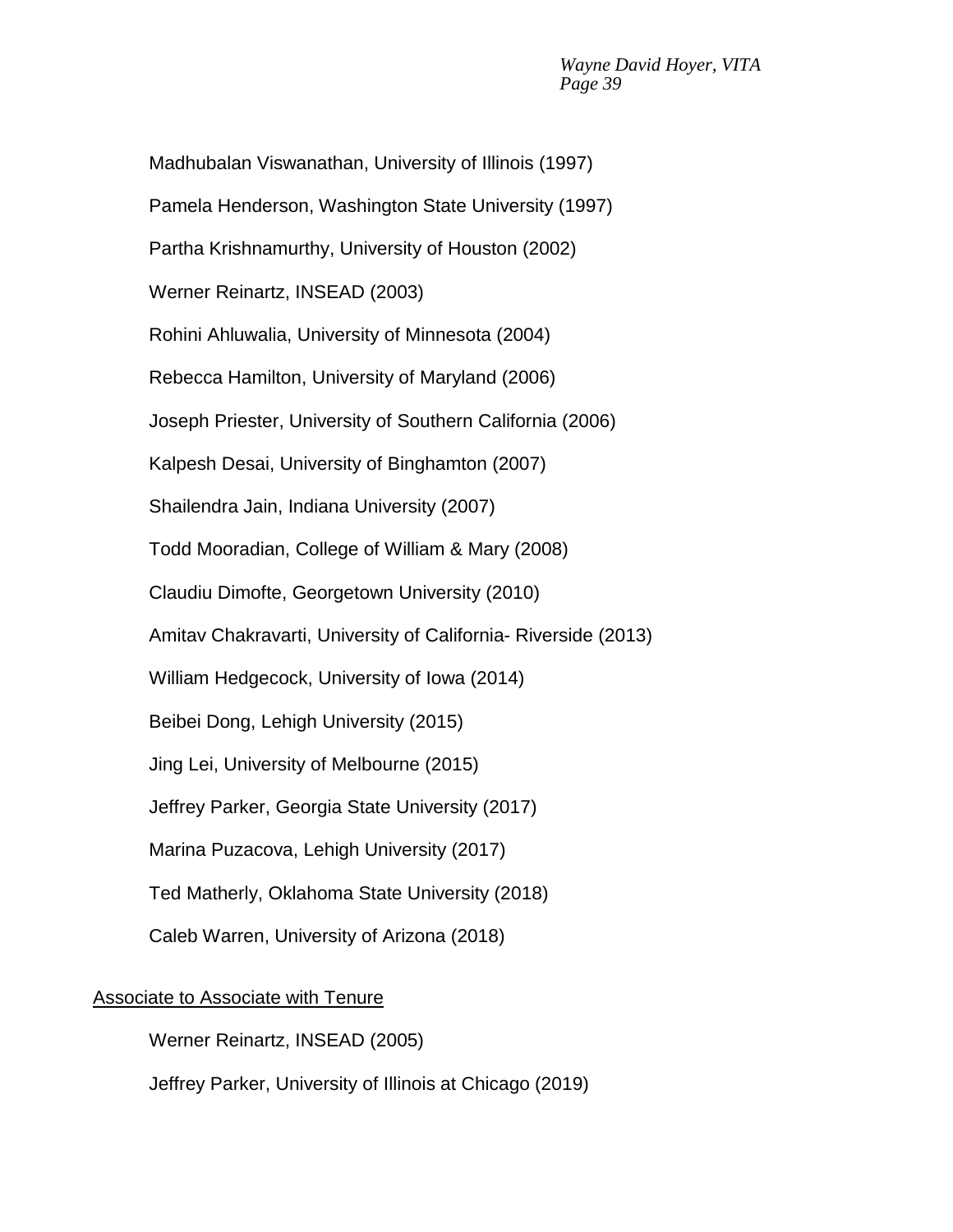Xiaohua Zeng, Peking University HSBC Business School (2020)

## Associate to Full

Peter Bloch, University of Missouri (1995) Valerie Folkes, University of Southern California (1998) Hans Baumgartner, Penn State University (2000) S. Ratneshwar, University of Connecticut (2000) University of Missouri (2003) Brian Wansink, University of Illinois (2001) Madhubalan Viswanathan, University of Illinois (2002) Michael Kamins, University of Southern California (2002) H. Rao Unnava, Ohio State University (2003) Rohini Ahluwalia, University of Minnesota (2008) Susan Fournier, Boston University (2011) James Burroughs, University of Virginia (2011) Mark Foreman, University of Washington (2011) Margaret Campbell, University of Colorado (2011) Prashant Malaviya, Georgetown University (2014, 2019) David Wooten, University of Michigan (2015) Eric Yorkston, Texas Christian University (2020)

# Full to Full

Thomas Novak, George Washington University (2013)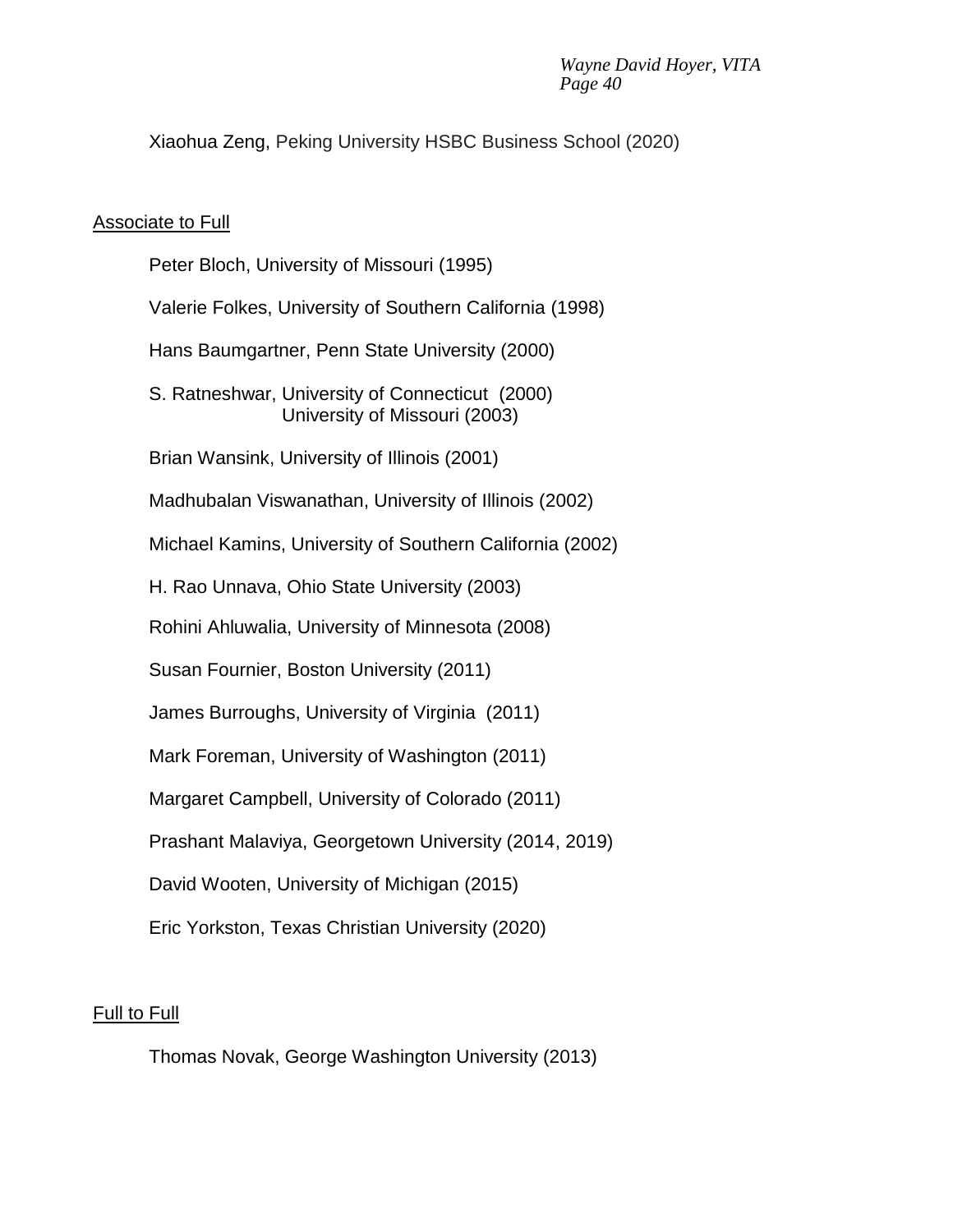# Endowed Chair

Xueming Luo, Temple University (2013)

## **University Service**

**Committee Member** - University Parking and Traffic Committee, 1985-87

**Committee Member**- University Energy Conservation Committee, 2013- 14

## **College Service**

**Executive Committee**- September 2003- May 2006, September 2010- 2018..

**Operations Committee**- September 2003- May 2006, September 2010- 2018.

**Special Endowments Committee-** Spring 2020.

**CBA Honors Committee-** September 2019- present.

**McCombs Teaching Awards Committee-** (Chair)- Spring 2020.

**McCombs Staff Awards Committee-** Spring 2020.

**Director**- Center for Customer Insight, The University of Texas at Austin, September 1999 to May 2006; Academic Director, September 1998 to September 1999.

**Department Chair-** Center for Customer Insights and Marketing Solutions, September 2010- 2018.

**Academic Director**- Center for Customer Insight, September 1998- August 1999.

**Dean's Search Committee**- McCombs School of Business, 2015

**Resources Committee**- September 1999- August 2003.

**MBA Programs Committee**- September 2007- August 2009

**Committee Member**- Mc Combs School of Business Strategic Planning Committee-September 2002- April 2003

**Track Chair**- Center for Customer Insight, October 1997- August 1998.

**Faculty Research Committee**, 1993, 1995- 1999.

**Undergraduate Student Affairs Committee**, September 1984 to August 1988.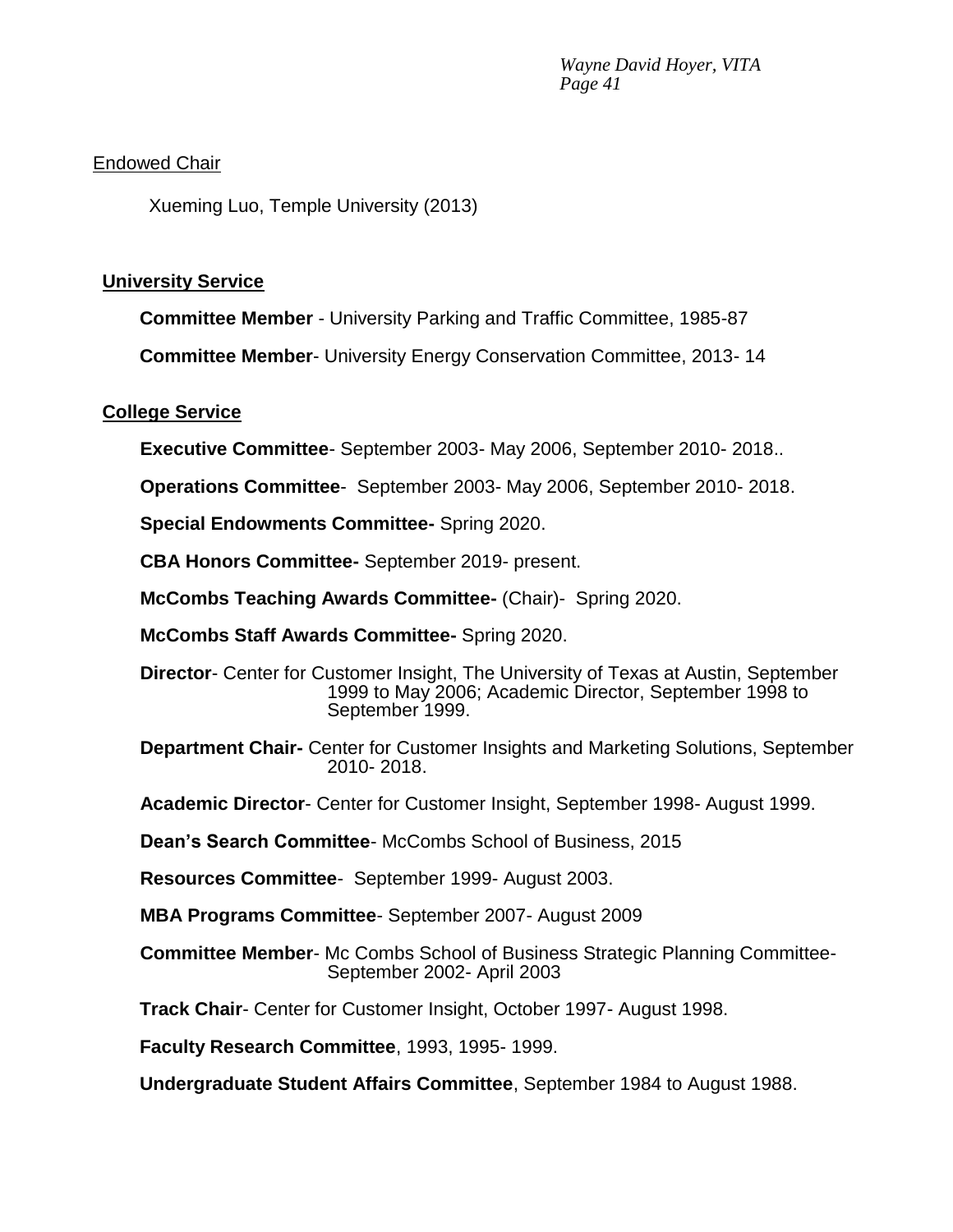**Undergraduate Academic Program Standing Committee**, 1988-1989, 1993-1994 **MBA/MPA Program Committee**, 1989-1990.

**Behavioral Lab Administration Committee**, September 1987 to Summer 1989.

**Chairman** - Behavioral Lab Administration Committee, 1990 - 1999

**Dean's Junior Faculty Budget Advisory Committee**, 1990 - 1991.

**Dean's Senior Faculty Budget Advisory Committee**, 1991.

**Business Foundations Program Committee**, 1991.

**Promotion and Tenure Committee**, 1993.

**Retreat Facilitator** - Fall 1996.

**Global Task Force Leader** - Spring 1997

**Department Service**

**Department Chairman**, September 1999- May 2006, June 2010- May 2018.

**Executive Committee**- September 2007 - May 2108, September 2019- present.

**Acting Chairman**, Fall 1992

**Associate Chairman**, Spring 1991-Summer 1992: Fall 1993 - Summer 1995

**Recruiting Coordinator**, 1990 - 1995

- **Faculty Advisor** American Marketing Association, Student Chapter. Chapter was three times designated "Outstanding Business Student Organization" at The University of Texas and twice the "Outstanding Chapter in the Southern Region" American Marketing Association, 1983-present
- **Budget Council Member**-(Assistant Representative) Spring 1984, Spring 1985, Spring 1986, (Associate Representative) Fall 1987, Fall 1988, Spring 1990, Spring 1991 (Full Professor 1991 – May 2006).

**Chair**, Buyer Behavior Area Committee, 1988- 2000

**Member**, Doctoral Advisory Committee, 1990- 1993, 1994- 1997

**Chair**, Departmental Committee on Use of Human Subjects, 1984- 1999

**Member**, Marketing Undergraduate Program Restructuring Committee, Fall 1995

**Minority Liaison Officer**, Department of Marketing, 1985-1991

**Coordinator** - Department Internship Program, 1984- 1995